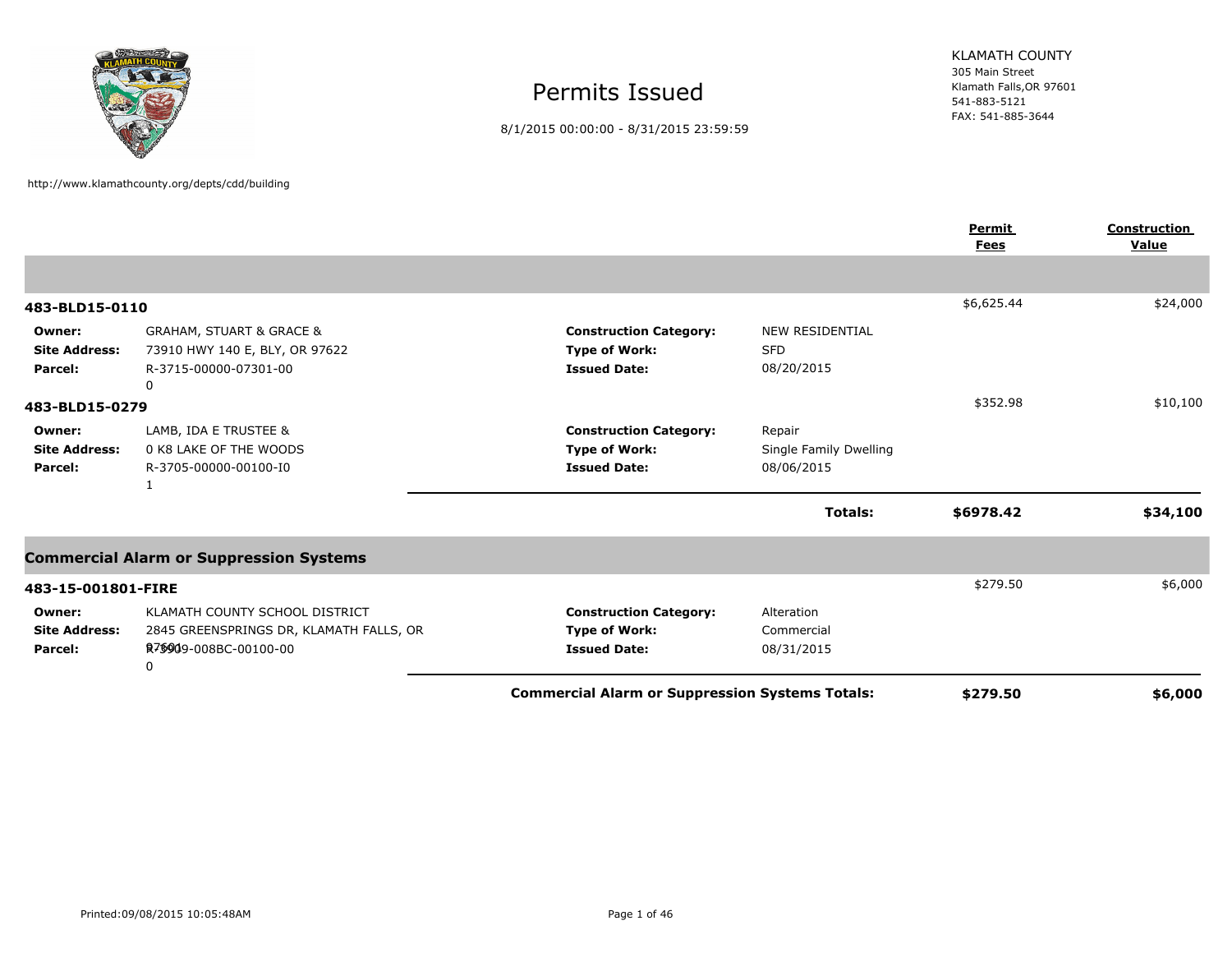|                                           | <b>Permits Issued Continued</b>                                                                               |                                                                              |                                      | Permit   | Construction |
|-------------------------------------------|---------------------------------------------------------------------------------------------------------------|------------------------------------------------------------------------------|--------------------------------------|----------|--------------|
| for: 8/1/2015 00:00:0                     |                                                                                                               |                                                                              |                                      | Fees     | Value        |
| Page 2 of 46                              |                                                                                                               |                                                                              |                                      |          |              |
| <b>Commercial Electrical</b>              |                                                                                                               |                                                                              |                                      |          |              |
| 483-15-000486-ELEC                        |                                                                                                               |                                                                              |                                      | \$115.36 | \$6,000      |
| Owner:<br><b>Site Address:</b><br>Parcel: | SKY LAKES MEDICAL CENTER INC<br>2633 CROSBY AVE, KLAMATH FALLS, OR 97603<br>R-3909-003CB-00500-00<br>$\Omega$ | <b>Construction Category:</b><br><b>Type of Work:</b><br><b>Issued Date:</b> | Addition<br>Commercial<br>08/14/2015 |          |              |
| 483-15-001314-ELEC-01                     |                                                                                                               |                                                                              |                                      | \$703.81 |              |
| Owner:<br><b>Site Address:</b><br>Parcel: | IFA NURSERIES INC<br>1205 SPRING ST, KLAMATH FALLS, OR 97601<br>R-3809-033CC-00200-00<br>0                    | <b>Construction Category:</b><br><b>Type of Work:</b><br><b>Issued Date:</b> | 08/31/2015                           |          |              |
| 483-15-001498-ELEC-01                     |                                                                                                               |                                                                              |                                      | \$452.14 |              |
| Owner:<br><b>Site Address:</b><br>Parcel: | ALFORD WILLIAM H & WANDA M<br>29828 MICKA RD, MALIN, OR 97632<br>R-4112-00800-00900-00<br>0                   | <b>Construction Category:</b><br><b>Type of Work:</b><br><b>Issued Date:</b> | 08/04/2015                           |          |              |
| 483-15-001528-ELEC-01                     |                                                                                                               |                                                                              |                                      | \$115.36 |              |
| Owner:<br><b>Site Address:</b><br>Parcel: | CITY OF CHILOQUIN<br>0 ADDRESS PENDING, OR<br>R-3407-034DC-00700-0<br>00                                      | <b>Construction Category:</b><br><b>Type of Work:</b><br><b>Issued Date:</b> | 08/19/2015                           |          |              |
| 483-15-001543-ELEC                        |                                                                                                               |                                                                              |                                      | \$141.11 |              |
| Owner:<br><b>Site Address:</b><br>Parcel: | SKY LAKES MEDICAL CENTER INC<br>2865 DAGGETT AVE, KLAMATH FALLS, OR 97601<br>R-3809-020AC-00300-00<br>0       | <b>Construction Category:</b><br><b>Type of Work:</b><br><b>Issued Date:</b> | New<br>Commercial<br>08/19/2015      |          |              |
| 483-15-001594-ELEC-01                     |                                                                                                               |                                                                              |                                      | \$327.04 |              |
| Owner:<br><b>Site Address:</b><br>Parcel: | MDLN PROPERTIES LLC<br>23852 GAINES RD, MERRILL, OR 97633<br>R-4111-01400-00200-00<br>$\Omega$                | <b>Construction Category:</b><br><b>Type of Work:</b><br><b>Issued Date:</b> | New<br>Commercial<br>08/19/2015      |          |              |
| 483-15-001689-ELEC                        |                                                                                                               |                                                                              |                                      | \$121.86 | \$1,500      |
| Owner:<br><b>Site Address:</b><br>Parcel: | <b>SOS FAMILY LLC</b><br>38111 HWY 97 N, CHILOQUIN, OR 97624<br>R-3507-004A0-01500-00<br>$\Omega$             | <b>Construction Category:</b><br><b>Type of Work:</b><br><b>Issued Date:</b> | Addition<br>Commercial<br>08/03/2015 |          |              |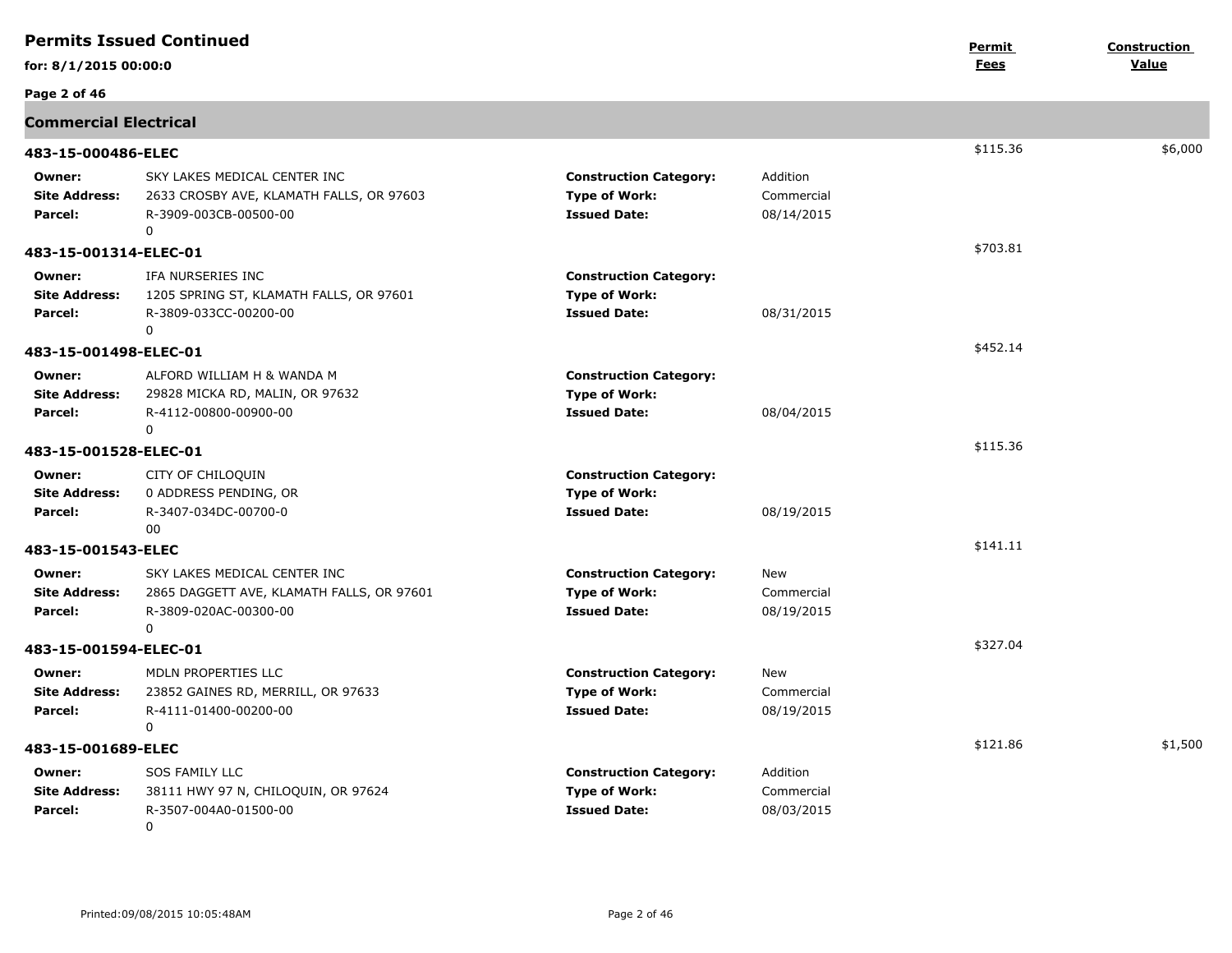|                                           | <b>Permits Issued Continued</b>                                                                                      |                                                                              |                                                | Permit      | Construction |
|-------------------------------------------|----------------------------------------------------------------------------------------------------------------------|------------------------------------------------------------------------------|------------------------------------------------|-------------|--------------|
| for: 8/1/2015 00:00:0                     |                                                                                                                      |                                                                              |                                                | <u>Fees</u> | Value        |
| Page 3 of 46                              |                                                                                                                      |                                                                              |                                                |             |              |
| <b>Commercial Electrical</b>              |                                                                                                                      |                                                                              |                                                |             |              |
| 483-15-001695-ELEC-01                     |                                                                                                                      |                                                                              |                                                | \$115.36    |              |
| Owner:<br><b>Site Address:</b><br>Parcel: | CSPE002 LLC<br>3255 WASHBURN WAY, KLAMATH FALLS, OR 97603<br>R-3909-010BB-00208-00<br>0                              | <b>Construction Category:</b><br><b>Type of Work:</b><br><b>Issued Date:</b> | 08/05/2015                                     |             |              |
| 483-15-001698-ELEC                        |                                                                                                                      |                                                                              |                                                | \$163.52    |              |
| Owner:<br><b>Site Address:</b><br>Parcel: | <b>HENRIS ROOFING &amp; SUPPLY</b><br>410 ADAMS ST, KLAMATH FALLS, OR 97601<br>R-3809-033BA-15500-00<br>$\mathbf 0$  | <b>Construction Category:</b><br><b>Type of Work:</b><br><b>Issued Date:</b> | Tenant Improvement<br>Commercial<br>08/03/2015 |             |              |
| 483-15-001700-ELEC                        |                                                                                                                      |                                                                              |                                                | \$115.36    | \$5          |
| Owner:<br><b>Site Address:</b><br>Parcel: | KLAMATH-LAKE COUNTIES FOOD BANK<br>3231 MAYWOOD DR, KLAMATH FALLS, OR 97603<br>R-3909-009AA-00700-00<br>$\mathbf{0}$ | <b>Construction Category:</b><br><b>Type of Work:</b><br><b>Issued Date:</b> | Addition<br>Commercial<br>08/03/2015           |             |              |
| 483-15-001735-ELEC                        |                                                                                                                      |                                                                              |                                                | \$491.68    | \$25,000     |
| Owner:<br><b>Site Address:</b><br>Parcel: | CHEYNE BROTHERS LLC<br>1649 DEPOT RD, MALIN, OR 97632<br>R-4112-016DC-00100-0<br>00                                  | <b>Construction Category:</b><br><b>Type of Work:</b><br><b>Issued Date:</b> | New<br>Commercial<br>08/05/2015                |             |              |
| 483-15-001772-ELEC                        |                                                                                                                      |                                                                              |                                                | \$278.88    |              |
| Owner:<br><b>Site Address:</b><br>Parcel: | MANN DOUGLAS M TRUSTEE &<br>0 NO ADDRESS, OR<br>R-4112-01700-00400-00<br>0                                           | <b>Construction Category:</b><br><b>Type of Work:</b><br><b>Issued Date:</b> | Replacement<br>Commercial<br>08/10/2015        |             |              |
| 483-15-001797-ELEC                        |                                                                                                                      |                                                                              |                                                | \$115.36    | \$1,045      |
| Owner:<br><b>Site Address:</b><br>Parcel: | HD DEVELOPMENT OF MARYLAND INC<br>6451 S 6TH ST, KLAMATH FALLS, OR 97603<br>R-3909-001CA-00100-00<br>$\Omega$        | <b>Construction Category:</b><br><b>Type of Work:</b><br><b>Issued Date:</b> | Alteration<br>Commercial<br>08/12/2015         |             |              |
| 483-15-001821-ELEC                        |                                                                                                                      |                                                                              |                                                | \$115.36    |              |
| Owner:<br><b>Site Address:</b><br>Parcel: | <b>BOURDET PETER M &amp;</b><br>0 NO ADDRESS, OR<br>R-3607-A0900-00300-00<br>$\Omega$                                | <b>Construction Category:</b><br><b>Type of Work:</b><br><b>Issued Date:</b> | Other<br>Commercial<br>08/13/2015              |             |              |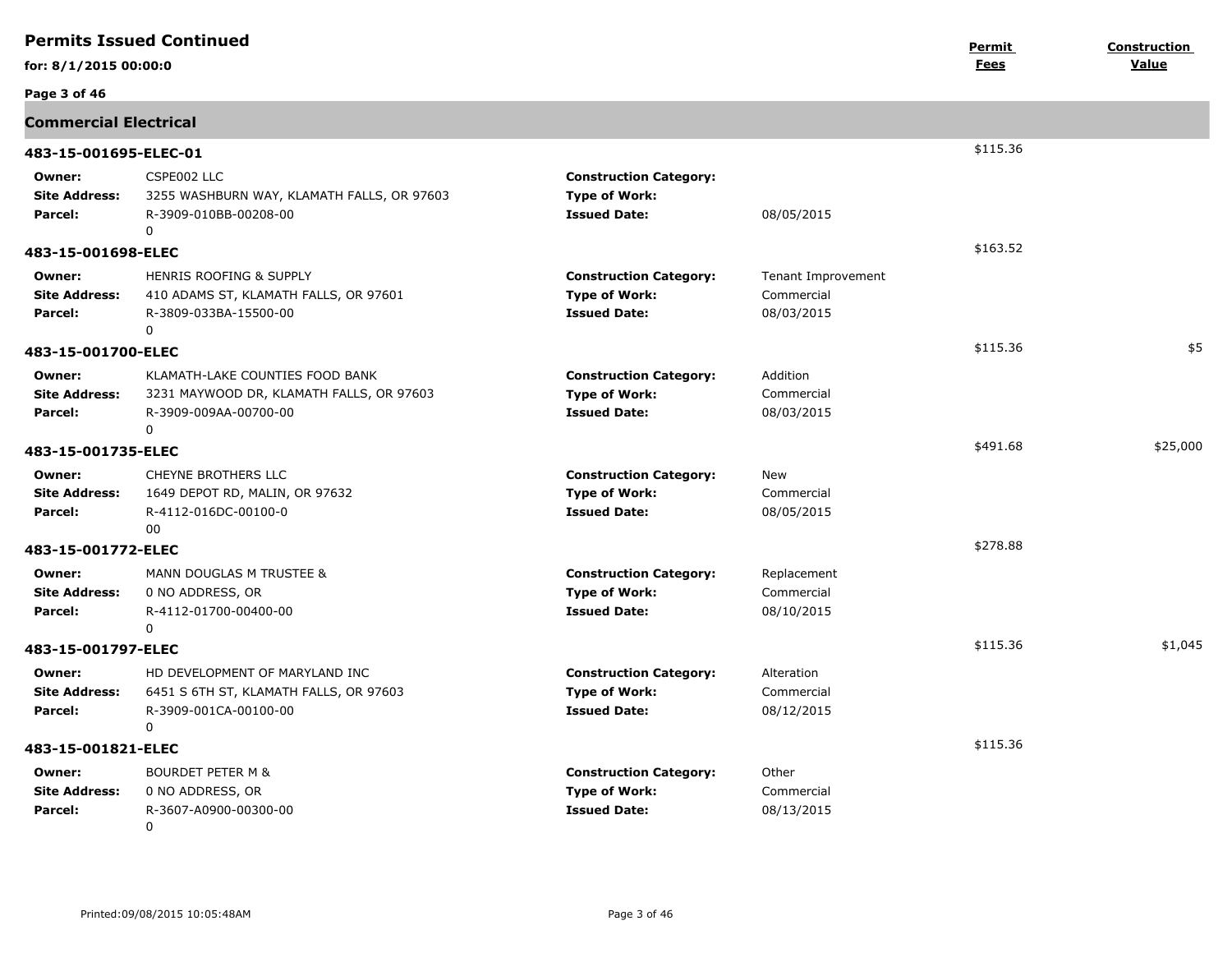|                                           | <b>Permits Issued Continued</b>                                                                                   |                                                                              |                                                 | Permit    | Construction |
|-------------------------------------------|-------------------------------------------------------------------------------------------------------------------|------------------------------------------------------------------------------|-------------------------------------------------|-----------|--------------|
| for: 8/1/2015 00:00:0                     |                                                                                                                   |                                                                              |                                                 | Fees      | Value        |
| Page 4 of 46                              |                                                                                                                   |                                                                              |                                                 |           |              |
| <b>Commercial Electrical</b>              |                                                                                                                   |                                                                              |                                                 |           |              |
| 483-15-001859-ELEC                        |                                                                                                                   |                                                                              |                                                 | \$132.16  |              |
| Owner:<br><b>Site Address:</b><br>Parcel: | OTIS KYLE VAUGHAN<br>4503 ALTAMONT DR, KLAMATH FALLS, OR 97603<br>R-3909-010DC-04600-0<br>00                      | <b>Construction Category:</b><br><b>Type of Work:</b><br><b>Issued Date:</b> | Replacement<br>Accessory Building<br>08/17/2015 |           |              |
| 483-15-001872-ELEC                        |                                                                                                                   |                                                                              |                                                 | \$163.52  |              |
| Owner:<br><b>Site Address:</b><br>Parcel: | PACIFIC GAS TRANSMISSION CO<br>5401 HARPOLD RD, BONANZA, OR 97623<br>R-3911-00000-04100-00<br>$\Omega$            | <b>Construction Category:</b><br><b>Type of Work:</b><br><b>Issued Date:</b> | New<br>Commercial<br>08/18/2015                 |           |              |
| 483-15-001887-ELEC                        |                                                                                                                   |                                                                              |                                                 | \$121.86  |              |
| Owner:<br><b>Site Address:</b><br>Parcel: | HALL BRUCE D & DONNA M<br>135151 HWY 97 N, CRESCENT, OR 97733<br>R-2408-036DA-00500-00<br>$\mathbf{0}$            | <b>Construction Category:</b><br><b>Type of Work:</b><br><b>Issued Date:</b> | New<br>Commercial<br>08/20/2015                 |           |              |
| 483-15-001888-ELEC                        |                                                                                                                   |                                                                              |                                                 | \$115.36  | \$200        |
| Owner:<br><b>Site Address:</b><br>Parcel: | SOUTHTOWNE COMMERCE CENTER LLC<br>2795 ANDERSON AVE, KLAMATH FALLS, OR 97603<br>R-3909-015BB-00300-00<br>$\Omega$ | <b>Construction Category:</b><br><b>Type of Work:</b><br><b>Issued Date:</b> | Alteration<br>Commercial<br>08/19/2015          |           |              |
| 483-15-001905-ELEC                        |                                                                                                                   |                                                                              |                                                 | \$115.36  | \$5          |
| Owner:<br><b>Site Address:</b><br>Parcel: | KREBS FRANK JR TRUSTEE &<br>4535 S 6TH ST, KLAMATH FALLS, OR 97603<br>R-3909-002BD-10500-00<br>$\Omega$           | <b>Construction Category:</b><br><b>Type of Work:</b><br><b>Issued Date:</b> | Alteration<br>Commercial<br>08/21/2015          |           |              |
| 483-15-001932-ELEC                        |                                                                                                                   |                                                                              |                                                 | \$132.16  |              |
| Owner:<br><b>Site Address:</b><br>Parcel: | KENO PARK TRUST #1 &<br>16880 HWY 66, KENO, OR 97601<br>R-4007-001B0-01700-00<br>0                                | <b>Construction Category:</b><br><b>Type of Work:</b><br><b>Issued Date:</b> | Repair<br>Commercial<br>08/25/2015              |           |              |
|                                           |                                                                                                                   |                                                                              | <b>Commercial Electrical Totals:</b>            | \$4152.62 | \$33,755     |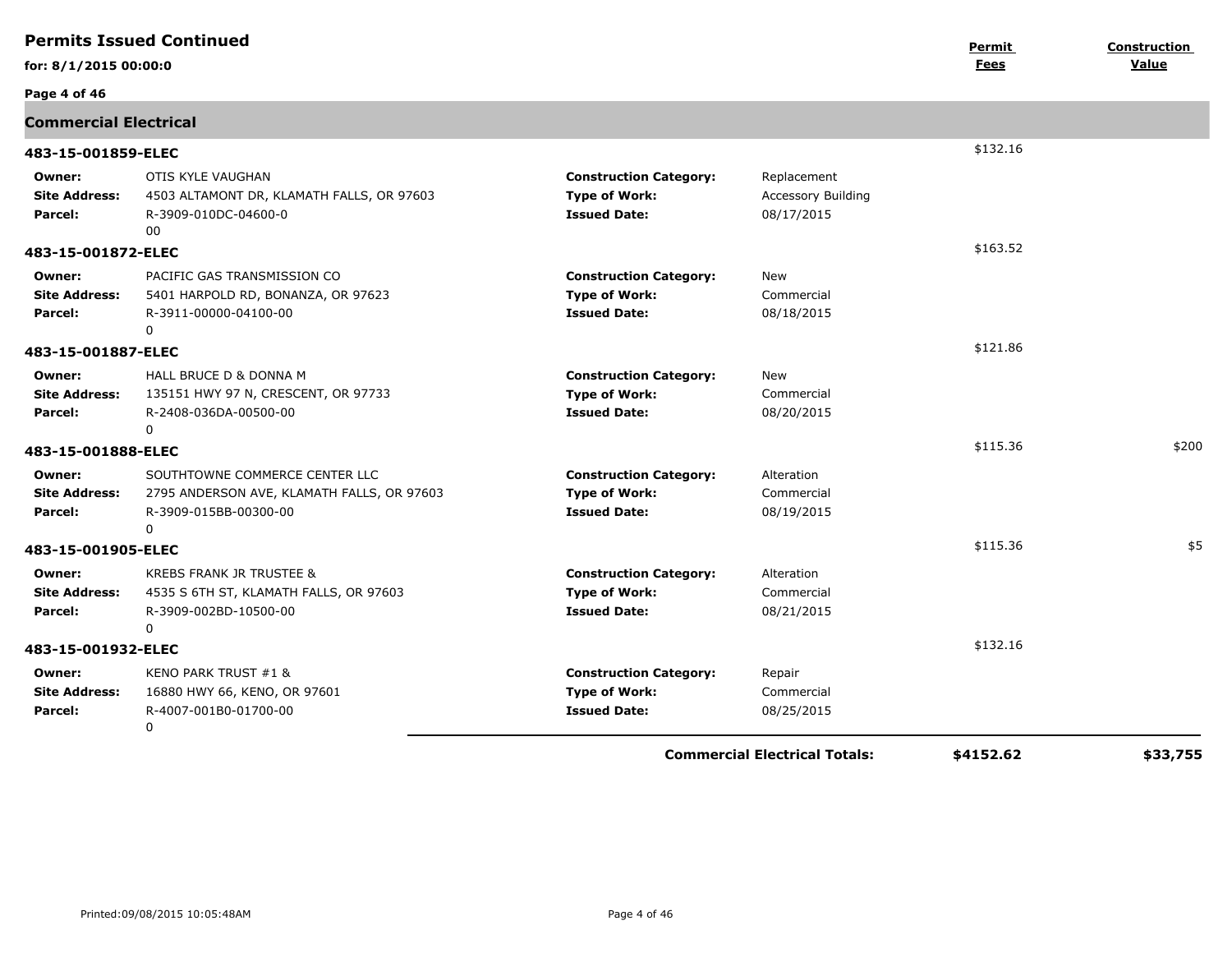|                                           | <b>Permits Issued Continued</b>                                                                          |                                                                              |                                         | Permit   | Construction |
|-------------------------------------------|----------------------------------------------------------------------------------------------------------|------------------------------------------------------------------------------|-----------------------------------------|----------|--------------|
| for: 8/1/2015 00:00:0                     |                                                                                                          |                                                                              |                                         | Fees     | Value        |
| Page 5 of 46                              |                                                                                                          |                                                                              |                                         |          |              |
| <b>Commercial Mechanical</b>              |                                                                                                          |                                                                              |                                         |          |              |
| 483-15-001314-MECH-01                     |                                                                                                          |                                                                              |                                         | \$192.19 | \$10,000     |
| Owner:<br><b>Site Address:</b><br>Parcel: | IFA NURSERIES INC<br>1205 SPRING ST, KLAMATH FALLS, OR 97601<br>R-3809-033CC-00200-00<br>$\mathbf{0}$    | <b>Construction Category:</b><br><b>Type of Work:</b><br><b>Issued Date:</b> | 08/31/2015                              |          |              |
| 483-15-001627-MECH                        |                                                                                                          |                                                                              |                                         | \$156.24 | \$7,000      |
| Owner:<br><b>Site Address:</b><br>Parcel: | MALL GARY D TRUSTEE &<br>2316 S 6TH ST, KLAMATH FALLS, OR 97601<br>R-3909-004AB-00100-00<br>$\mathbf 0$  | <b>Construction Category:</b><br><b>Type of Work:</b><br><b>Issued Date:</b> | Replacement<br>Commercial<br>08/05/2015 |          |              |
| 483-15-001639-MECH                        |                                                                                                          |                                                                              |                                         | \$132.27 | \$4,824      |
| Owner:<br><b>Site Address:</b><br>Parcel: | HALVORSEN R CHARLES &<br>2120 WASHBURN WAY, KLAMATH FALLS, OR 97603<br>R-3909-004AD-00700-00<br>$\Omega$ | <b>Construction Category:</b><br><b>Type of Work:</b><br><b>Issued Date:</b> | Replacement<br>Commercial<br>08/05/2015 |          |              |
| 483-15-001644-MECH                        |                                                                                                          |                                                                              |                                         | \$132.27 | \$4,720      |
| Owner:<br><b>Site Address:</b><br>Parcel: | SOUTH VALLEY STATE BANK<br>803 MAIN ST, KLAMATH FALLS, OR 97601<br>R-3809-032AA-09400-00<br>$\Omega$     | <b>Construction Category:</b><br><b>Type of Work:</b><br><b>Issued Date:</b> | Replacement<br>Commercial<br>08/05/2015 |          |              |
| 483-15-001645-MECH                        |                                                                                                          |                                                                              |                                         | \$120.29 | \$3,025      |
| Owner:<br><b>Site Address:</b><br>Parcel: | SKY LAKES MEDICAL CENTER<br>1930 S 6TH ST, KLAMATH FALLS, OR 97601<br>R-3809-033CD-01500-0<br>00         | <b>Construction Category:</b><br><b>Type of Work:</b><br><b>Issued Date:</b> | Alteration<br>Commercial<br>08/05/2015  |          |              |
| 483-15-001710-MECH                        |                                                                                                          |                                                                              |                                         | \$108.30 | \$2,247      |
| Owner:<br><b>Site Address:</b><br>Parcel: | JWK DEVELOPMENT LLC<br>4360 HIGHWAY 39, KLAMATH FALLS, OR 97603<br>R-3909-012DD-00200-0<br>00            | <b>Construction Category:</b><br><b>Type of Work:</b><br><b>Issued Date:</b> | Other<br>Commercial<br>08/05/2015       |          |              |
| 483-15-001858-MECH                        |                                                                                                          |                                                                              |                                         | \$132.27 | \$4,389      |
| Owner:<br><b>Site Address:</b><br>Parcel: | STATE OF OREGON &<br>46161 HWY 62, CHILOQUIN, OR 97624<br>R-3407-V0100-01300-00<br>$\mathbf 0$           | <b>Construction Category:</b><br><b>Type of Work:</b><br><b>Issued Date:</b> | New<br>Commercial<br>08/18/2015         |          |              |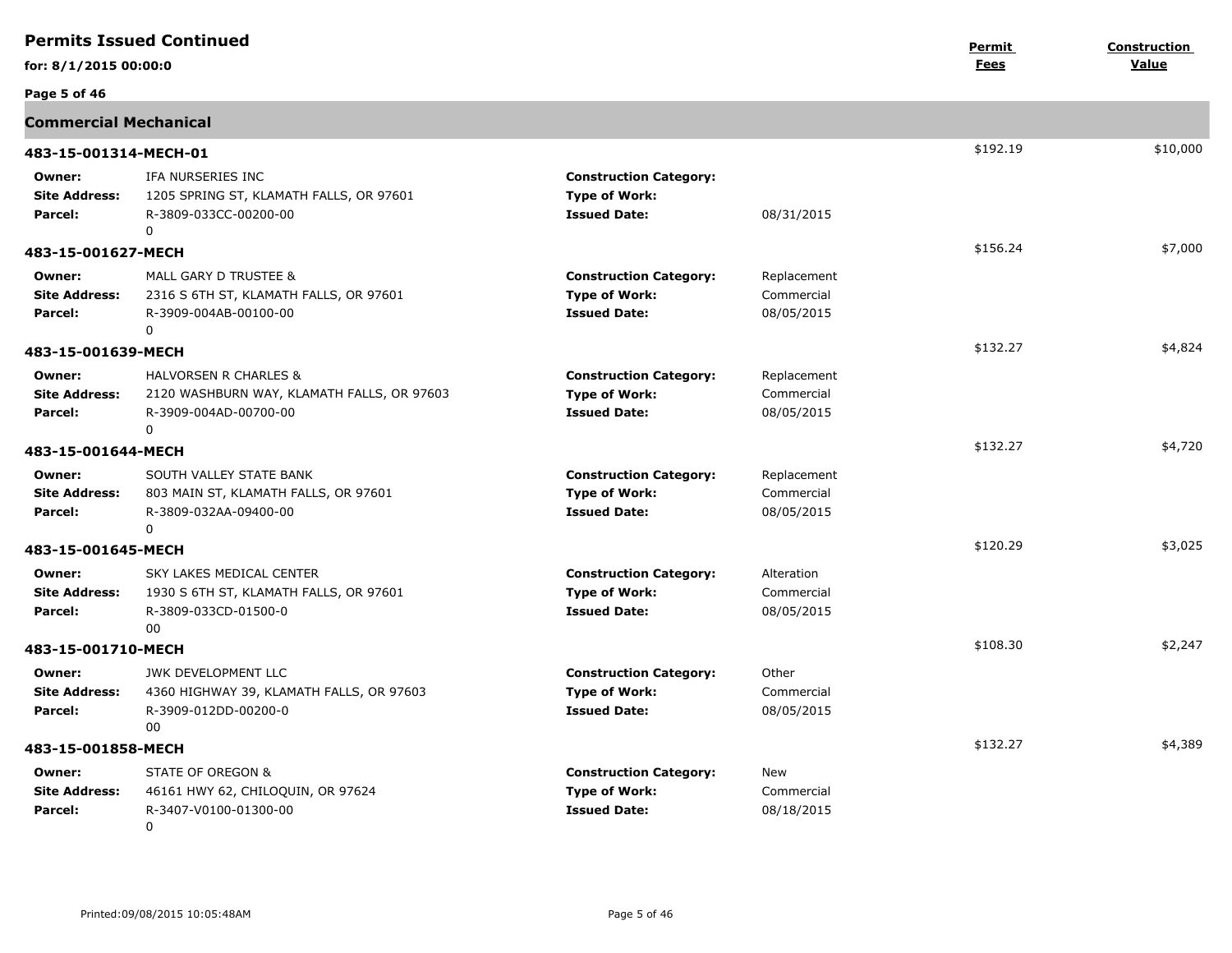| <b>Permits Issued Continued</b>           |                                                                                                                 |                                                                              | Permit                                  | Construction |          |
|-------------------------------------------|-----------------------------------------------------------------------------------------------------------------|------------------------------------------------------------------------------|-----------------------------------------|--------------|----------|
| for: 8/1/2015 00:00:0                     |                                                                                                                 |                                                                              |                                         | <b>Fees</b>  | Value    |
| Page 6 of 46                              |                                                                                                                 |                                                                              |                                         |              |          |
| <b>Commercial Mechanical</b>              |                                                                                                                 |                                                                              |                                         |              |          |
| 483-15-001875-MECH                        |                                                                                                                 |                                                                              |                                         | \$120.29     | \$4,000  |
| Owner:<br><b>Site Address:</b><br>Parcel: | KREBS FRANK JR TRUSTEE &<br>4535 S 6TH ST, STE# B, KLAMATH FALLS, OR 97603<br>R-3909-002BD-10500-00<br>$\Omega$ | <b>Construction Category:</b><br><b>Type of Work:</b><br><b>Issued Date:</b> | Replacement<br>Commercial<br>08/19/2015 |              |          |
| 483-15-001932-MECH-01                     |                                                                                                                 |                                                                              |                                         | \$96.32      |          |
| Owner:<br><b>Site Address:</b><br>Parcel: | KENO PARK TRUST #1 &<br>16880 HWY 66, KENO, OR 97601<br>R-4007-001B0-01700-00<br>$\Omega$                       | <b>Construction Category:</b><br><b>Type of Work:</b><br><b>Issued Date:</b> | 08/25/2015                              |              |          |
| 483-15-001957-MECH                        |                                                                                                                 |                                                                              |                                         | \$205.77     | \$7,829  |
| Owner:<br><b>Site Address:</b><br>Parcel: | CRATER LAKE PARKWAY PLAZA LLC<br>3737 SHASTA WAY, KLAMATH FALLS, OR 97603<br>R-3809-034DC-90012-0<br>00         | <b>Construction Category:</b><br><b>Type of Work:</b><br><b>Issued Date:</b> | Replacement<br>Commercial<br>08/26/2015 |              |          |
| 483-15-001958-MECH                        |                                                                                                                 |                                                                              |                                         | \$216.16     | \$12,000 |
| Owner:<br><b>Site Address:</b><br>Parcel: | STATE OF OREGON &<br>2557 ALTAMONT DR, KLAMATH FALLS, OR 97603<br>R-3909-003DB-01000-00<br>$\Omega$             | <b>Construction Category:</b><br><b>Type of Work:</b><br><b>Issued Date:</b> | New<br>Commercial<br>08/26/2015         |              |          |
| 483-15-001961-MECH                        |                                                                                                                 |                                                                              |                                         | \$108.30     | \$3,000  |
| Owner:<br><b>Site Address:</b><br>Parcel: | CLV PROPERTIES LLC<br>5500 RUNNING Y RD, KLAMATH FALLS, OR 97601<br>R-3808-009C0-00200-00<br>0                  | <b>Construction Category:</b><br><b>Type of Work:</b><br><b>Issued Date:</b> | Addition<br>Commercial<br>08/31/2015    |              |          |
| 483-15-001964-MECH                        |                                                                                                                 |                                                                              |                                         | \$132.27     | \$4,393  |
| Owner:<br><b>Site Address:</b><br>Parcel: | STATE OF OREGON &<br>46161 HWY 62 A, CHILOQUIN, OR 97624<br>R-3407-V0100-01300-00<br>$\mathbf 0$                | <b>Construction Category:</b><br><b>Type of Work:</b><br><b>Issued Date:</b> | <b>New</b><br>Commercial<br>08/27/2015  |              |          |
|                                           |                                                                                                                 |                                                                              | <b>Commercial Mechanical Totals:</b>    | \$1852.94    | \$67,427 |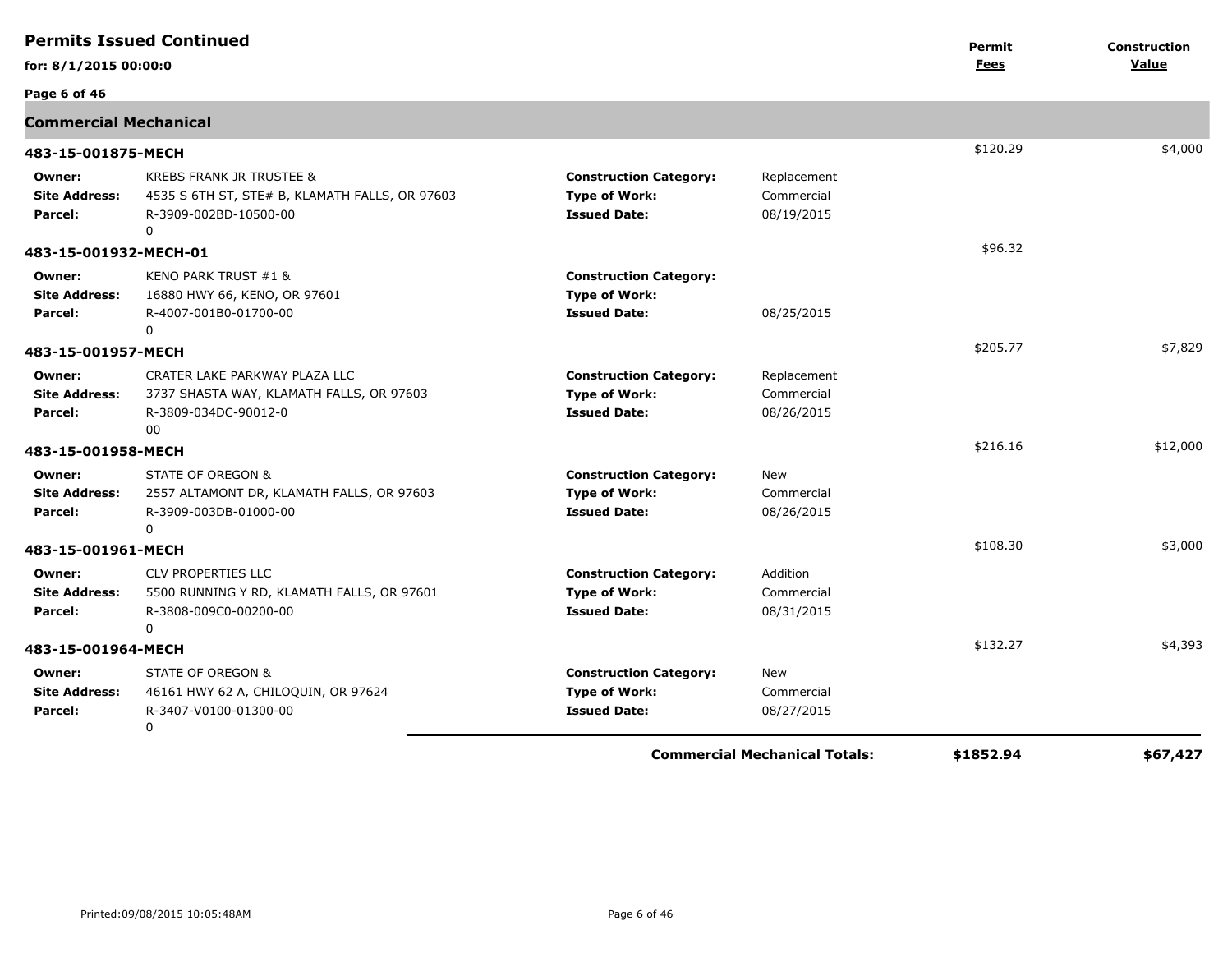| <b>Permits Issued Continued</b>           |                                                                                                                  |                                                                              |                                         |                       | Construction |
|-------------------------------------------|------------------------------------------------------------------------------------------------------------------|------------------------------------------------------------------------------|-----------------------------------------|-----------------------|--------------|
| for: 8/1/2015 00:00:0                     |                                                                                                                  |                                                                              |                                         | Permit<br><b>Fees</b> | Value        |
| Page 7 of 46                              |                                                                                                                  |                                                                              |                                         |                       |              |
| <b>Commercial Plumbing</b>                |                                                                                                                  |                                                                              |                                         |                       |              |
| 483-15-001008-PLM                         |                                                                                                                  |                                                                              |                                         | \$96.32               |              |
| Owner:<br><b>Site Address:</b><br>Parcel: | SKY LAKES MEDICAL CENTER<br>1930 S 6TH ST, KLAMATH FALLS, OR 97601<br>R-3809-033CD-00900-0<br>00                 | <b>Construction Category:</b><br><b>Type of Work:</b><br><b>Issued Date:</b> | Repair<br>Commercial<br>08/17/2015      |                       |              |
| 483-15-001314-PLM-01                      |                                                                                                                  |                                                                              |                                         | \$417.29              |              |
| Owner:<br><b>Site Address:</b><br>Parcel: | IFA NURSERIES INC<br>1205 SPRING ST, KLAMATH FALLS, OR 97601<br>R-3809-033CC-00200-00<br>$\Omega$                | <b>Construction Category:</b><br><b>Type of Work:</b><br><b>Issued Date:</b> | 08/31/2015                              |                       |              |
| 483-15-001324-PLM                         |                                                                                                                  |                                                                              |                                         | \$96.32               |              |
| Owner:<br><b>Site Address:</b><br>Parcel: | MERLE WEST MEDICAL CENTER<br>2630 CAMPUS DR, KLAMATH FALLS, OR 97601<br>R-3809-020BD-04000-00<br>$\Omega$        | <b>Construction Category:</b><br><b>Type of Work:</b><br><b>Issued Date:</b> | Replacement<br>Commercial<br>08/17/2015 |                       |              |
| 483-15-001724-PLM                         |                                                                                                                  |                                                                              |                                         | \$96.32               |              |
| Owner:<br><b>Site Address:</b><br>Parcel: | UNITED WASTE SYSTEMS OF CALIFORNIA INC<br>1812 GREENSPRINGS DR, KLAMATH FALLS, OR<br>R7\$909-005DB-01800-00<br>0 | <b>Construction Category:</b><br><b>Type of Work:</b><br><b>Issued Date:</b> | Alteration<br>Commercial<br>08/05/2015  |                       |              |
| 483-15-001727-PLM                         |                                                                                                                  |                                                                              |                                         | \$96.32               |              |
| Owner:<br><b>Site Address:</b><br>Parcel: | KAPLAN STEVE &<br>203 WASHINGTON ST, KLAMATH FALLS, OR 97601<br>R-3809-032BD-01500-00<br>0                       | <b>Construction Category:</b><br><b>Type of Work:</b><br><b>Issued Date:</b> | Replacement<br>Commercial<br>08/05/2015 |                       |              |
| 483-15-001728-PLM                         |                                                                                                                  |                                                                              |                                         | \$96.32               |              |
| Owner:<br><b>Site Address:</b><br>Parcel: | KLAMATH COUNTY SCHOOL DISTRICT<br>8227 HWY 39, KLAMATH FALLS, OR 97603<br>R-3910-03000-01600-00<br>0             | <b>Construction Category:</b><br><b>Type of Work:</b><br><b>Issued Date:</b> | Other<br>Commercial<br>08/05/2015       |                       |              |
|                                           |                                                                                                                  |                                                                              | Concerted Bloodships Tatalor            | $\lambda$ 000.00      |              |

**Commercial Plumbing Totals: \$898.89**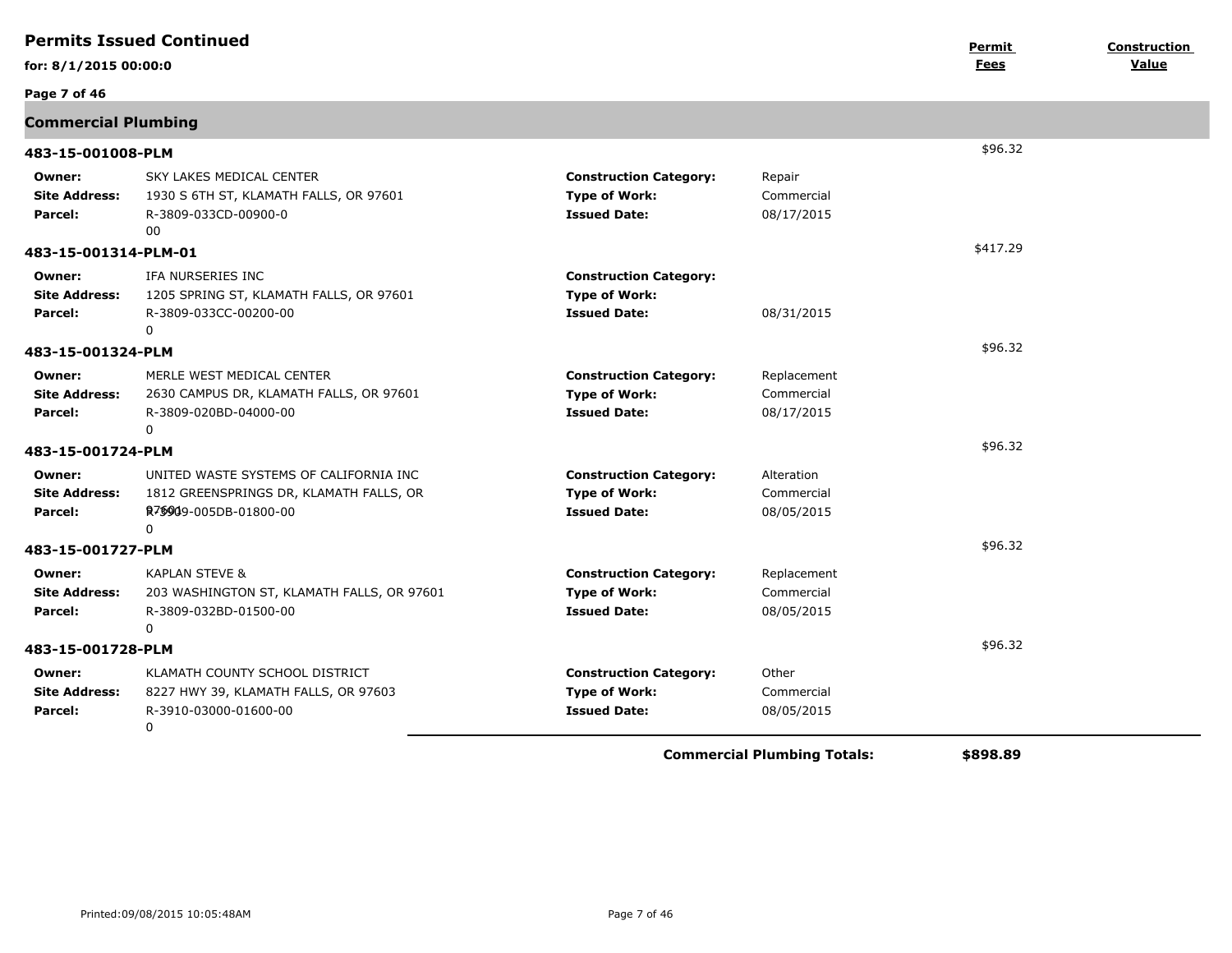| <b>Permits Issued Continued</b>           |                                                                                                                                 |                                                                              | Permit                                  | <b>Construction</b> |           |
|-------------------------------------------|---------------------------------------------------------------------------------------------------------------------------------|------------------------------------------------------------------------------|-----------------------------------------|---------------------|-----------|
| for: 8/1/2015 00:00:0                     |                                                                                                                                 |                                                                              |                                         | Fees                | Value     |
| Page 8 of 46                              |                                                                                                                                 |                                                                              |                                         |                     |           |
| <b>Commercial Structural</b>              |                                                                                                                                 |                                                                              |                                         |                     |           |
| 483-15-000122-STR-01                      |                                                                                                                                 |                                                                              |                                         | \$190.10            | \$3,400   |
| Owner:<br><b>Site Address:</b><br>Parcel: | SKY LAKES MEDICAL CENTER<br>1930 S 6TH ST, KLAMATH FALLS, OR 97601<br>R-3809-033CD-00900-0<br>00                                | <b>Construction Category:</b><br><b>Type of Work:</b><br><b>Issued Date:</b> | 08/17/2015                              |                     |           |
| 483-15-000204-STR                         |                                                                                                                                 |                                                                              |                                         | \$4,436.78          | \$350,000 |
| Owner:<br><b>Site Address:</b><br>Parcel: | KLAMATH COUNTY SCHOOL DISTRICT<br>2845 GREENSPRINGS DR, KLAMATH FALLS, OR<br>R <sub>7</sub> \$909-008BC-00100-00<br>$\mathbf 0$ | <b>Construction Category:</b><br><b>Type of Work:</b><br><b>Issued Date:</b> | Alteration<br>Commercial<br>08/13/2015  |                     |           |
| 483-15-001314-STR                         |                                                                                                                                 |                                                                              |                                         | \$4,121.05          | \$320,000 |
| Owner:<br><b>Site Address:</b><br>Parcel: | IFA NURSERIES INC<br>1205 SPRING ST, KLAMATH FALLS, OR 97601<br>R-3809-033CC-00200-00<br>0                                      | <b>Construction Category:</b><br><b>Type of Work:</b><br><b>Issued Date:</b> | Replacement<br>Commercial<br>08/06/2015 |                     |           |
| 483-15-001481-STR                         |                                                                                                                                 |                                                                              |                                         | \$999.26            | \$35,000  |
| Owner:<br><b>Site Address:</b><br>Parcel: | UNITED STATES<br>0 NO ADDRESS, OR<br>R-2608-00000-00100-00<br>$\mathbf{0}$                                                      | <b>Construction Category:</b><br><b>Type of Work:</b><br><b>Issued Date:</b> | Alteration<br>Commercial<br>08/03/2015  |                     |           |
| 483-15-001490-STR                         |                                                                                                                                 |                                                                              |                                         | \$3,674.50          | \$216,000 |
| Owner:<br><b>Site Address:</b><br>Parcel: | KLAMATH FOREST PROTECT ASSN<br>0 NO ADDRESS, OR<br>R-3809-00000-05300-00<br>0                                                   | <b>Construction Category:</b><br><b>Type of Work:</b><br><b>Issued Date:</b> | <b>New</b><br>Commercial<br>08/18/2015  |                     |           |
| 483-15-001490-STR-01                      |                                                                                                                                 |                                                                              |                                         | \$249.02            | \$85,000  |
| Owner:<br><b>Site Address:</b><br>Parcel: | KLAMATH FOREST PROTECT ASSN<br>0 NO ADDRESS, OR<br>R-3809-00000-05300-00<br>$\Omega$                                            | <b>Construction Category:</b><br><b>Type of Work:</b><br><b>Issued Date:</b> | <b>New</b><br>Commercial<br>08/18/2015  |                     |           |
| 483-15-001493-STR                         |                                                                                                                                 |                                                                              |                                         | \$2,105.66          | \$100,000 |
| Owner:<br><b>Site Address:</b><br>Parcel: | AVISTA CORPORATION<br>2825 DAKOTA CT, KLAMATH FALLS, OR 97603<br>R-3909-010CB-02400-00<br>$\mathbf{0}$                          | <b>Construction Category:</b><br><b>Type of Work:</b><br><b>Issued Date:</b> | New<br>Commercial<br>08/18/2015         |                     |           |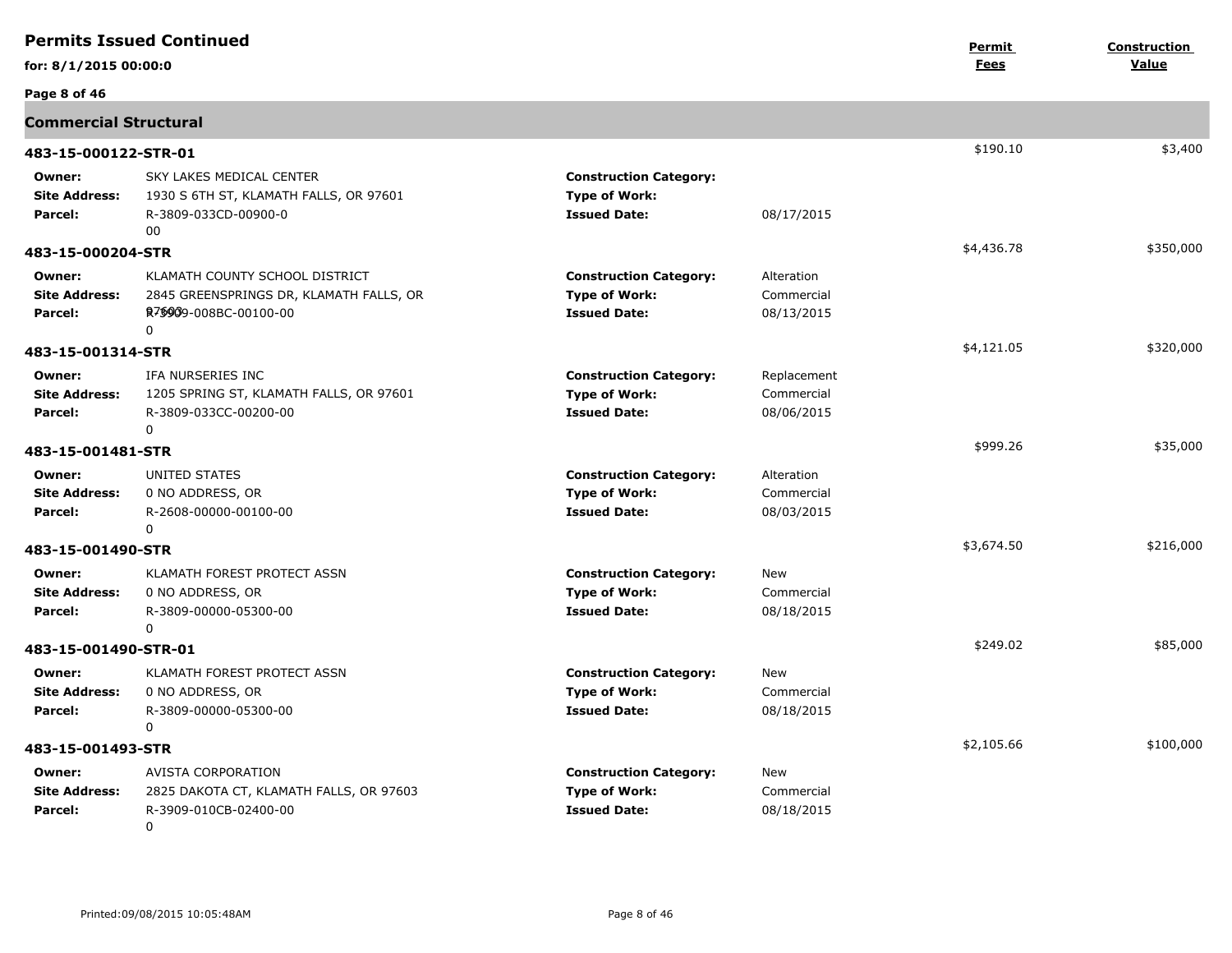| <b>Permits Issued Continued</b>           |                                                                                                          |                                                                              | Permit                                 | Construction |          |
|-------------------------------------------|----------------------------------------------------------------------------------------------------------|------------------------------------------------------------------------------|----------------------------------------|--------------|----------|
| for: 8/1/2015 00:00:0                     |                                                                                                          |                                                                              |                                        | Fees         | Value    |
| Page 9 of 46                              |                                                                                                          |                                                                              |                                        |              |          |
| <b>Commercial Structural</b>              |                                                                                                          |                                                                              |                                        |              |          |
| 483-15-001493-STR-01                      |                                                                                                          |                                                                              |                                        | \$248.92     | \$68,000 |
| Owner:<br><b>Site Address:</b><br>Parcel: | AVISTA CORPORATION<br>2825 DAKOTA CT, KLAMATH FALLS, OR 97603<br>R-3909-010CB-02400-00<br>0              | <b>Construction Category:</b><br><b>Type of Work:</b><br><b>Issued Date:</b> | New<br>Commercial<br>08/18/2015        |              |          |
| 483-15-001498-STR                         |                                                                                                          |                                                                              |                                        | \$420.57     | \$13,695 |
| Owner:<br><b>Site Address:</b><br>Parcel: | ALFORD WILLIAM H & WANDA M<br>29828 MICKA RD, MALIN, OR 97632<br>R-4112-00800-00900-00<br>0              | <b>Construction Category:</b><br><b>Type of Work:</b><br><b>Issued Date:</b> | <b>New</b><br>Commercial<br>08/04/2015 |              |          |
| 483-15-001505-STR                         |                                                                                                          |                                                                              |                                        | \$533.47     | \$15,000 |
| Owner:<br><b>Site Address:</b><br>Parcel: | RLF KLAMATH PROPERTIES LLC<br>0 ADDRESS PENDING, OR<br>R-3807-00000-01300-00<br>$\mathbf{0}$             | <b>Construction Category:</b><br><b>Type of Work:</b><br><b>Issued Date:</b> | Other<br>Commercial<br>08/03/2015      |              |          |
| 483-15-001528-STR                         |                                                                                                          |                                                                              |                                        | \$587.82     | \$25,000 |
| Owner:<br><b>Site Address:</b><br>Parcel: | CITY OF CHILOQUIN<br>0 ADDRESS PENDING, OR<br>R-3407-034DC-00700-0<br>00                                 | <b>Construction Category:</b><br><b>Type of Work:</b><br><b>Issued Date:</b> | New<br>Commercial<br>08/19/2015        |              |          |
| 483-15-001594-STR                         |                                                                                                          |                                                                              |                                        | \$509.24     | \$18,000 |
| Owner:<br><b>Site Address:</b><br>Parcel: | MDLN PROPERTIES LLC<br>23852 GAINES RD, MERRILL, OR 97633<br>R-4111-01400-00200-00<br>0                  | <b>Construction Category:</b><br><b>Type of Work:</b><br><b>Issued Date:</b> | Alteration<br>Commercial<br>08/19/2015 |              |          |
| 483-15-001609-STR                         |                                                                                                          |                                                                              |                                        | \$1,017.98   | \$35,450 |
| Owner:<br><b>Site Address:</b><br>Parcel: | KENDALL THOMAS RAY & DEBRA SUE<br>94511 HWY 97 N, CHEMULT, OR 97731<br>R-2908-00600-00600-00<br>0        | <b>Construction Category:</b><br><b>Type of Work:</b><br><b>Issued Date:</b> | <b>New</b><br>Commercial<br>08/12/2015 |              |          |
| 483-15-001610-STR                         |                                                                                                          |                                                                              |                                        | \$880.92     | \$24,750 |
| Owner:<br><b>Site Address:</b><br>Parcel: | LAUGSAND LA VERN T TRUSTEE &<br>3435 WASHBURN WAY, KLAMATH FALLS, OR 97603<br>R-3909-010BC-01000-00<br>0 | <b>Construction Category:</b><br><b>Type of Work:</b><br><b>Issued Date:</b> | <b>New</b><br>Commercial<br>08/12/2015 |              |          |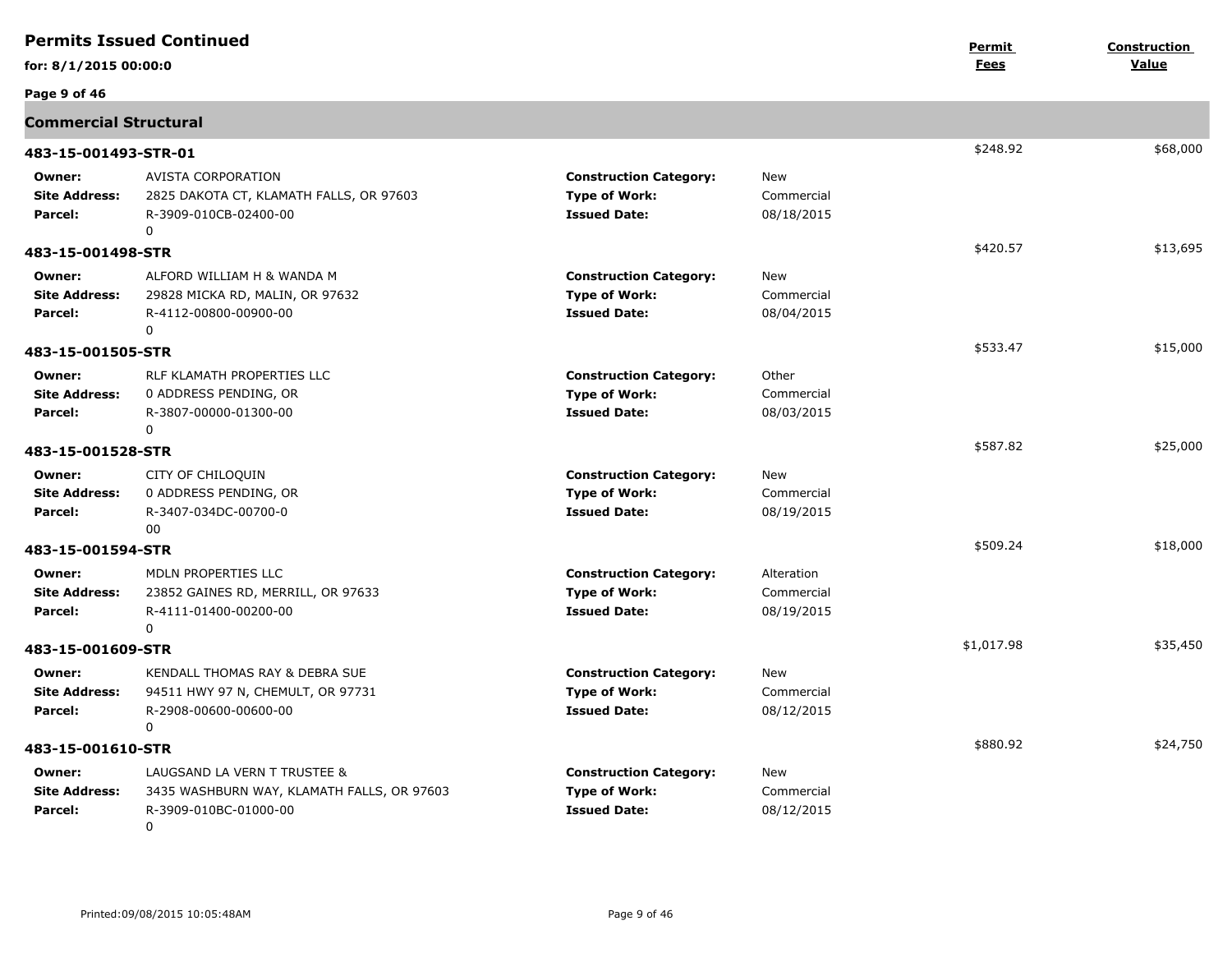|                                           | <b>Permits Issued Continued</b>                                                                                        |                                                                              |                                        | Permit     | Construction |
|-------------------------------------------|------------------------------------------------------------------------------------------------------------------------|------------------------------------------------------------------------------|----------------------------------------|------------|--------------|
| for: 8/1/2015 00:00:0                     |                                                                                                                        |                                                                              |                                        | Fees       | Value        |
| Page 10 of 46                             |                                                                                                                        |                                                                              |                                        |            |              |
| <b>Commercial Structural</b>              |                                                                                                                        |                                                                              |                                        |            |              |
| 483-15-001628-STR                         |                                                                                                                        |                                                                              |                                        | \$533.47   | \$15,000     |
| Owner:<br><b>Site Address:</b><br>Parcel: | HAMMERICH INC<br>30507 HWY 70, BONANZA, OR 97623<br>R-3911-00000-01200-00<br>0                                         | <b>Construction Category:</b><br><b>Type of Work:</b><br><b>Issued Date:</b> | Alteration<br>Commercial<br>08/11/2015 |            |              |
| 483-15-001632-STR                         |                                                                                                                        |                                                                              |                                        | \$533.47   | \$15,000     |
| Owner:<br><b>Site Address:</b><br>Parcel: | O'KEEFFE HENRY J TRUSTEE &<br>24111 S MALIN RD, MALIN, OR 97632<br>R-4112-02200-00500-00<br>0                          | <b>Construction Category:</b><br><b>Type of Work:</b><br><b>Issued Date:</b> | Alteration<br>Commercial<br>08/17/2015 |            |              |
| 483-15-001633-STR                         |                                                                                                                        |                                                                              |                                        | \$1,384.76 | \$55,000     |
| Owner:<br><b>Site Address:</b><br>Parcel: | KLAMATH COUNTY SCHOOL DIST<br>8245 HWY 39, KLAMATH FALLS, OR 97603<br>R-3910-03000-00700-00<br>0                       | <b>Construction Category:</b><br><b>Type of Work:</b><br><b>Issued Date:</b> | Alteration<br>Commercial<br>08/18/2015 |            |              |
| 483-15-001687-STR                         |                                                                                                                        |                                                                              |                                        | \$553.12   | \$20,000     |
| Owner:<br><b>Site Address:</b><br>Parcel: | ESSIG WILLIAM C<br>61278 HWY 140 E, BLY, OR 97622<br>R-3614-034DC-07200-0<br>00                                        | <b>Construction Category:</b><br><b>Type of Work:</b><br><b>Issued Date:</b> | Alteration<br>Commercial<br>08/21/2015 |            |              |
| 483-15-001695-STR                         |                                                                                                                        |                                                                              |                                        | \$152.22   | \$2,000      |
| Owner:<br><b>Site Address:</b><br>Parcel: | CSPE002 LLC<br>3255 WASHBURN WAY, KLAMATH FALLS, OR 97603<br>R-3909-010BB-00208-00<br>0                                | <b>Construction Category:</b><br><b>Type of Work:</b><br><b>Issued Date:</b> | Other<br>Commercial<br>08/05/2015      |            |              |
| 483-15-001697-STR                         |                                                                                                                        |                                                                              |                                        | \$153.12   | \$300        |
| Owner:<br><b>Site Address:</b><br>Parcel: | UNITED FAMILY FELLOWSHIP INC<br>5400 HWY 66, KLAMATH FALLS, OR 97601<br>R-3908-013A0-00700-00<br>0                     | <b>Construction Category:</b><br><b>Type of Work:</b><br><b>Issued Date:</b> | New<br>Commercial<br>08/21/2015        |            |              |
| 483-15-001732-STR                         |                                                                                                                        |                                                                              |                                        | \$1,101.06 | \$40,000     |
| Owner:<br><b>Site Address:</b><br>Parcel: | CASCADE TIMBERLANDS (OREGON) LLC<br>335 WEST BOUNDARY RD, CHILOQUIN, OR 97624<br>R-3107-00000-00100-00<br>$\mathbf{0}$ | <b>Construction Category:</b><br><b>Type of Work:</b><br><b>Issued Date:</b> | Alteration<br>Commercial<br>08/25/2015 |            |              |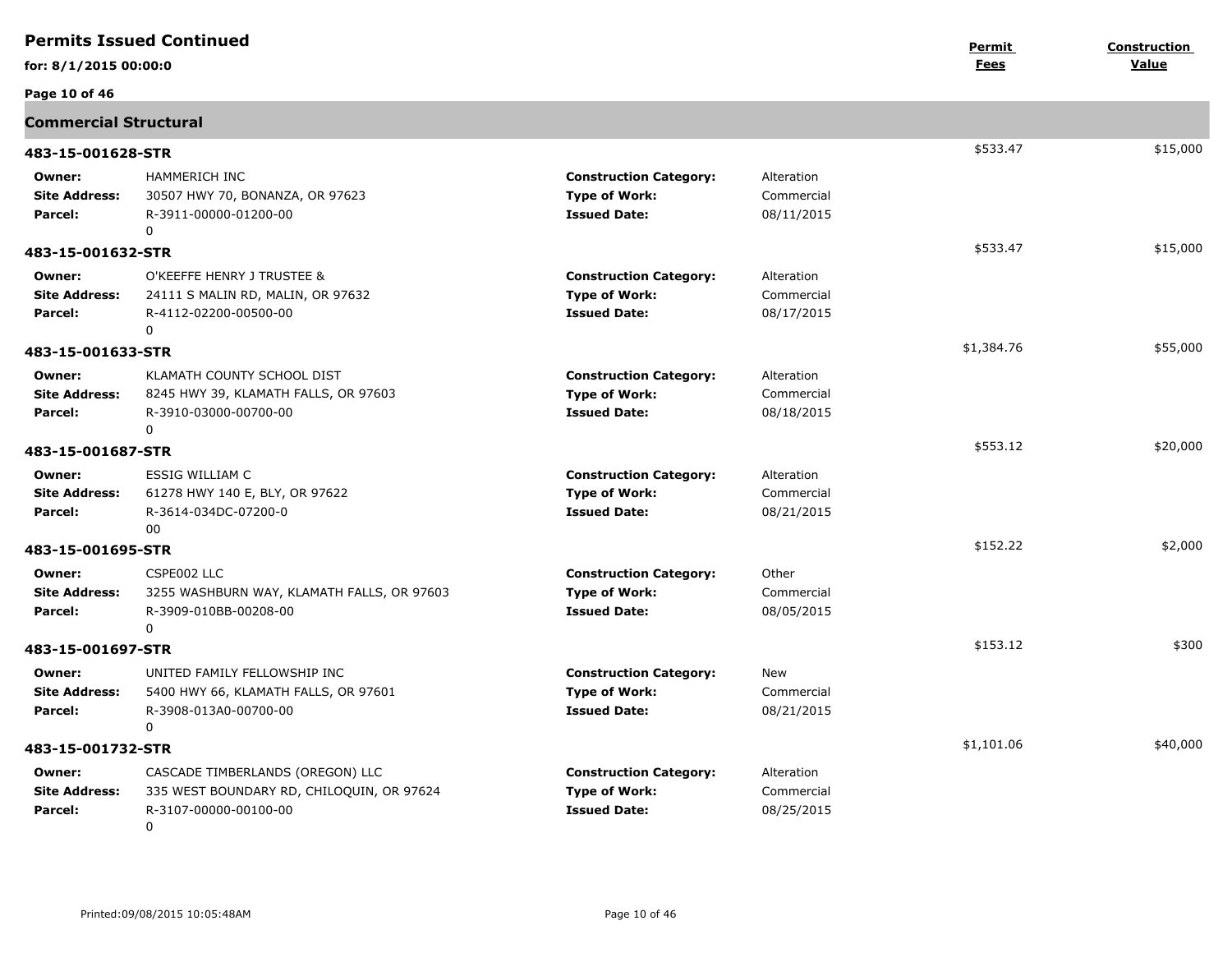|                                           | <b>Permits Issued Continued</b>                                                                      |                                                                              |                                        | Permit     | Construction |
|-------------------------------------------|------------------------------------------------------------------------------------------------------|------------------------------------------------------------------------------|----------------------------------------|------------|--------------|
| for: 8/1/2015 00:00:0                     |                                                                                                      |                                                                              |                                        | Fees       | Value        |
| Page 11 of 46                             |                                                                                                      |                                                                              |                                        |            |              |
| <b>Commercial Structural</b>              |                                                                                                      |                                                                              |                                        |            |              |
| 483-15-001733-STR                         |                                                                                                      |                                                                              |                                        | \$1,101.06 | \$40,000     |
| Owner:<br><b>Site Address:</b><br>Parcel: | K D M ENTERPRISES INC<br>94201 HWY 97 N, CHEMULT, OR 97731<br>R-2908-00700-00400-00<br>0             | <b>Construction Category:</b><br><b>Type of Work:</b><br><b>Issued Date:</b> | Alteration<br>Commercial<br>08/25/2015 |            |              |
| 483-15-001760-STR                         |                                                                                                      |                                                                              |                                        | \$333.73   | \$10,000     |
| Owner:<br><b>Site Address:</b><br>Parcel: | <b>ESSIG WILLIAM C</b><br>61278 HWY 140 E, BLY, OR 97622<br>R-3614-034DC-07200-0<br>00               | <b>Construction Category:</b><br><b>Type of Work:</b><br><b>Issued Date:</b> | Alteration<br>Commercial<br>08/21/2015 |            |              |
| 483-15-001761-STR                         |                                                                                                      |                                                                              |                                        | \$941.82   | \$50,000     |
| Owner:<br><b>Site Address:</b><br>Parcel: | KLAMATH FALLS BAILEY LLC<br>2967 WASHBURN WAY, KLAMATH FALLS, OR 97603<br>R-3909-003CC-00402-00<br>0 | <b>Construction Category:</b><br><b>Type of Work:</b><br><b>Issued Date:</b> | Alteration<br>Commercial<br>08/18/2015 |            |              |
| 483-15-001812-STR                         |                                                                                                      |                                                                              |                                        | \$697.44   | \$23,667     |
| Owner:<br><b>Site Address:</b><br>Parcel: | <b>KLAMATH COUNTY</b><br>843 SPRING ST, KLAMATH FALLS, OR 97601<br>R-3809-033CB-00102-00<br>0        | <b>Construction Category:</b><br><b>Type of Work:</b><br><b>Issued Date:</b> | Alteration<br>Commercial<br>08/20/2015 |            |              |
|                                           |                                                                                                      |                                                                              | <b>Commercial Structural Totals:</b>   | \$27460.56 | \$1,580,262  |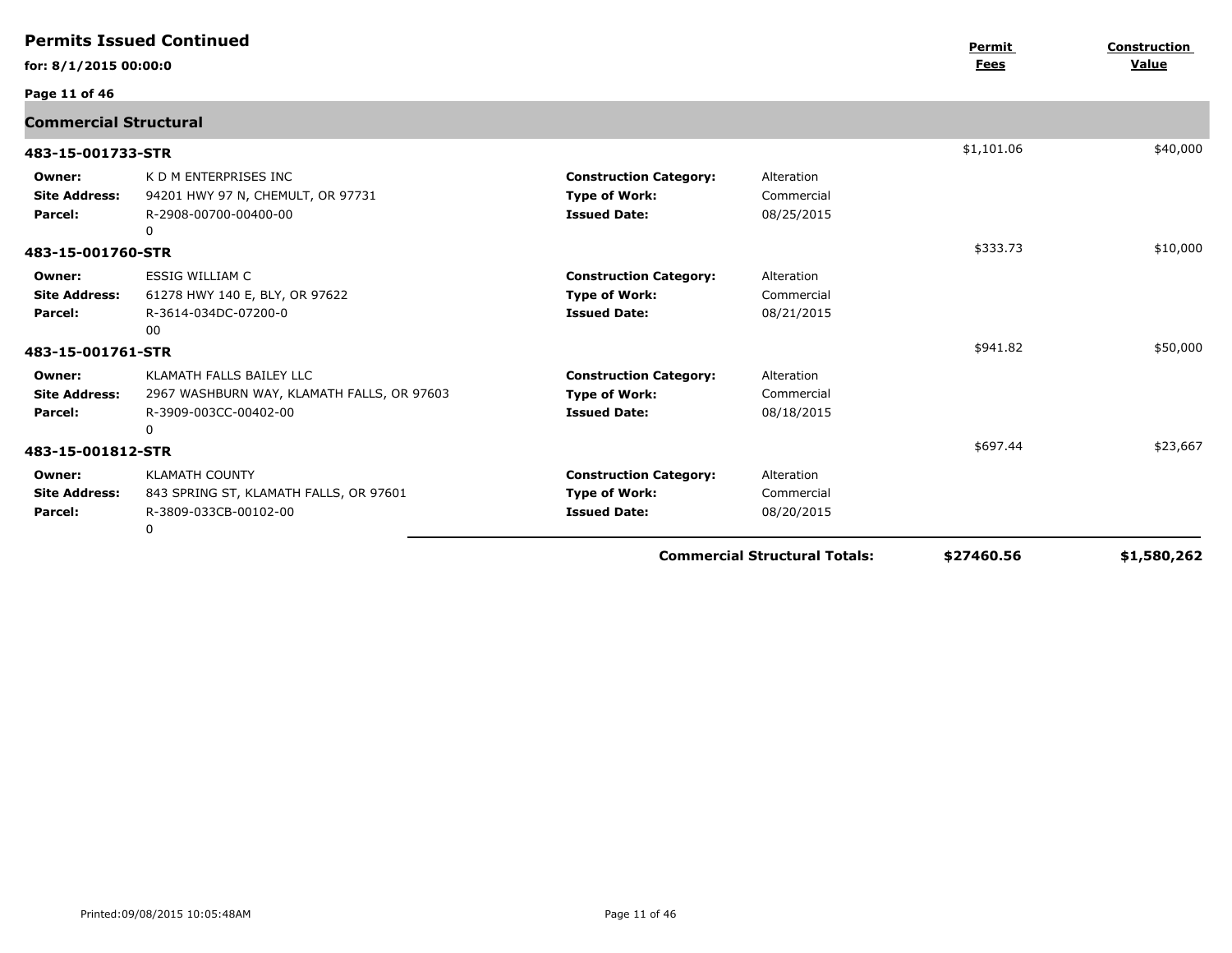|                                           | <b>Permits Issued Continued</b>                                                                            |                                                                              |                                                    | Permit     | <b>Construction</b> |
|-------------------------------------------|------------------------------------------------------------------------------------------------------------|------------------------------------------------------------------------------|----------------------------------------------------|------------|---------------------|
| for: 8/1/2015 00:00:0                     |                                                                                                            |                                                                              |                                                    | Fees       | Value               |
| Page 12 of 46                             |                                                                                                            |                                                                              |                                                    |            |                     |
|                                           | Residential 1 & 2 Fam Dwelling (New Only)                                                                  |                                                                              |                                                    |            |                     |
| 483-15-000264-DWL                         |                                                                                                            |                                                                              |                                                    | \$6,564.79 | \$180,300           |
| Owner:<br><b>Site Address:</b><br>Parcel: | PR KLAMATH OREGON LIMITED PARTNERSHIP<br>0 ADDRESS PENDING, OR<br>R-3909-011DB-04200-00<br>$\Omega$        | <b>Construction Category:</b><br><b>Type of Work:</b><br><b>Issued Date:</b> | New<br>Single Family Dwelling<br>08/10/2015        |            |                     |
| 483-15-000265-DWL                         |                                                                                                            |                                                                              |                                                    | \$6,320.31 | \$173,600           |
| Owner:<br><b>Site Address:</b><br>Parcel: | PR KLAMATH OREGON LIMITED PARTNERSHIP<br>0 ADDRESS PENDING, OR<br>R-3909-011DB-04100-00<br>$\Omega$        | <b>Construction Category:</b><br><b>Type of Work:</b><br><b>Issued Date:</b> | New<br>Single Family Dwelling<br>08/10/2015        |            |                     |
| 483-15-001444-DWL                         |                                                                                                            |                                                                              |                                                    | \$6,690.77 | \$175,000           |
| Owner:<br><b>Site Address:</b><br>Parcel: | PETERSON GLENN ERIC<br>4935 GETTLE ST, KLAMATH FALLS, OR 97603<br>R-3909-014BA-07200-00<br>$\Omega$        | <b>Construction Category:</b><br><b>Type of Work:</b><br><b>Issued Date:</b> | New<br>Single Family Dwelling<br>08/06/2015        |            |                     |
| 483-15-001548-DWL                         |                                                                                                            |                                                                              |                                                    | \$7,256.62 | \$100,000           |
| Owner:<br><b>Site Address:</b><br>Parcel: | JONAS BRYCE D & CONNIE S<br>123921 CALICO CT, CRESCENT LAKE, OR 97733<br>R-2607-001C0-03700-00<br>$\Omega$ | <b>Construction Category:</b><br><b>Type of Work:</b><br><b>Issued Date:</b> | <b>New</b><br>Single Family Dwelling<br>08/21/2015 |            |                     |
| 483-15-001584-DWL                         |                                                                                                            |                                                                              |                                                    | \$5,494.28 | \$120,000           |
| Owner:<br><b>Site Address:</b><br>Parcel: | LINDON REAL ESTATE<br>0 ADDRESS PENDING, OR<br>R-3909-013AA-12900-00<br>0                                  | <b>Construction Category:</b><br><b>Type of Work:</b><br><b>Issued Date:</b> | <b>New</b><br>Single Family Dwelling<br>08/06/2015 |            |                     |
| 483-15-001656-DWL                         |                                                                                                            |                                                                              |                                                    | \$5,797.83 | \$140,000           |
| Owner:<br><b>Site Address:</b><br>Parcel: | Chavarria, Carole J<br>10656 MISTY MOUNTAIN DR, KENO, OR 97627                                             | <b>Construction Category:</b><br><b>Type of Work:</b><br><b>Issued Date:</b> | New<br>Single Family Dwelling<br>08/24/2015        |            |                     |
| 483-15-001736-DWL                         |                                                                                                            |                                                                              |                                                    | \$6,107.03 | \$127,000           |
| Owner:<br><b>Site Address:</b><br>Parcel: | Scalas, Daniel<br>5818 Mason Lane, Klamath Falls, OR 97601<br>R-3908-001C0-01500-00<br>$\Omega$            | <b>Construction Category:</b><br><b>Type of Work:</b><br><b>Issued Date:</b> | New<br>Single Family Dwelling<br>08/17/2015        |            |                     |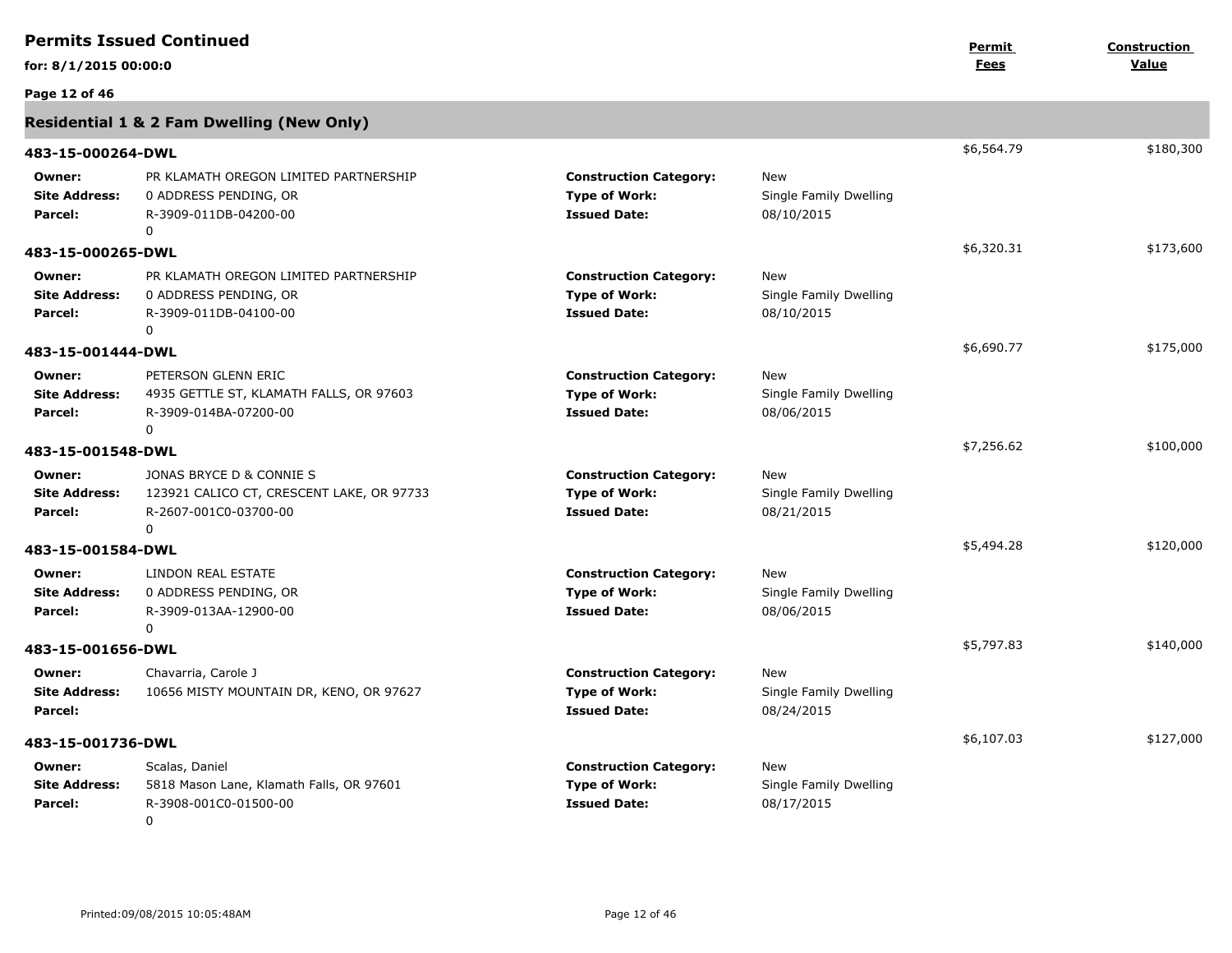|                       | <b>Permits Issued Continued</b>                      |                                                   |                        | Permit      | <b>Construction</b> |
|-----------------------|------------------------------------------------------|---------------------------------------------------|------------------------|-------------|---------------------|
| for: 8/1/2015 00:00:0 |                                                      |                                                   |                        | <u>Fees</u> | Value               |
| Page 13 of 46         |                                                      |                                                   |                        |             |                     |
|                       | <b>Residential 1 &amp; 2 Fam Dwelling (New Only)</b> |                                                   |                        |             |                     |
| 483-15-001836-DWL     |                                                      |                                                   |                        | \$6,909.48  | \$195,000           |
| Owner:                | TOM SOYLAND CONSTRUCTION                             | <b>Construction Category:</b>                     | New                    |             |                     |
| <b>Site Address:</b>  | 3812 Valinda Way, Klamath Falls, OR 97603            | <b>Type of Work:</b>                              | Single Family Dwelling |             |                     |
| Parcel:               | R-3909-012CA-07200-00<br>0                           | <b>Issued Date:</b>                               | 08/26/2015             |             |                     |
|                       |                                                      | Residential 1 & 2 Fam Dwelling (New Only) Totals: |                        | \$51141.11  | \$1,210,900         |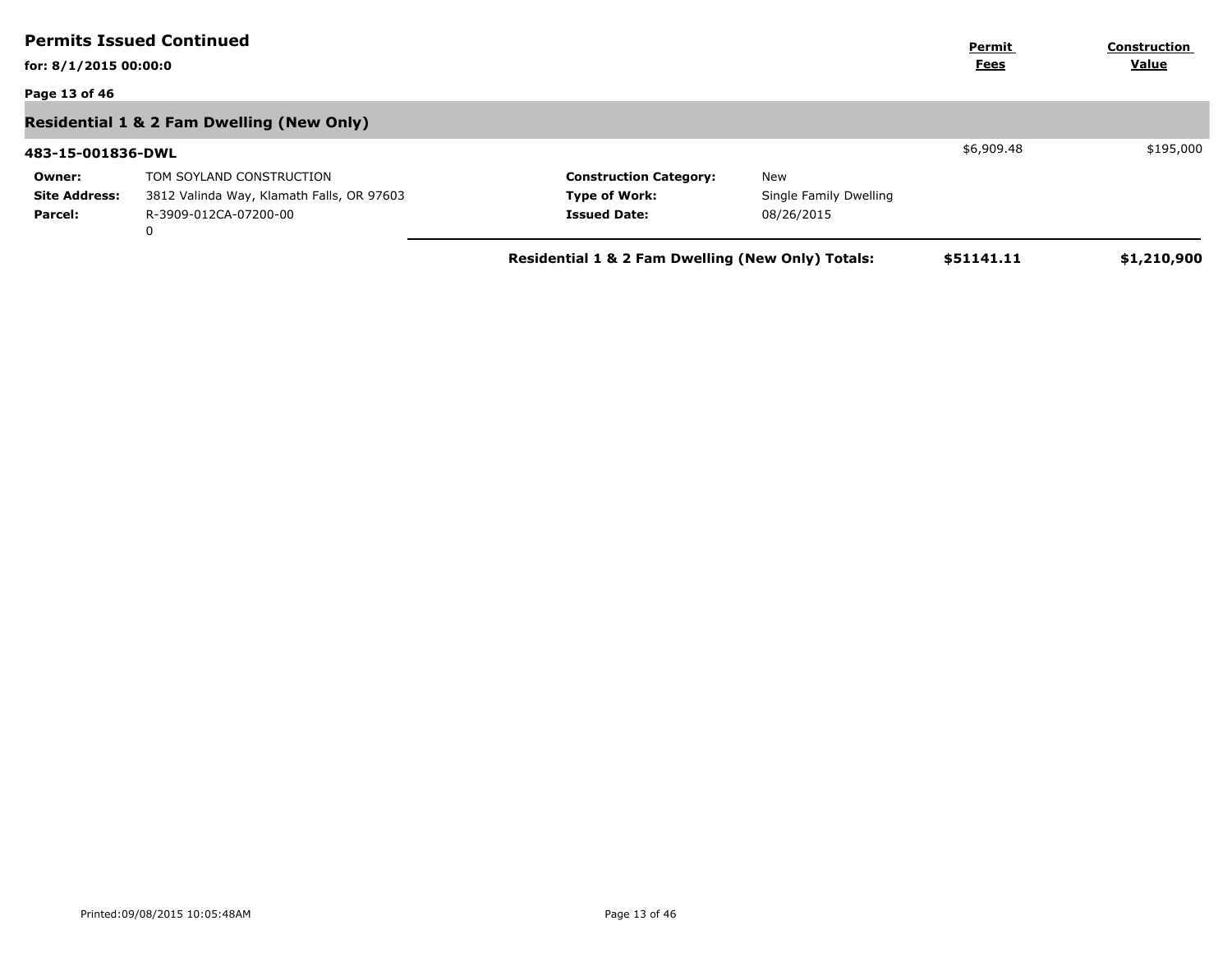|                                           | <b>Permits Issued Continued</b>                                                                                       |                                                                              |            | Permit      | Construction |
|-------------------------------------------|-----------------------------------------------------------------------------------------------------------------------|------------------------------------------------------------------------------|------------|-------------|--------------|
| for: 8/1/2015 00:00:0                     |                                                                                                                       |                                                                              |            | <b>Fees</b> | Value        |
| Page 14 of 46                             |                                                                                                                       |                                                                              |            |             |              |
| <b>Residential Electrical</b>             |                                                                                                                       |                                                                              |            |             |              |
| 483-15-000940-ELEC-01                     |                                                                                                                       |                                                                              |            | \$163.52    |              |
| Owner:<br><b>Site Address:</b><br>Parcel: | KNIGHT CRAIG F<br>32212 MOUNTAIN LAKES DR, KLAMATH FALLS, OR<br>R <sub>7</sub> \$6046-017D0-05100-00<br>$\mathbf 0$   | <b>Construction Category:</b><br><b>Type of Work:</b><br><b>Issued Date:</b> | 08/13/2015 |             |              |
| 483-15-001098-ELEC-01                     |                                                                                                                       |                                                                              |            | \$163.52    |              |
| Owner:<br><b>Site Address:</b><br>Parcel: | SCHILL RICHARD JOHN SR TRUSTEE &<br>8333 HWY 97 N, KLAMATH FALLS, OR 97601<br>R-3708-03600-00300-00<br>0              | <b>Construction Category:</b><br><b>Type of Work:</b><br><b>Issued Date:</b> | 08/06/2015 |             |              |
| 483-15-001501-ELEC-01                     |                                                                                                                       |                                                                              |            | \$327.04    |              |
| Owner:<br><b>Site Address:</b><br>Parcel: | PORTERFIELD ROGER R TRUSTEE &<br>9990 WASHBURN WAY, KLAMATH FALLS, OR 97603<br>R-3909-03300-00700-00<br>$\mathbf{0}$  | <b>Construction Category:</b><br><b>Type of Work:</b><br><b>Issued Date:</b> | 08/04/2015 |             |              |
| 483-15-001503-ELEC-01                     |                                                                                                                       |                                                                              |            | \$259.84    |              |
| Owner:<br><b>Site Address:</b><br>Parcel: | BRIGHT DOUGLAS & CONNIE<br>1917 WATSON ST, KLAMATH FALLS, OR 97603<br>R-3909-001AA-00500-00<br>0                      | <b>Construction Category:</b><br><b>Type of Work:</b><br><b>Issued Date:</b> | 08/04/2015 |             |              |
| 483-15-001558-ELEC-01                     |                                                                                                                       |                                                                              |            | \$134.85    |              |
| Owner:<br><b>Site Address:</b><br>Parcel: | MONTEITH DAYMOND & CHERI M &<br>12171 HWY 140 E, KLAMATH FALLS, OR 97603<br>R-3910-01600-00100-00<br>$\mathbf{0}$     | <b>Construction Category:</b><br><b>Type of Work:</b><br><b>Issued Date:</b> | 08/06/2015 |             |              |
| 483-15-001622-ELEC-01                     |                                                                                                                       |                                                                              |            | \$202.50    |              |
| Owner:<br><b>Site Address:</b><br>Parcel: | SHEPHERD WILLIAM JAMES TRUSTEE &<br>36846 S CHILOQUIN RD, CHILOQUIN, OR 97624<br>R-3507-00500-00100-00<br>$\mathbf 0$ | <b>Construction Category:</b><br><b>Type of Work:</b><br><b>Issued Date:</b> | 08/24/2015 |             |              |
| 483-15-001668-ELEC-01                     |                                                                                                                       |                                                                              | \$115.36   |             |              |
| Owner:<br><b>Site Address:</b><br>Parcel: | BUCKLEY HARVEY E & LINDA L<br>11605 RAMIREZ RD, KLAMATH FALLS, OR 97603<br>R-3910-009AB-00800-00<br>0                 | <b>Construction Category:</b><br><b>Type of Work:</b><br><b>Issued Date:</b> | 08/07/2015 |             |              |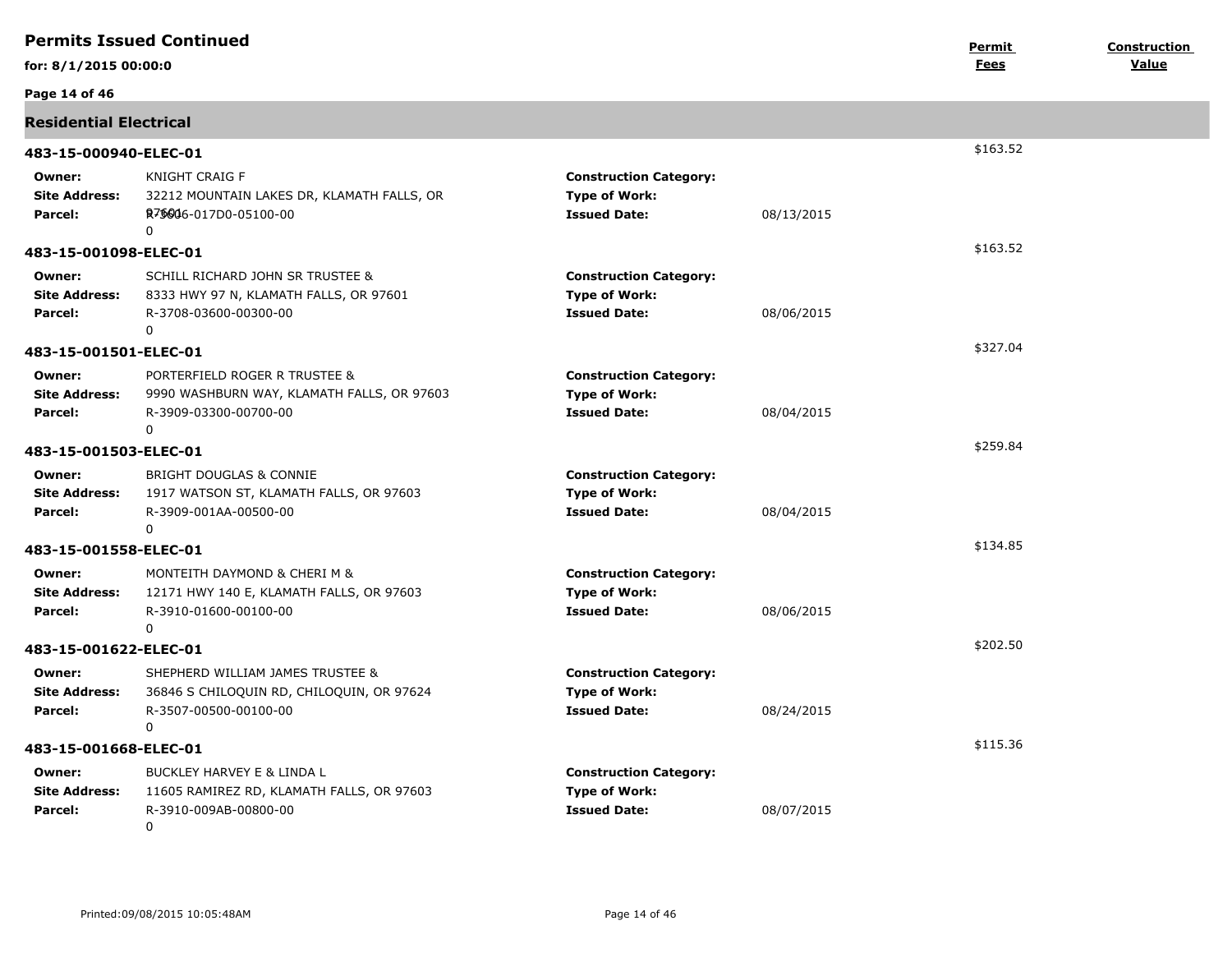|                                           | <b>Permits Issued Continued</b>                                                                                  |                                                                              |                                                    | Permit   | <b>Construction</b> |
|-------------------------------------------|------------------------------------------------------------------------------------------------------------------|------------------------------------------------------------------------------|----------------------------------------------------|----------|---------------------|
| for: 8/1/2015 00:00:0                     |                                                                                                                  |                                                                              |                                                    | Fees     | Value               |
| Page 15 of 46                             |                                                                                                                  |                                                                              |                                                    |          |                     |
| <b>Residential Electrical</b>             |                                                                                                                  |                                                                              |                                                    |          |                     |
| 483-15-001678-ELEC                        |                                                                                                                  |                                                                              |                                                    | \$132.16 |                     |
| Owner:<br><b>Site Address:</b><br>Parcel: | <b>KLAMATH COUNTY</b><br>7111 RUTH CT, KLAMATH FALLS, OR 97603<br>R-3909-013AA-03300-00<br>$\Omega$              | <b>Construction Category:</b><br><b>Type of Work:</b><br><b>Issued Date:</b> | Alteration<br>Manufactured Dwelling<br>08/02/2015  |          |                     |
| 483-15-001679-ELEC                        |                                                                                                                  |                                                                              |                                                    | \$163.52 |                     |
| Owner:<br><b>Site Address:</b><br>Parcel: | ESPITIA IRMA<br>1812 CREST ST, KLAMATH FALLS, OR 97603<br>R-3909-003AB-03700-00<br>0                             | <b>Construction Category:</b><br><b>Type of Work:</b><br><b>Issued Date:</b> | Alteration<br>Single Family Dwelling<br>08/02/2015 |          |                     |
| 483-15-001691-ELEC-01                     |                                                                                                                  |                                                                              |                                                    | \$163.52 |                     |
| Owner:<br><b>Site Address:</b><br>Parcel: | TFS FAMILY LIMITED PARTNERSHIP<br>2717 ORINDALE RD, KLAMATH FALLS, OR 97601<br>R-3908-012A0-02500-00<br>$\Omega$ | <b>Construction Category:</b><br><b>Type of Work:</b><br><b>Issued Date:</b> | 08/10/2015                                         |          |                     |
| 483-15-001699-ELEC                        |                                                                                                                  |                                                                              |                                                    | \$121.86 | \$500               |
| Owner:<br><b>Site Address:</b><br>Parcel: | BARRAGAN PATRICIA C<br>16920 RIVERVIEW LN, KLAMATH FALLS, OR 97601<br>R-3907-036B0-00700-00<br>0                 | <b>Construction Category:</b><br><b>Type of Work:</b><br><b>Issued Date:</b> | Repair<br>Manufactured Dwelling<br>08/03/2015      |          |                     |
| 483-15-001707-ELEC-01                     |                                                                                                                  |                                                                              |                                                    | \$163.52 |                     |
| Owner:<br><b>Site Address:</b><br>Parcel: | <b>JERRY SCHOOLER</b><br>9140 BUNN RD, BONANZA, OR 97623<br>R-3912-03400-00300-00<br>0                           | <b>Construction Category:</b><br><b>Type of Work:</b><br><b>Issued Date:</b> | 08/04/2015                                         |          |                     |
| 483-15-001718-ELEC-01                     |                                                                                                                  |                                                                              |                                                    | \$244.16 |                     |
| Owner:<br><b>Site Address:</b><br>Parcel: | SOMMERVILLE MARVIN D<br>3010 BRISTOL AVE, KLAMATH FALLS, OR 97603<br>R-3909-010CD-08800-0<br>00                  | <b>Construction Category:</b><br><b>Type of Work:</b><br><b>Issued Date:</b> | 08/18/2015                                         |          |                     |
| 483-15-001722-ELEC                        |                                                                                                                  |                                                                              |                                                    | \$115.36 | \$495               |
| Owner:<br><b>Site Address:</b><br>Parcel: | <b>KLAMATH COUNTY</b><br>2330 RECLAMATION AVE, KLAMATH FALLS, OR 97601<br>R-3809-033DA-10900-00<br>0             | <b>Construction Category:</b><br><b>Type of Work:</b><br><b>Issued Date:</b> | New<br>Single Family Dwelling<br>08/05/2015        |          |                     |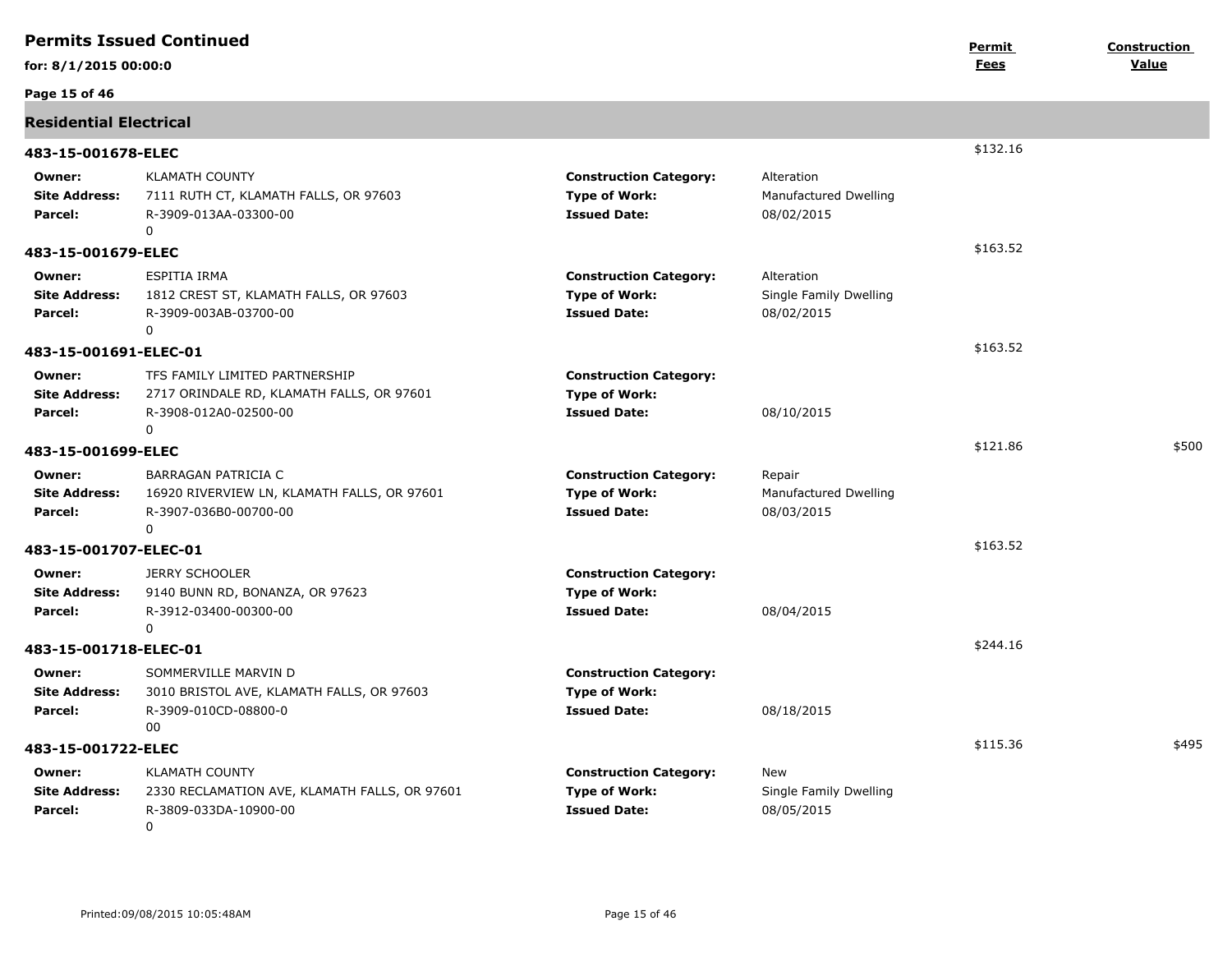|                                           | <b>Permits Issued Continued</b>                                                                                  |                                                                              |                                                     | Permit   | Construction |
|-------------------------------------------|------------------------------------------------------------------------------------------------------------------|------------------------------------------------------------------------------|-----------------------------------------------------|----------|--------------|
| for: 8/1/2015 00:00:0                     |                                                                                                                  |                                                                              |                                                     | Fees     | Value        |
| Page 16 of 46                             |                                                                                                                  |                                                                              |                                                     |          |              |
| <b>Residential Electrical</b>             |                                                                                                                  |                                                                              |                                                     |          |              |
| 483-15-001723-ELEC                        |                                                                                                                  |                                                                              |                                                     | \$183.01 | \$1,000      |
| Owner:<br><b>Site Address:</b><br>Parcel: | <b>BURNS ALLEN E CO-TRUSTEE &amp;</b><br>4304 LAVERNE AVE, KLAMATH FALLS, OR 97603<br>R-3909-011CB-01800-00<br>0 | <b>Construction Category:</b><br><b>Type of Work:</b><br><b>Issued Date:</b> | New<br>Single Family Dwelling<br>08/05/2015         |          |              |
| 483-15-001734-ELEC                        |                                                                                                                  |                                                                              |                                                     | \$163.52 | \$800        |
| Owner:<br><b>Site Address:</b><br>Parcel: | <b>HOLMES STEPHEN R &amp; RUBY N</b><br>6141 SHASTA WAY, KLAMATH FALLS, OR 97603<br>R-3809-036CC-01100-00<br>0   | <b>Construction Category:</b><br><b>Type of Work:</b><br><b>Issued Date:</b> | <b>New</b><br>Single Family Dwelling<br>08/05/2015  |          |              |
| 483-15-001736-ELEC-01                     |                                                                                                                  |                                                                              |                                                     | \$163.52 |              |
| Owner:<br><b>Site Address:</b><br>Parcel: | Scalas, Daniel<br>5818 Mason Lane, Klamath Falls, OR 97601<br>R-3908-001C0-01500-00<br>0                         | <b>Construction Category:</b><br><b>Type of Work:</b><br><b>Issued Date:</b> | 08/21/2015                                          |          |              |
| 483-15-001752-ELEC                        |                                                                                                                  |                                                                              |                                                     | \$280.00 |              |
| Owner:<br><b>Site Address:</b><br>Parcel: | SAMUEL JANET M &<br>26953 FOREST PARK LN, KLAMATH FALLS, OR 97601<br>R-3606-003BD-04600-00<br>0                  | <b>Construction Category:</b><br><b>Type of Work:</b><br><b>Issued Date:</b> | Replacement<br>Single Family Dwelling<br>08/07/2015 |          |              |
| 483-15-001755-ELEC                        |                                                                                                                  |                                                                              |                                                     | \$115.36 |              |
| Owner:<br><b>Site Address:</b><br>Parcel: | KLAMATH COUNTY SCHOOL DIST<br>8633 HWY 39, KLAMATH FALLS, OR 97603<br>R-3910-03000-01600-00<br>0                 | <b>Construction Category:</b><br><b>Type of Work:</b><br><b>Issued Date:</b> | Alteration<br>Single Family Dwelling<br>08/07/2015  |          |              |
| 483-15-001757-ELEC-01                     |                                                                                                                  |                                                                              |                                                     | \$259.84 |              |
| Owner:<br><b>Site Address:</b><br>Parcel: | ANDERSON PHILIP E & NANCY E<br>12456 WHISPERING PINES DR, KENO, OR 97627<br>R-4008-00600-01900-00<br>0           | <b>Construction Category:</b><br><b>Type of Work:</b><br><b>Issued Date:</b> | 08/18/2015                                          |          |              |
| 483-15-001759-ELEC                        |                                                                                                                  |                                                                              |                                                     | \$340.03 | \$3,400      |
| Owner:<br><b>Site Address:</b><br>Parcel: | NOWAK JOHN F &<br>5147 ROUND LAKE RD, KLAMATH FALLS, OR 97601<br>R-3908-008D0-00300-00<br>0                      | <b>Construction Category:</b><br><b>Type of Work:</b><br><b>Issued Date:</b> | Addition<br>Single Family Dwelling<br>08/07/2015    |          |              |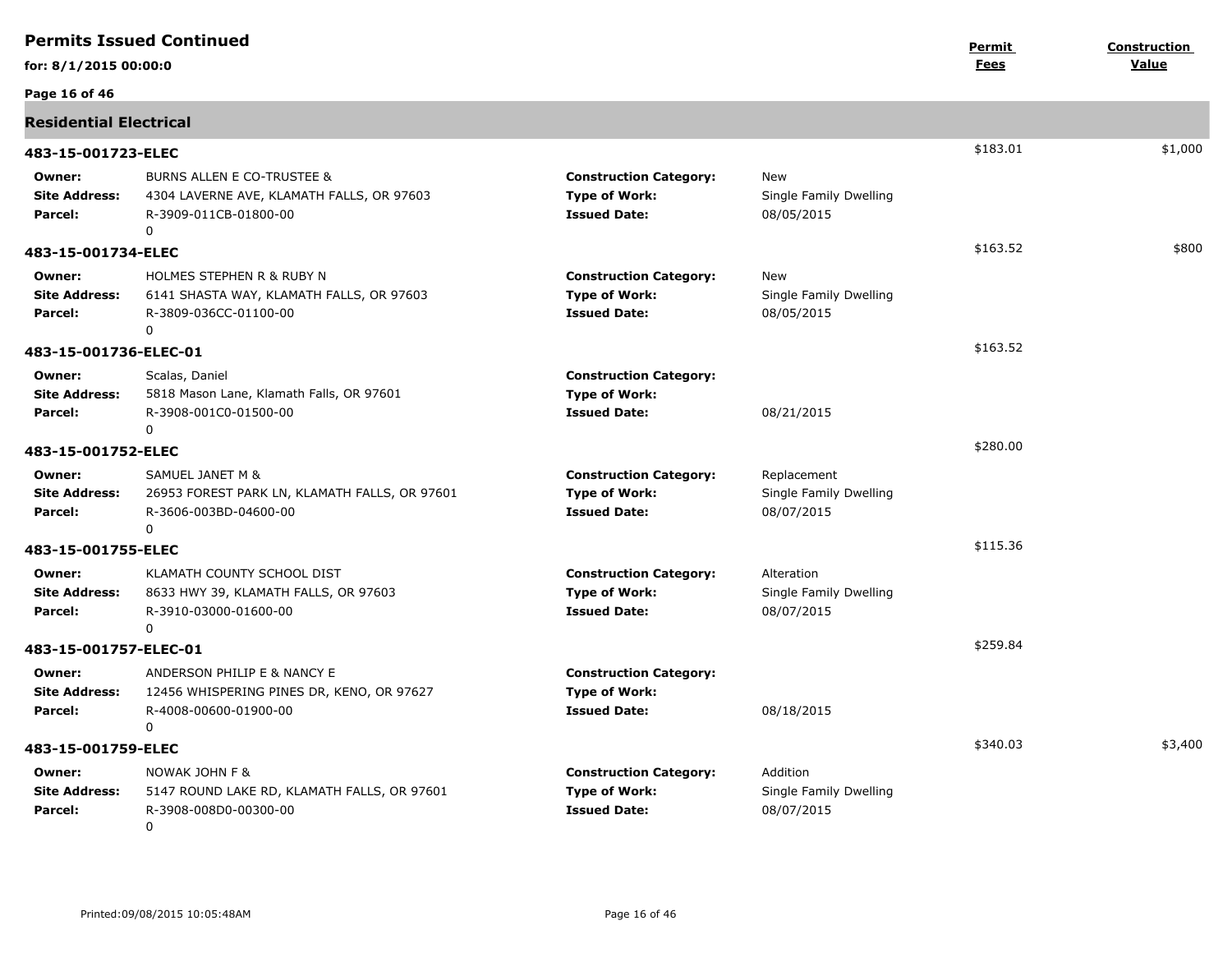|                                           | <b>Permits Issued Continued</b>                                                                          |                                                                              |                                                     | <b>Permit</b> | Construction |
|-------------------------------------------|----------------------------------------------------------------------------------------------------------|------------------------------------------------------------------------------|-----------------------------------------------------|---------------|--------------|
| for: 8/1/2015 00:00:0                     |                                                                                                          |                                                                              |                                                     | Fees          | Value        |
| Page 17 of 46                             |                                                                                                          |                                                                              |                                                     |               |              |
| <b>Residential Electrical</b>             |                                                                                                          |                                                                              |                                                     |               |              |
| 483-15-001762-ELEC-01                     |                                                                                                          |                                                                              |                                                     | \$134.85      |              |
| Owner:<br><b>Site Address:</b><br>Parcel: | VAN ENGERS JOHN & PATRICIA<br>4303 DENVER AVE, KLAMATH FALLS, OR 97603<br>R-3909-011BC-01200-00<br>0     | <b>Construction Category:</b><br><b>Type of Work:</b><br><b>Issued Date:</b> | 08/31/2015                                          |               |              |
| 483-15-001766-ELEC                        |                                                                                                          |                                                                              |                                                     | \$366.02      |              |
| Owner:<br><b>Site Address:</b><br>Parcel: | WALLING JOHN EDWARD LIFE ESTATE &<br>22975 S MERRILL RD, MERRILL, OR 97633<br>R-4110-01200-00900-00<br>0 | <b>Construction Category:</b><br><b>Type of Work:</b><br><b>Issued Date:</b> | Replacement<br>Single Family Dwelling<br>08/10/2015 |               |              |
| 483-15-001770-ELEC                        |                                                                                                          |                                                                              |                                                     | \$163.52      |              |
| Owner:<br><b>Site Address:</b><br>Parcel: | SPILLAR RUTH M<br>10942 NEEDLE DAM RD, KENO, OR 97627<br>R-3907-036D0-02800-00<br>0                      | <b>Construction Category:</b><br><b>Type of Work:</b><br><b>Issued Date:</b> | Repair<br>Single Family Dwelling<br>08/10/2015      |               |              |
| 483-15-001778-ELEC-01                     |                                                                                                          |                                                                              |                                                     | \$147.84      | \$8,000      |
| Owner:<br><b>Site Address:</b><br>Parcel: | SAWYERS JEFFREY & CYNTHIA<br>12754 ALDERWOOD DR, LA PINE, OR 97739<br>R-2310-036D0-09900-00<br>0         | <b>Construction Category:</b><br><b>Type of Work:</b><br><b>Issued Date:</b> | 08/27/2015                                          |               |              |
| 483-15-001780-ELEC-01                     |                                                                                                          |                                                                              |                                                     | \$163.52      |              |
| Owner:<br><b>Site Address:</b><br>Parcel: | WHINNERY BRENT D & HALLIE R<br>11619 Sun Forest Dr, Lapine, OR 97739<br>R-2310-036C0-00500-00<br>0       | <b>Construction Category:</b><br><b>Type of Work:</b><br><b>Issued Date:</b> | 08/11/2015                                          |               |              |
| 483-15-001783-ELEC-01                     |                                                                                                          |                                                                              |                                                     | \$245.28      |              |
| Owner:<br><b>Site Address:</b><br>Parcel: | <b>KURT MALMEDAL</b><br>354 KAEHN RD, CRESCENT, OR 97733<br>R-2408-036DC-01900-0<br>00                   | <b>Construction Category:</b><br><b>Type of Work:</b><br><b>Issued Date:</b> | 08/31/2015                                          |               |              |
| 483-15-001785-ELEC                        |                                                                                                          |                                                                              |                                                     | \$176.51      |              |
| Owner:<br><b>Site Address:</b><br>Parcel: | ARNOLD EDWARD E<br>9615 WILLIAMSON RIVER RD, CHILOQUIN, OR 97624<br>R-3408-02300-00200-00<br>0           | <b>Construction Category:</b><br><b>Type of Work:</b><br><b>Issued Date:</b> | Alteration<br>Single Family Dwelling<br>08/10/2015  |               |              |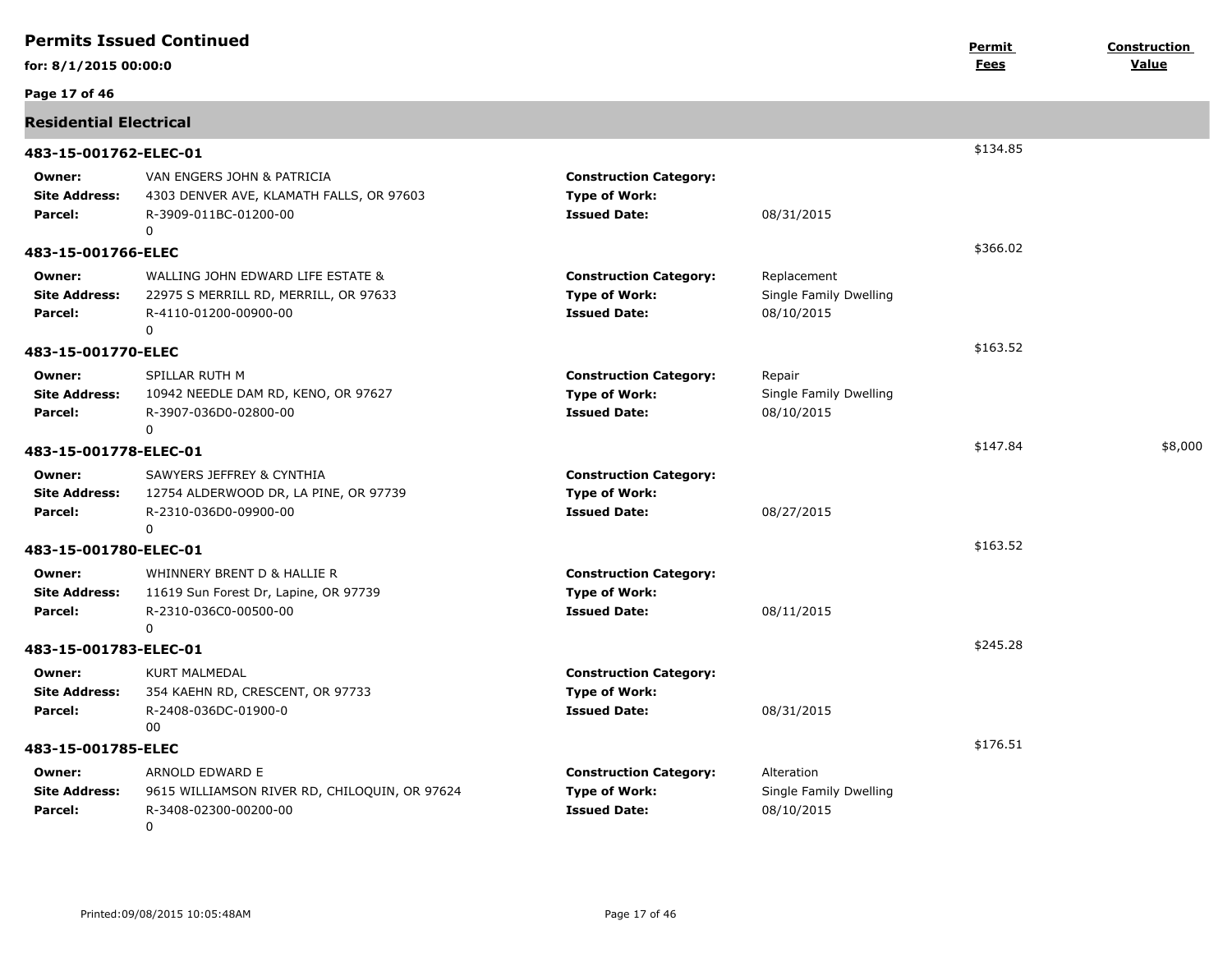|                                           | <b>Permits Issued Continued</b>                                                                                     |                                                                              |                                                     | Permit      | Construction |
|-------------------------------------------|---------------------------------------------------------------------------------------------------------------------|------------------------------------------------------------------------------|-----------------------------------------------------|-------------|--------------|
| for: 8/1/2015 00:00:0                     |                                                                                                                     |                                                                              |                                                     | <u>Fees</u> | Value        |
| Page 18 of 46                             |                                                                                                                     |                                                                              |                                                     |             |              |
| <b>Residential Electrical</b>             |                                                                                                                     |                                                                              |                                                     |             |              |
| 483-15-001786-ELEC                        |                                                                                                                     |                                                                              |                                                     | \$163.52    |              |
| Owner:<br><b>Site Address:</b><br>Parcel: | ROCKHOLT DARLENE O<br>7285 OLD MIDLAND RD, KLAMATH FALLS, OR 97603<br>R-3909-036DD-01200-0<br>00                    | <b>Construction Category:</b><br><b>Type of Work:</b><br><b>Issued Date:</b> | Alteration<br>Single Family Dwelling<br>08/10/2015  |             |              |
| 483-15-001791-ELEC                        |                                                                                                                     |                                                                              |                                                     | \$132.16    |              |
| Owner:<br>Site Address:<br>Parcel:        | JAMES BRADLEY M<br>10020 MCGUIRE AVE, KLAMATH FALLS, OR 97603<br>R-3909-03400-70048-00<br>0                         | <b>Construction Category:</b><br><b>Type of Work:</b><br><b>Issued Date:</b> | Other<br>Single Family Dwelling<br>08/11/2015       |             |              |
| 483-15-001796-ELEC                        |                                                                                                                     |                                                                              |                                                     | \$163.52    |              |
| Owner:<br><b>Site Address:</b><br>Parcel: | PETTY CHRISTINA<br>2351 APPLEGATE AVE, KLAMATH FALLS, OR 97601<br>R-3809-033DA-04000-00<br>$\mathbf{0}$             | <b>Construction Category:</b><br><b>Type of Work:</b><br><b>Issued Date:</b> | Alteration<br>Single Family Dwelling<br>08/11/2015  |             |              |
| 483-15-001800-ELEC                        |                                                                                                                     |                                                                              |                                                     | \$346.53    |              |
| Owner:<br><b>Site Address:</b><br>Parcel: | <b>LORENZ GLENN T</b><br>2626 SWAN LAKE RD, KLAMATH FALLS, OR 97603<br>R-3810-00000-03202-00<br>0                   | <b>Construction Category:</b><br><b>Type of Work:</b><br><b>Issued Date:</b> | Other<br>Detached Accessory Structure<br>08/12/2015 |             |              |
| 483-15-001807-ELEC-01                     |                                                                                                                     |                                                                              |                                                     | \$228.48    |              |
| Owner:<br><b>Site Address:</b><br>Parcel: | REED JASON L &<br>141702 LAKE VISTA WAY, CRESCENT LAKE, OR<br>R7Z467-007D0-00200-00<br>0                            | <b>Construction Category:</b><br><b>Type of Work:</b><br><b>Issued Date:</b> | 08/26/2015                                          |             |              |
| 483-15-001815-ELEC                        |                                                                                                                     |                                                                              |                                                     | \$132.16    |              |
| Owner:<br><b>Site Address:</b><br>Parcel: | SULLIVAN MICHAEL J<br>3807 BISBEE ST, KLAMATH FALLS, OR 97603<br>R-3909-010DB-02200-00<br>$\Omega$                  | <b>Construction Category:</b><br><b>Type of Work:</b><br><b>Issued Date:</b> | Repair<br>Single Family Dwelling<br>08/13/2015      |             |              |
| 483-15-001816-ELEC                        |                                                                                                                     |                                                                              |                                                     | \$115.36    |              |
| Owner:<br><b>Site Address:</b><br>Parcel: | SHASTA GLEN MANUFACTURED HOME PARK LLC<br>4647 WINTER AVE 55, KLAMATH FALLS, OR 97603<br>R-3909-011BD-06100-00<br>0 | <b>Construction Category:</b><br><b>Type of Work:</b><br><b>Issued Date:</b> | Alteration<br>Manufactured Dwelling<br>08/13/2015   |             |              |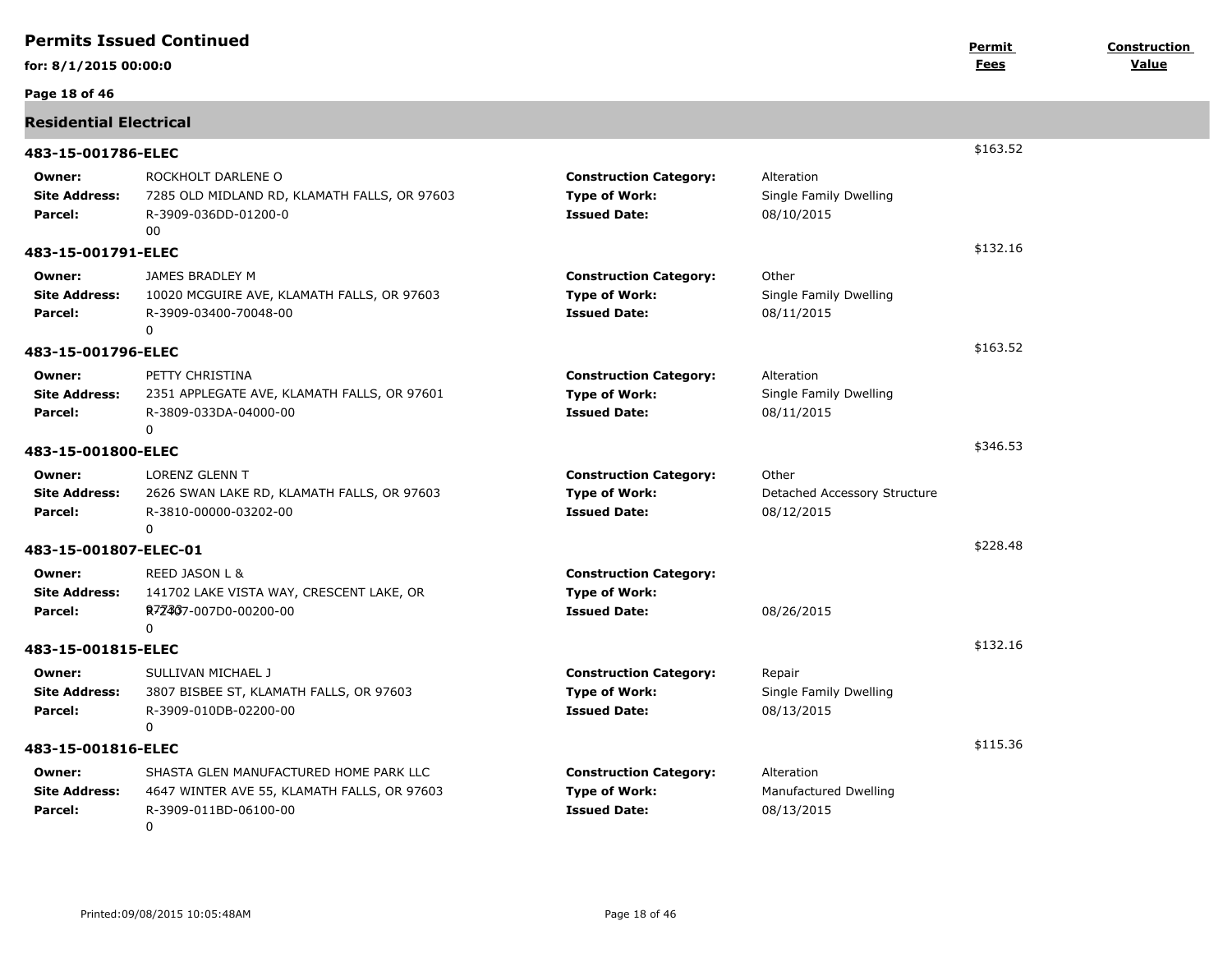|                                           | <b>Permits Issued Continued</b>                                                                          |                                                                              |                                                     | Permit      | Construction |
|-------------------------------------------|----------------------------------------------------------------------------------------------------------|------------------------------------------------------------------------------|-----------------------------------------------------|-------------|--------------|
| for: 8/1/2015 00:00:0                     |                                                                                                          |                                                                              |                                                     | <u>Fees</u> | Value        |
| Page 19 of 46                             |                                                                                                          |                                                                              |                                                     |             |              |
| <b>Residential Electrical</b>             |                                                                                                          |                                                                              |                                                     |             |              |
| 483-15-001818-ELEC-01                     |                                                                                                          |                                                                              |                                                     | \$378.56    |              |
| Owner:<br><b>Site Address:</b><br>Parcel: | MILLARD ROBERT B & CYNTHIA M<br>2839 LAKESHORE DR, KLAMATH FALLS, OR 97601<br>R-3808-023CA-00200-00<br>0 | <b>Construction Category:</b><br><b>Type of Work:</b><br><b>Issued Date:</b> | 08/27/2015                                          |             |              |
| 483-15-001820-ELEC                        |                                                                                                          |                                                                              |                                                     | \$115.36    |              |
| Owner:<br><b>Site Address:</b><br>Parcel: | <b>DEJONG TOM</b><br>21821 N POE VALLEY RD, KLAMATH FALLS, OR 97603<br>R-3911-V2200-00200-00<br>0        | <b>Construction Category:</b><br><b>Type of Work:</b><br><b>Issued Date:</b> | Replacement<br>Single Family Dwelling<br>08/13/2015 |             |              |
| 483-15-001822-ELEC                        |                                                                                                          |                                                                              |                                                     | \$170.02    |              |
| Owner:<br><b>Site Address:</b><br>Parcel: | <b>BARGEN JAIME</b><br>0 ADDRESS PENDING, OR<br>R-2407-007B0-04300-00                                    | <b>Construction Category:</b><br><b>Type of Work:</b><br><b>Issued Date:</b> | New<br>Single Family Dwelling<br>08/13/2015         |             |              |
|                                           | 0                                                                                                        |                                                                              |                                                     | \$163.52    | \$1,200      |
| 483-15-001826-ELEC                        |                                                                                                          |                                                                              |                                                     |             |              |
| Owner:<br><b>Site Address:</b><br>Parcel: | YEWCHUK JAMES<br>4677 CROSBY AVE, KLAMATH FALLS, OR 97603<br>R-3909-002CA-03200-00<br>0                  | <b>Construction Category:</b><br><b>Type of Work:</b><br><b>Issued Date:</b> | Replacement<br>Single Family Dwelling<br>08/14/2015 |             |              |
| 483-15-001831-ELEC-01                     |                                                                                                          |                                                                              |                                                     | \$298.82    |              |
| Owner:<br><b>Site Address:</b><br>Parcel: | LONN C & DIANE L MITCHELL<br>15007 STAGECOACH RD, KLAMATH FALLS, OR 97601<br>R-3908-031B0-05200-00<br>0  | <b>Construction Category:</b><br><b>Type of Work:</b><br><b>Issued Date:</b> | Alteration<br>Single Family Dwelling<br>08/31/2015  |             |              |
| 483-15-001838-ELEC                        |                                                                                                          |                                                                              |                                                     | \$163.52    |              |
| Owner:<br><b>Site Address:</b><br>Parcel: | RONALD MAC'MILLAN<br>0 ADDRESS PENDING, OR<br>R-3107-012D0-09600-00<br>0                                 | <b>Construction Category:</b><br><b>Type of Work:</b><br><b>Issued Date:</b> | New<br>Other<br>08/14/2015                          |             |              |
| 483-15-001840-ELEC                        |                                                                                                          |                                                                              |                                                     | \$163.52    |              |
| Owner:<br><b>Site Address:</b><br>Parcel: | Christopher G. Rojas Herrera<br>0 ADDRESS PENDING, OR<br>R-2310-016D0-02001-00<br>0                      | <b>Construction Category:</b><br><b>Type of Work:</b><br><b>Issued Date:</b> | New<br>Single Family Dwelling<br>08/14/2015         |             |              |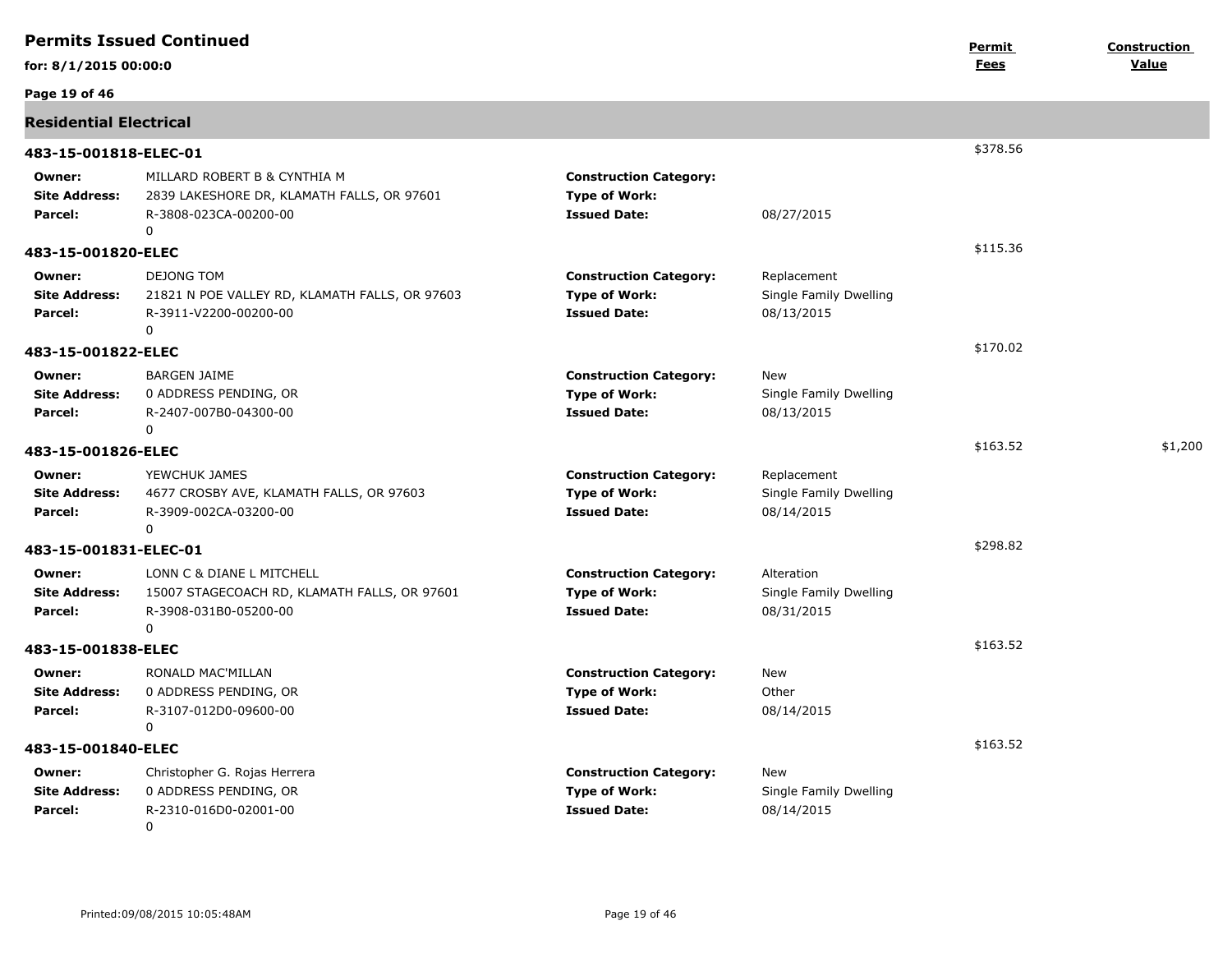|                                           | <b>Permits Issued Continued</b>                                                                                  |                                                                              |                                                          | Permit      | <b>Construction</b> |
|-------------------------------------------|------------------------------------------------------------------------------------------------------------------|------------------------------------------------------------------------------|----------------------------------------------------------|-------------|---------------------|
| for: 8/1/2015 00:00:0                     |                                                                                                                  |                                                                              |                                                          | <b>Fees</b> | Value               |
| Page 20 of 46                             |                                                                                                                  |                                                                              |                                                          |             |                     |
| <b>Residential Electrical</b>             |                                                                                                                  |                                                                              |                                                          |             |                     |
| 483-15-001841-ELEC                        |                                                                                                                  |                                                                              |                                                          | \$134.85    |                     |
| Owner:<br><b>Site Address:</b><br>Parcel: | PACE MICHAEL O &<br>3263 BARNES WAY, KLAMATH FALLS, OR 97603<br>R-3909-012BA-07000-00<br>$\Omega$                | <b>Construction Category:</b><br><b>Type of Work:</b><br><b>Issued Date:</b> | <b>New</b><br>Detached Accessory Structure<br>08/18/2015 |             |                     |
| 483-15-001842-ELEC                        |                                                                                                                  |                                                                              |                                                          | \$163.52    |                     |
| Owner:<br><b>Site Address:</b><br>Parcel: | DAVIS NATHAN D<br>5922 ONYX AVE, KLAMATH FALLS, OR 97603<br>R-3909-012BC-02100-00<br>0                           | <b>Construction Category:</b><br><b>Type of Work:</b><br><b>Issued Date:</b> | Repair<br>Single Family Dwelling<br>08/14/2015           |             |                     |
| 483-15-001846-ELEC                        |                                                                                                                  |                                                                              |                                                          | \$163.52    |                     |
| Owner:<br><b>Site Address:</b><br>Parcel: | CLUBB DAVID J & MARGARET E<br>3651 FLINT ST, KLAMATH FALLS, OR 97601<br>R-3909-007CB-12400-00<br>$\Omega$        | <b>Construction Category:</b><br><b>Type of Work:</b><br><b>Issued Date:</b> | Alteration<br>Single Family Dwelling<br>08/14/2015       |             |                     |
| 483-15-001847-ELEC                        |                                                                                                                  |                                                                              |                                                          | \$163.52    |                     |
| Owner:<br><b>Site Address:</b><br>Parcel: | ALLEN DANNY R & CYNTHIA L<br>2522 WHITE AVE, KLAMATH FALLS, OR 97601<br>R-3809-033DD-06500-0<br>00               | <b>Construction Category:</b><br><b>Type of Work:</b><br><b>Issued Date:</b> | Alteration<br>Single Family Dwelling<br>08/14/2015       |             |                     |
| 483-15-001849-ELEC                        |                                                                                                                  |                                                                              |                                                          | \$163.52    |                     |
| Owner:<br><b>Site Address:</b><br>Parcel: | WOOD KENNETH D & SANDRA J<br>12981 CHRISTOPHER DR, KENO, OR 97627<br>R-4007-012A0-01500-00<br>$\Omega$           | <b>Construction Category:</b><br><b>Type of Work:</b><br><b>Issued Date:</b> | Other<br>Single Family Dwelling<br>08/17/2015            |             |                     |
| 483-15-001851-ELEC                        |                                                                                                                  |                                                                              |                                                          | \$132.16    |                     |
| Owner:<br><b>Site Address:</b><br>Parcel: | SIZEMORE ARTHUR L & GLENDA J<br>14010 MEADOWBROOK CT, KLAMATH FALLS, OR<br>R7\$908-007DA-04700-00<br>$\mathbf 0$ | <b>Construction Category:</b><br><b>Type of Work:</b><br><b>Issued Date:</b> | Other<br>Single Family Dwelling<br>08/17/2015            |             |                     |
| 483-15-001857-ELEC                        |                                                                                                                  |                                                                              |                                                          | \$163.52    |                     |
| Owner:<br><b>Site Address:</b><br>Parcel: | VAUGHAN OTIS KYLE<br>46612 SYCAN RD, BEATTY, OR 97621<br>R-3513-03100-00800-00<br>0                              | <b>Construction Category:</b><br><b>Type of Work:</b><br><b>Issued Date:</b> | New<br>Single Family Dwelling<br>08/17/2015              |             |                     |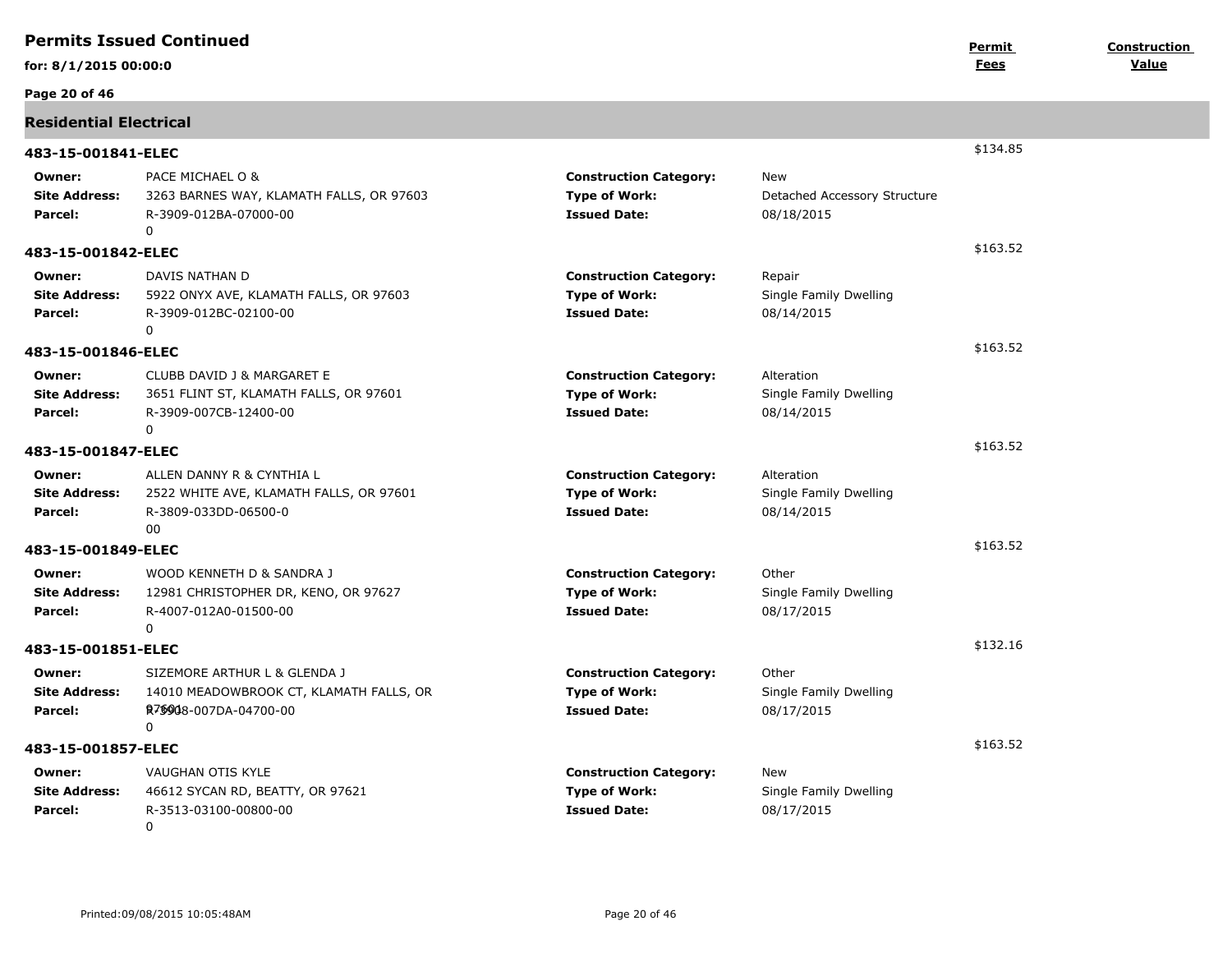|                                           | <b>Permits Issued Continued</b>                                                                                            |                                                                              |                                                    | Permit   | Construction |
|-------------------------------------------|----------------------------------------------------------------------------------------------------------------------------|------------------------------------------------------------------------------|----------------------------------------------------|----------|--------------|
| for: 8/1/2015 00:00:0                     |                                                                                                                            |                                                                              |                                                    | Fees     | Value        |
| Page 21 of 46                             |                                                                                                                            |                                                                              |                                                    |          |              |
| <b>Residential Electrical</b>             |                                                                                                                            |                                                                              |                                                    |          |              |
| 483-15-001868-ELEC                        |                                                                                                                            |                                                                              |                                                    | \$132.16 |              |
| Owner:<br><b>Site Address:</b><br>Parcel: | Julie Ketler<br>1812 WORDEN AVE, KLAMATH FALLS, OR 97601<br>R-3809-029AC-05800-00<br>$\Omega$                              | <b>Construction Category:</b><br><b>Type of Work:</b><br><b>Issued Date:</b> | Other<br>Single Family Dwelling<br>08/18/2015      |          |              |
| 483-15-001873-ELEC                        |                                                                                                                            |                                                                              |                                                    | \$121.86 |              |
| Owner:<br><b>Site Address:</b><br>Parcel: | <b>REED BRENDA</b><br>29277 HWY 97 N, CHILOQUIN, OR 97624<br>R-3507-03400-00900-00<br>$\Omega$                             | <b>Construction Category:</b><br><b>Type of Work:</b><br><b>Issued Date:</b> | Addition<br>Single Family Dwelling<br>08/18/2015   |          |              |
| 483-15-001895-ELEC                        |                                                                                                                            |                                                                              |                                                    | \$176.51 |              |
| Owner:<br><b>Site Address:</b><br>Parcel: | MARVIN GOODKNIGHT<br>33907 RED DEER LN, BONANZA, OR 97623<br>R-3711-023A0-00800-00<br>$\Omega$                             | <b>Construction Category:</b><br><b>Type of Work:</b><br><b>Issued Date:</b> | Repair<br>Other<br>08/20/2015                      |          |              |
| 483-15-001903-ELEC                        |                                                                                                                            |                                                                              |                                                    | \$132.16 |              |
| Owner:<br><b>Site Address:</b><br>Parcel: | <b>HODDER MARC R &amp; LORI J</b><br>5544 STURDIVANT AVE, KLAMATH FALLS, OR 97603<br>R-3909-011DD-05200-0<br>00            | <b>Construction Category:</b><br><b>Type of Work:</b><br><b>Issued Date:</b> | Alteration<br>Single Family Dwelling<br>08/21/2015 |          |              |
| 483-15-001907-ELEC-01                     |                                                                                                                            |                                                                              |                                                    | \$163.52 |              |
| Owner:<br><b>Site Address:</b><br>Parcel: | Dave and Cindy Lauderdale<br>20319 SPRAGUE RIVER RD, SPRAGUE RIVER, OR<br>R <sub>7</sub> \$\$90-03300-00400-00<br>$\Omega$ | <b>Construction Category:</b><br><b>Type of Work:</b><br><b>Issued Date:</b> | 08/24/2015                                         |          |              |
| 483-15-001913-ELEC                        |                                                                                                                            |                                                                              |                                                    | \$163.52 |              |
| Owner:<br><b>Site Address:</b><br>Parcel: | LESEMAN SCOTT MICHAEL<br>0 ADDRESS PENDING, OR<br>R-3107-012D0-08900-00<br>0                                               | <b>Construction Category:</b><br><b>Type of Work:</b><br><b>Issued Date:</b> | New<br>Single Family Dwelling<br>08/24/2015        |          |              |
| 483-15-001916-ELEC                        |                                                                                                                            |                                                                              |                                                    | \$115.36 |              |
| Owner:<br><b>Site Address:</b><br>Parcel: | RYBOLT STEPHEN ANDREW & YVETTE DAWSON<br>7121 VERDA VISTA PL, KLAMATH FALLS, OR 97603<br>R-3909-012DC-03100-0<br>00        | <b>Construction Category:</b><br><b>Type of Work:</b><br><b>Issued Date:</b> | Alteration<br>Single Family Dwelling<br>08/25/2015 |          |              |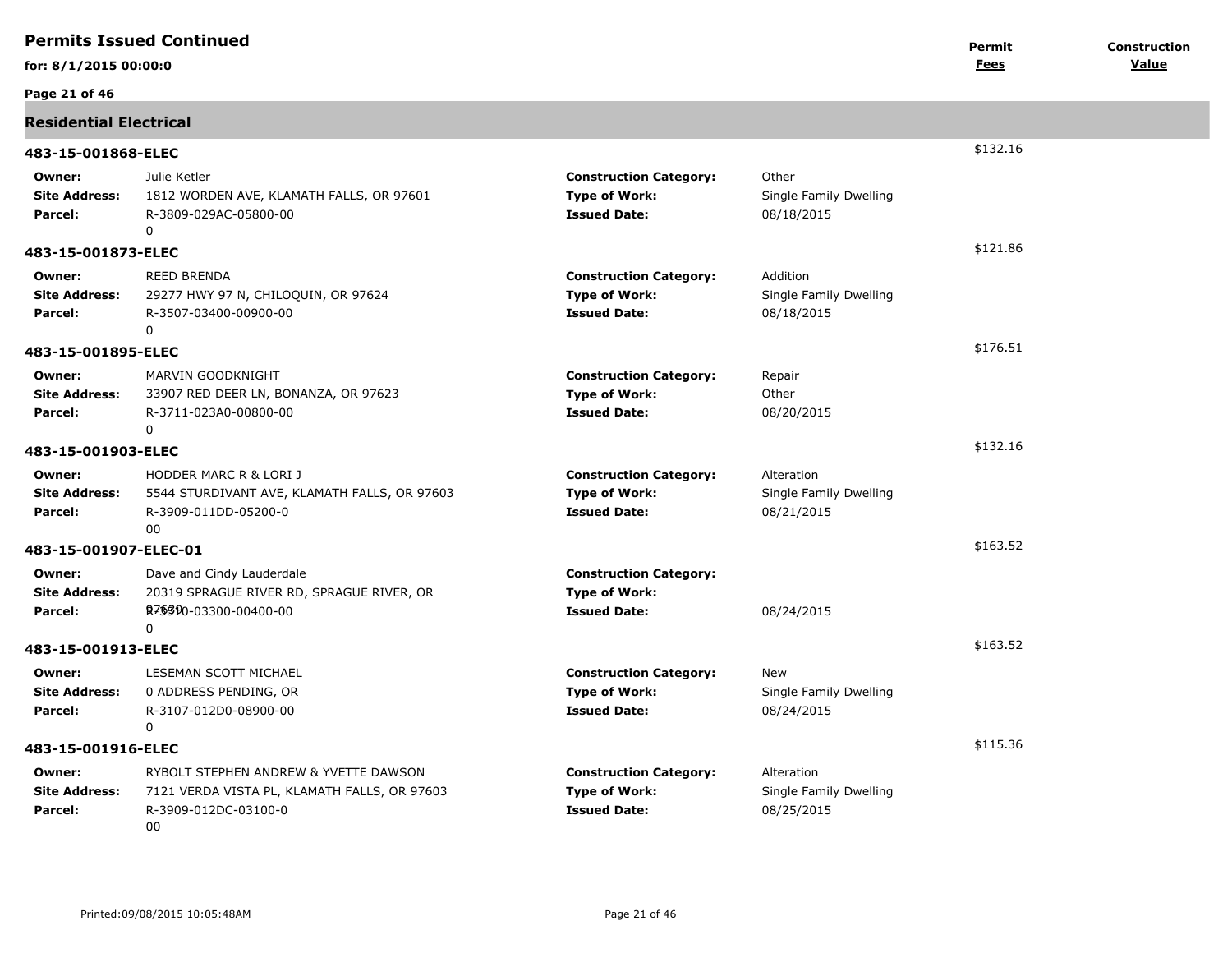|                                           | <b>Permits Issued Continued</b>                                                                                         |                                                                              |                                                    | Permit   | <b>Construction</b> |
|-------------------------------------------|-------------------------------------------------------------------------------------------------------------------------|------------------------------------------------------------------------------|----------------------------------------------------|----------|---------------------|
| for: 8/1/2015 00:00:0                     |                                                                                                                         |                                                                              |                                                    | Fees     | Value               |
| Page 22 of 46                             |                                                                                                                         |                                                                              |                                                    |          |                     |
| <b>Residential Electrical</b>             |                                                                                                                         |                                                                              |                                                    |          |                     |
| 483-15-001927-ELEC                        |                                                                                                                         |                                                                              |                                                    | \$163.52 |                     |
| Owner:<br><b>Site Address:</b><br>Parcel: | FAMOSO CATTLE CO INC<br>18588 HWY 140 E, DAIRY, OR 97625<br>R-3911-V0000-02200-00<br>$\mathbf 0$                        | <b>Construction Category:</b><br><b>Type of Work:</b><br><b>Issued Date:</b> | New<br>Single Family Dwelling<br>08/25/2015        |          |                     |
| 483-15-001937-ELEC                        |                                                                                                                         |                                                                              |                                                    | \$115.36 |                     |
| Owner:<br><b>Site Address:</b><br>Parcel: | NEMMERS JAMES T<br>133 MORTIMER ST, KLAMATH FALLS, OR 97601<br>R-3809-028CD-12000-0<br>00                               | <b>Construction Category:</b><br><b>Type of Work:</b><br><b>Issued Date:</b> | Alteration<br>Single Family Dwelling<br>08/25/2015 |          |                     |
| 483-15-001941-ELEC                        |                                                                                                                         |                                                                              |                                                    | \$490.56 |                     |
| Owner:<br><b>Site Address:</b><br>Parcel: | WILEY WARREN S & SHARON J<br>1853 EARLE ST, KLAMATH FALLS, OR 97601<br>R-3809-028CB-07900-00<br>$\Omega$                | <b>Construction Category:</b><br><b>Type of Work:</b><br><b>Issued Date:</b> | Alteration<br>Two Family Dwelling<br>08/25/2015    |          |                     |
| 483-15-001949-ELEC                        |                                                                                                                         |                                                                              |                                                    | \$163.52 |                     |
| Owner:<br><b>Site Address:</b><br>Parcel: | BRUCE JULIE M & STEVEN A<br>1425 WILFORD AVE, KLAMATH FALLS, OR 97601<br>R-3809-029DB-01600-00<br>$\mathbf 0$           | <b>Construction Category:</b><br><b>Type of Work:</b><br><b>Issued Date:</b> | Alteration<br>Single Family Dwelling<br>08/26/2015 |          |                     |
| 483-15-001956-ELEC                        |                                                                                                                         |                                                                              |                                                    | \$176.51 |                     |
| Owner:<br><b>Site Address:</b><br>Parcel: | MASSINI GERALD A TRUSTEE &<br>8838 HWY 140 E, KLAMATH FALLS, OR 97603<br>R-3910-00700-00100-00<br>$\mathbf 0$           | <b>Construction Category:</b><br><b>Type of Work:</b><br><b>Issued Date:</b> | Addition<br>Single Family Dwelling<br>08/26/2015   |          |                     |
| 483-15-001965-ELEC-01                     |                                                                                                                         |                                                                              |                                                    | \$250.66 |                     |
| Owner:<br><b>Site Address:</b><br>Parcel: | LOWE ALLAN F TRUSTEE &<br>8880 TINGLEY LN, KLAMATH FALLS, OR 97603<br>R-3909-02900-01200-00<br>$\mathbf 0$              | <b>Construction Category:</b><br><b>Type of Work:</b><br><b>Issued Date:</b> | 08/27/2015                                         |          |                     |
| 483-15-001967-ELEC-01                     |                                                                                                                         |                                                                              |                                                    | \$423.36 |                     |
| Owner:<br><b>Site Address:</b><br>Parcel: | DEL'SANTO THOMAS J & MARGARET J<br>6501 SCOTTSBLUFF RD, KLAMATH FALLS, OR 97601<br>R-3908-02200-02600-00<br>$\mathbf 0$ | <b>Construction Category:</b><br><b>Type of Work:</b><br><b>Issued Date:</b> | 08/27/2015                                         |          |                     |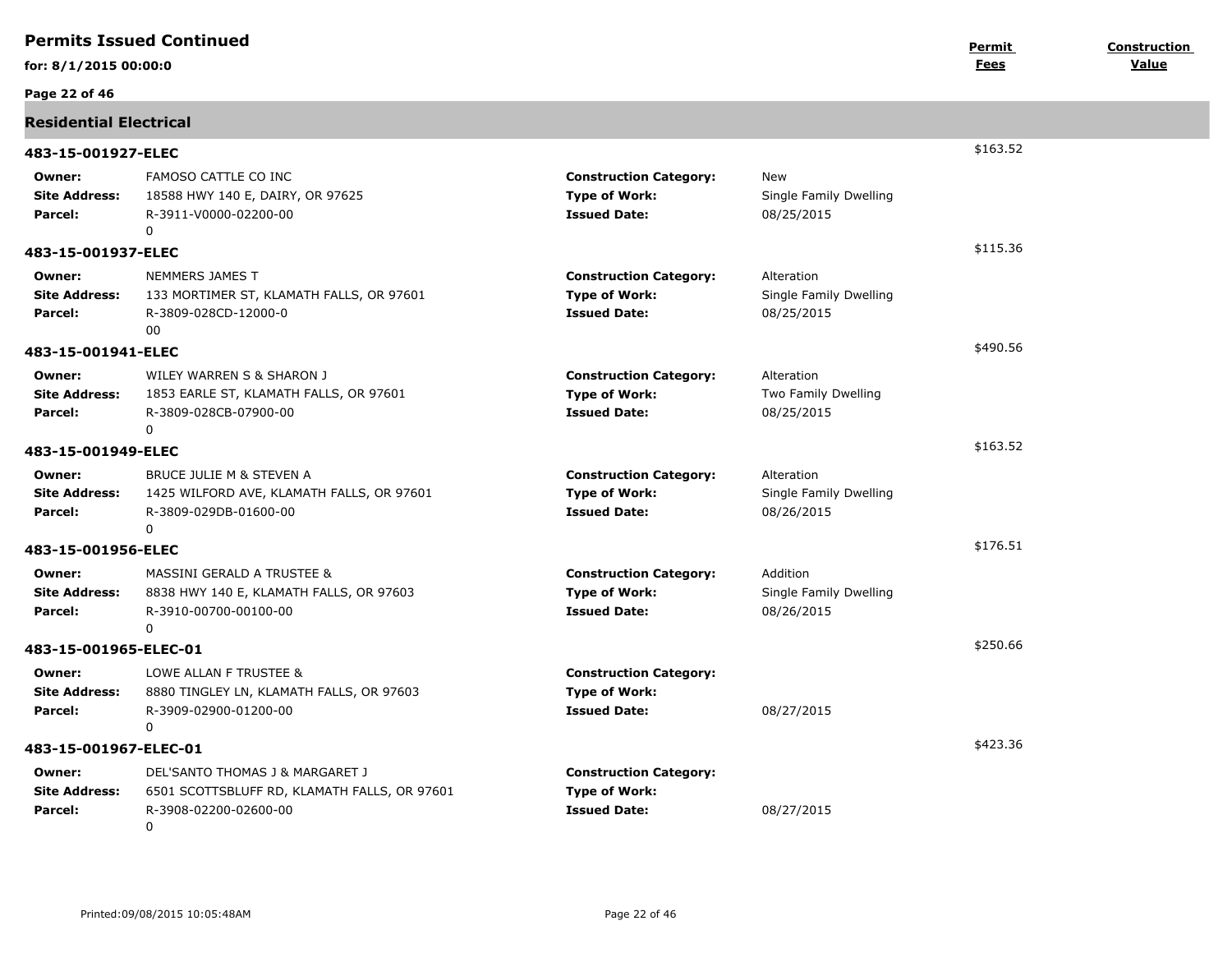|                                           | <b>Permits Issued Continued</b>                                                                                    |                                                                              |                                                  | Permit     | <b>Construction</b> |
|-------------------------------------------|--------------------------------------------------------------------------------------------------------------------|------------------------------------------------------------------------------|--------------------------------------------------|------------|---------------------|
| for: 8/1/2015 00:00:0                     |                                                                                                                    |                                                                              |                                                  | Fees       | Value               |
| Page 23 of 46                             |                                                                                                                    |                                                                              |                                                  |            |                     |
| <b>Residential Electrical</b>             |                                                                                                                    |                                                                              |                                                  |            |                     |
| 483-15-001981-ELEC                        |                                                                                                                    |                                                                              |                                                  | \$132.16   |                     |
| Owner:<br><b>Site Address:</b><br>Parcel: | ANTHONY JAMES TOLLEY<br>32843 HARNEY ST, SPRAGUE RIVER, OR 97639<br>R-3611-010A0-00200-00<br>$\mathbf 0$           | <b>Construction Category:</b><br><b>Type of Work:</b><br><b>Issued Date:</b> | Other<br>Single Family Dwelling<br>08/28/2015    |            |                     |
| 483-15-001982-ELEC                        |                                                                                                                    |                                                                              |                                                  | \$132.16   |                     |
| Owner:<br><b>Site Address:</b><br>Parcel: | KENO PARK TRUST #1 &<br>16880 HWY 66, KENO, OR 97627<br>R-4007-001B0-01700-00<br>$\Omega$                          | <b>Construction Category:</b><br><b>Type of Work:</b><br><b>Issued Date:</b> | New<br>Single Family Dwelling<br>08/28/2015      |            |                     |
| 483-15-001992-ELEC                        |                                                                                                                    |                                                                              |                                                  | \$128.35   | \$5                 |
| Owner:<br><b>Site Address:</b><br>Parcel: | 12560 PEARSON BUTTE TRL, KLAMATH FALLS, OR<br>R74008-020D0-03600-00<br>$\Omega$                                    | <b>Construction Category:</b><br><b>Type of Work:</b><br><b>Issued Date:</b> | Addition<br>Single Family Dwelling<br>08/30/2015 |            |                     |
| 483-15-002004-ELEC                        |                                                                                                                    |                                                                              |                                                  | \$115.36   | \$500               |
| Owner:<br><b>Site Address:</b><br>Parcel: | FEDERAL HOME LOAN MORTGAGE CORPORATION<br>1603 ELDORADO AVE, KLAMATH FALLS, OR 97601<br>R-3809-029AA-01100-00<br>0 | <b>Construction Category:</b><br><b>Type of Work:</b><br><b>Issued Date:</b> | New<br>Single Family Dwelling<br>08/31/2015      |            |                     |
| 483-15-002010-ELEC                        |                                                                                                                    |                                                                              |                                                  | \$215.49   | \$1,600             |
| Owner:<br><b>Site Address:</b><br>Parcel: | <b>SEAMAN DON &amp;</b><br>325 DIVISION ST, KLAMATH FALLS, OR 97601<br>R-3809-033AB-06600-00<br>$\mathbf 0$        | <b>Construction Category:</b><br><b>Type of Work:</b><br><b>Issued Date:</b> | New<br>Single Family Dwelling<br>08/31/2015      |            |                     |
| 483-15-002011-ELEC                        |                                                                                                                    |                                                                              |                                                  | \$197.12   |                     |
| Owner:<br><b>Site Address:</b><br>Parcel: | CARLSON CHARLES A JR & KATHRYN<br>537 HIGH ST, KLAMATH FALLS, OR 97601<br>R-3809-032AB-11600-00<br>0               | <b>Construction Category:</b><br><b>Type of Work:</b><br><b>Issued Date:</b> | Alteration<br>Two Family Dwelling<br>08/31/2015  |            |                     |
|                                           |                                                                                                                    |                                                                              | <b>Residential Electrical Totals:</b>            | \$12902.43 | \$17,500            |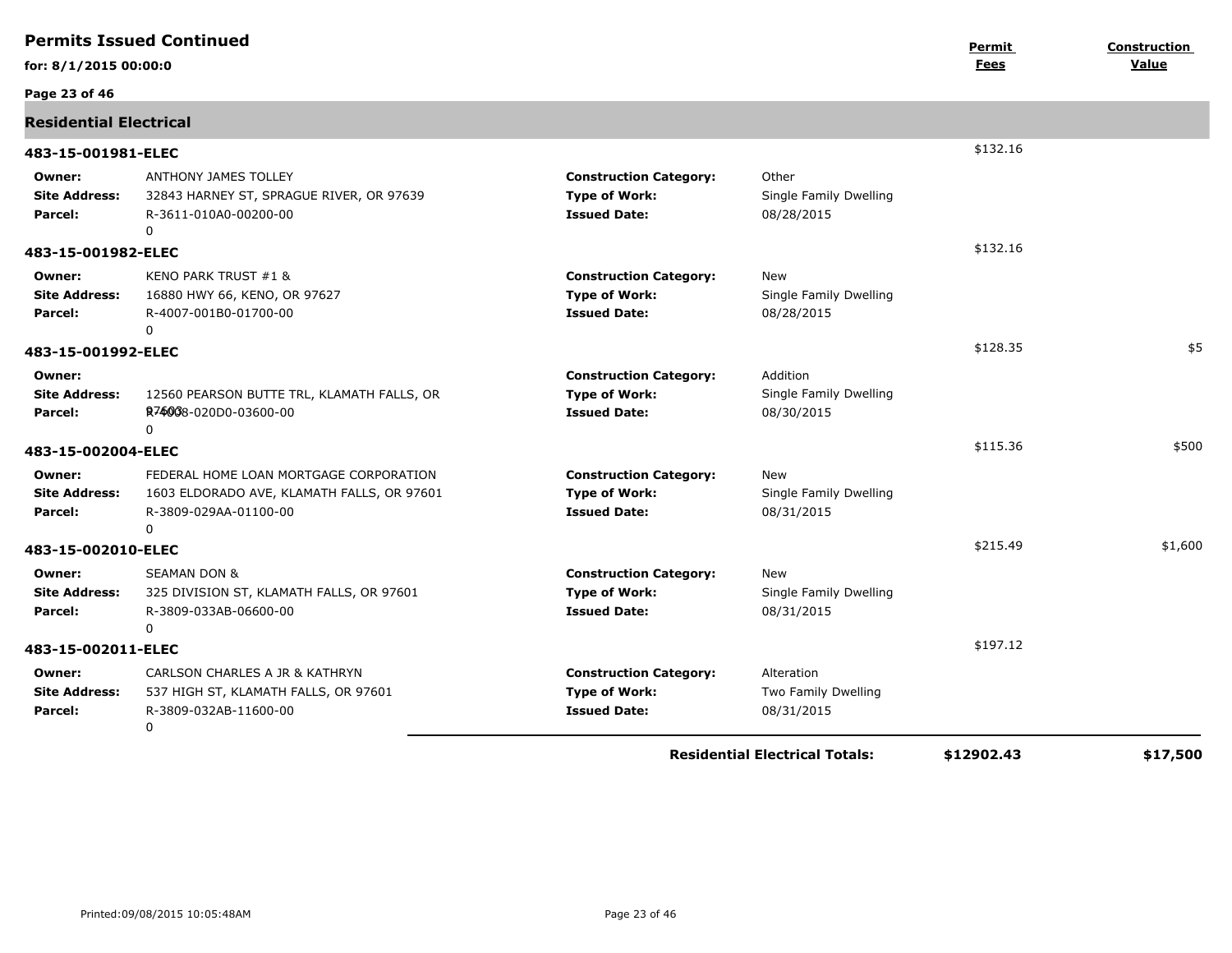|                                           | <b>Permits Issued Continued</b>                                                                           |                                                                              |                                                    | Permit     | Construction |
|-------------------------------------------|-----------------------------------------------------------------------------------------------------------|------------------------------------------------------------------------------|----------------------------------------------------|------------|--------------|
| for: 8/1/2015 00:00:0                     |                                                                                                           |                                                                              |                                                    | Fees       | Value        |
| Page 24 of 46                             |                                                                                                           |                                                                              |                                                    |            |              |
|                                           | <b>Residential Manufactured Dwelling</b>                                                                  |                                                                              |                                                    |            |              |
| 483-15-001691-MD                          |                                                                                                           |                                                                              |                                                    | \$2,067.39 |              |
| Owner:<br><b>Site Address:</b><br>Parcel: | TFS FAMILY LIMITED PARTNERSHIP<br>2717 ORINDALE RD, KLAMATH FALLS, OR 97601<br>R-3908-012A0-02500-00<br>0 | <b>Construction Category:</b><br><b>Type of Work:</b><br><b>Issued Date:</b> | New<br>Manufactured Dwelling<br>08/10/2015         |            |              |
| 483-15-001707-MD                          |                                                                                                           |                                                                              |                                                    | \$2,373.93 |              |
| Owner:<br><b>Site Address:</b><br>Parcel: | <b>JERRY SCHOOLER</b><br>9140 BUNN RD, BONANZA, OR 97623<br>R-3912-03400-00300-00<br>$\Omega$             | <b>Construction Category:</b><br><b>Type of Work:</b><br><b>Issued Date:</b> | Replacement<br>Manufactured Dwelling<br>08/04/2015 |            |              |
| 483-15-001780-MD                          |                                                                                                           |                                                                              |                                                    | \$2,213.64 |              |
| Owner:<br><b>Site Address:</b><br>Parcel: | WHINNERY BRENT D & HALLIE R<br>11619 Sun Forest Dr, Lapine, OR 97739<br>R-2310-036C0-00500-00<br>$\Omega$ | <b>Construction Category:</b><br><b>Type of Work:</b><br><b>Issued Date:</b> | New<br>Manufactured Dwelling<br>08/11/2015         |            |              |
| 483-15-001907-MD                          |                                                                                                           |                                                                              |                                                    | \$1,471.86 |              |
| Owner:<br><b>Site Address:</b><br>Parcel: | David and Cindy Lauderdale<br>20319 SPRAGUE RIVER RD, SPRAGUE RIVER, OR<br>R7\$\$90-03300-00400-00<br>0   | <b>Construction Category:</b><br><b>Type of Work:</b><br><b>Issued Date:</b> | New<br>Manufactured Dwelling<br>08/24/2015         |            |              |
| 483-15-001939-MD                          |                                                                                                           |                                                                              |                                                    | \$747.63   |              |
| Owner:<br><b>Site Address:</b><br>Parcel: | ROBSON WILLIAM A & VAMA<br>13930 KANN SPRINGS LN, KENO, OR 97627<br>R-4007-012D0-01100-00<br>0            | <b>Construction Category:</b><br><b>Type of Work:</b><br><b>Issued Date:</b> | Replacement<br>Manufactured Dwelling<br>08/26/2015 |            |              |
| 483-15-001953-MD                          |                                                                                                           |                                                                              |                                                    | \$645.84   |              |
| Owner:<br><b>Site Address:</b><br>Parcel: | HOLLAND ROBERT E & SUZANNE M<br>124148 PAUNINA ST, CRESCENT LAKE, OR 97733<br>R-2607-001A0-06700-00<br>0  | <b>Construction Category:</b><br><b>Type of Work:</b><br><b>Issued Date:</b> | New<br>Manufactured Dwelling<br>08/26/2015         |            |              |
|                                           |                                                                                                           | <b>Residential Manufactured Dwelling Totals:</b>                             |                                                    | \$9520.29  |              |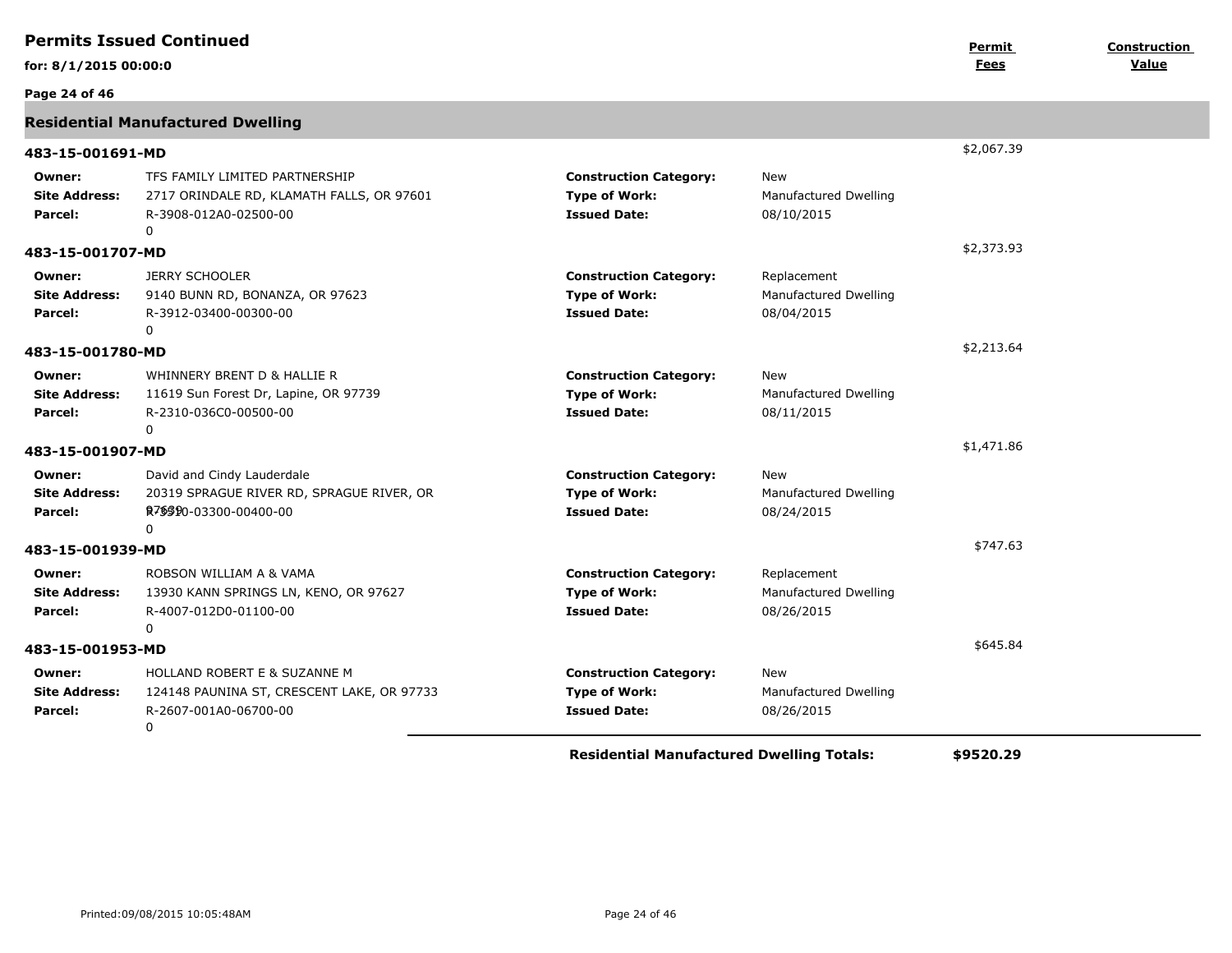|                                           | <b>Permits Issued Continued</b>                                                                               |                                                                              |                                                    | Permit  | <b>Construction</b> |
|-------------------------------------------|---------------------------------------------------------------------------------------------------------------|------------------------------------------------------------------------------|----------------------------------------------------|---------|---------------------|
| for: 8/1/2015 00:00:0                     |                                                                                                               |                                                                              |                                                    | Fees    | Value               |
| Page 25 of 46                             |                                                                                                               |                                                                              |                                                    |         |                     |
| <b>Residential Mechanical</b>             |                                                                                                               |                                                                              |                                                    |         |                     |
| 483-15-001558-MECH-01                     |                                                                                                               |                                                                              |                                                    | \$96.32 |                     |
| Owner:<br><b>Site Address:</b><br>Parcel: | MONTEITH DAYMOND & CHERI M &<br>12171 HWY 140 E, KLAMATH FALLS, OR 97603<br>R-3910-01600-00100-00<br>$\Omega$ | <b>Construction Category:</b><br><b>Type of Work:</b><br><b>Issued Date:</b> | 08/06/2015                                         |         |                     |
| 483-15-001622-MECH-01                     |                                                                                                               |                                                                              |                                                    | \$96.32 |                     |
| Owner:<br><b>Site Address:</b><br>Parcel: | SHEPHERD WILLIAM JAMES TRUSTEE &<br>36846 S CHILOQUIN RD, CHILOQUIN, OR 97624<br>R-3507-00500-00100-00<br>0   | <b>Construction Category:</b><br><b>Type of Work:</b><br><b>Issued Date:</b> | 08/24/2015                                         |         |                     |
| 483-15-001671-MECH                        |                                                                                                               |                                                                              |                                                    | \$96.32 |                     |
| Owner:<br><b>Site Address:</b><br>Parcel: | KNABE MERLIN B & ANNETTA K<br>4888 TINGLEY LN, KLAMATH FALLS, OR 97603<br>R-3909-016B0-00900-00<br>0          | <b>Construction Category:</b><br><b>Type of Work:</b><br><b>Issued Date:</b> | Other<br>Single Family Dwelling<br>08/10/2015      |         |                     |
| 483-15-001672-MECH                        |                                                                                                               |                                                                              |                                                    | \$96.32 |                     |
| Owner:<br><b>Site Address:</b><br>Parcel: | LOCKREM MICHAEL A & DEBORA<br>2312 LINDA VISTA DR, KLAMATH FALLS, OR 97601<br>R-3809-028DB-01000-00<br>0      | <b>Construction Category:</b><br><b>Type of Work:</b><br><b>Issued Date:</b> | Other<br>Single Family Dwelling<br>08/10/2015      |         |                     |
| 483-15-001683-MECH                        |                                                                                                               |                                                                              |                                                    | \$96.32 | \$5,615             |
| Owner:<br><b>Site Address:</b><br>Parcel: | MORELOS ISMAEL ORTIZ &<br>804 OWENS ST, KLAMATH FALLS, OR 97601<br>R-3809-033BD-06200-00<br>0                 | <b>Construction Category:</b><br><b>Type of Work:</b><br><b>Issued Date:</b> | New<br>Single Family Dwelling<br>08/03/2015        |         |                     |
| 483-15-001686-MECH                        |                                                                                                               |                                                                              |                                                    | \$96.32 | \$6,589             |
| Owner:<br><b>Site Address:</b><br>Parcel: | MORRILL JULIE JILL<br>2437 GARDEN AVE, KLAMATH FALLS, OR 97601<br>R-3809-033AD-05000-00<br>$\Omega$           | <b>Construction Category:</b><br><b>Type of Work:</b><br><b>Issued Date:</b> | New<br>Single Family Dwelling<br>08/03/2015        |         |                     |
| 483-15-001693-MECH                        |                                                                                                               |                                                                              |                                                    | \$96.32 | \$4,900             |
| Owner:<br><b>Site Address:</b><br>Parcel: | FISCHER CARL L & AVRIL M<br>3045 MADISON ST, KLAMATH FALLS, OR 97603<br>R-3909-012BB-00500-00<br>0            | <b>Construction Category:</b><br><b>Type of Work:</b><br><b>Issued Date:</b> | Alteration<br>Single Family Dwelling<br>08/03/2015 |         |                     |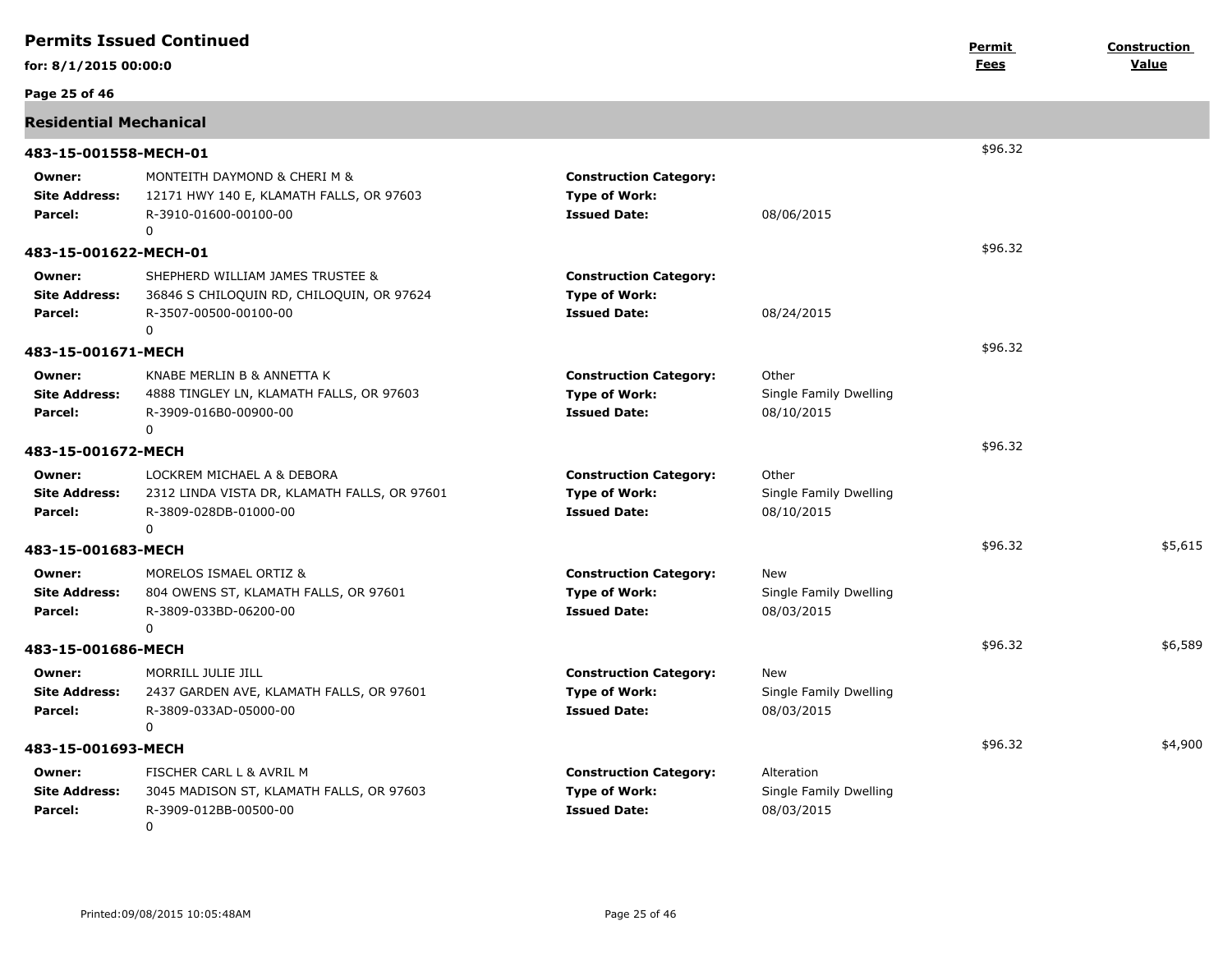|                                           | <b>Permits Issued Continued</b>                                                                               |                                                                              |                                                     | Permit      | <b>Construction</b> |
|-------------------------------------------|---------------------------------------------------------------------------------------------------------------|------------------------------------------------------------------------------|-----------------------------------------------------|-------------|---------------------|
| for: 8/1/2015 00:00:0                     |                                                                                                               |                                                                              |                                                     | <u>Fees</u> | Value               |
| Page 26 of 46                             |                                                                                                               |                                                                              |                                                     |             |                     |
| <b>Residential Mechanical</b>             |                                                                                                               |                                                                              |                                                     |             |                     |
| 483-15-001701-MECH                        |                                                                                                               |                                                                              |                                                     | \$96.32     | \$12,900            |
| Owner:<br><b>Site Address:</b><br>Parcel: | LANGER WILLIAM R & MARSHA J<br>18729 CLEAR SPRING WAY, CRESCENT LAKE, OR<br>R72467-007D0-01500-00<br>$\Omega$ | <b>Construction Category:</b><br><b>Type of Work:</b><br><b>Issued Date:</b> | Replacement<br>Single Family Dwelling<br>08/04/2015 |             |                     |
| 483-15-001705-MECH                        |                                                                                                               |                                                                              |                                                     | \$96.32     |                     |
| Owner:<br><b>Site Address:</b><br>Parcel: | LEECH PAMELA J & KENNETH E<br>11511 LARCHWOOD DR, LA PINE, OR 97739<br>R-2310-036C0-11200-00<br>$\mathbf 0$   | <b>Construction Category:</b><br><b>Type of Work:</b><br><b>Issued Date:</b> | Other<br>Single Family Dwelling<br>08/04/2015       |             |                     |
| 483-15-001711-MECH                        |                                                                                                               |                                                                              |                                                     | \$96.32     |                     |
| Owner:<br><b>Site Address:</b><br>Parcel: | Scott Robert & Dannette<br>3815 DENVER AVE, KLAMATH FALLS, OR 97603<br>R-3909-010AD-00400-00<br>$\mathbf{0}$  | <b>Construction Category:</b><br><b>Type of Work:</b><br><b>Issued Date:</b> | Other<br>Single Family Dwelling<br>08/10/2015       |             |                     |
| 483-15-001712-MECH                        |                                                                                                               |                                                                              |                                                     | \$96.32     |                     |
| Owner:<br><b>Site Address:</b><br>Parcel: | HARTLEY CAROL SUE<br>3544 LAKEPORT BLVD, KLAMATH FALLS, OR 97601<br>R-3809-019AC-00400-00<br>$\Omega$         | <b>Construction Category:</b><br><b>Type of Work:</b><br><b>Issued Date:</b> | Replacement<br>Single Family Dwelling<br>08/05/2015 |             |                     |
| 483-15-001717-MECH                        |                                                                                                               |                                                                              |                                                     | \$96.32     | \$8,000             |
| Owner:<br><b>Site Address:</b><br>Parcel: | PATTERSON KELLY<br>324 MOUNTAIN VIEW BLVD, KLAMATH FALLS, OR<br>R75809-021CB-03000-00<br>0                    | <b>Construction Category:</b><br><b>Type of Work:</b><br><b>Issued Date:</b> | Alteration<br>Single Family Dwelling<br>08/04/2015  |             |                     |
| 483-15-001718-MECH-01                     |                                                                                                               |                                                                              |                                                     | \$203.84    |                     |
| Owner:<br><b>Site Address:</b><br>Parcel: | SOMMERVILLE MARVIN D<br>3010 BRISTOL AVE, KLAMATH FALLS, OR 97603<br>R-3909-010CD-08800-0<br>00               | <b>Construction Category:</b><br><b>Type of Work:</b><br><b>Issued Date:</b> | 08/18/2015                                          |             |                     |
| 483-15-001743-MECH                        |                                                                                                               |                                                                              |                                                     | \$96.32     | \$5,000             |
| Owner:<br><b>Site Address:</b><br>Parcel: | PARE ANDRE R &<br>5032 MAZAMA DR, KLAMATH FALLS, OR 97603<br>R-3909-011DC-03000-0<br>00                       | <b>Construction Category:</b><br><b>Type of Work:</b><br><b>Issued Date:</b> | Alteration<br>Single Family Dwelling<br>08/06/2015  |             |                     |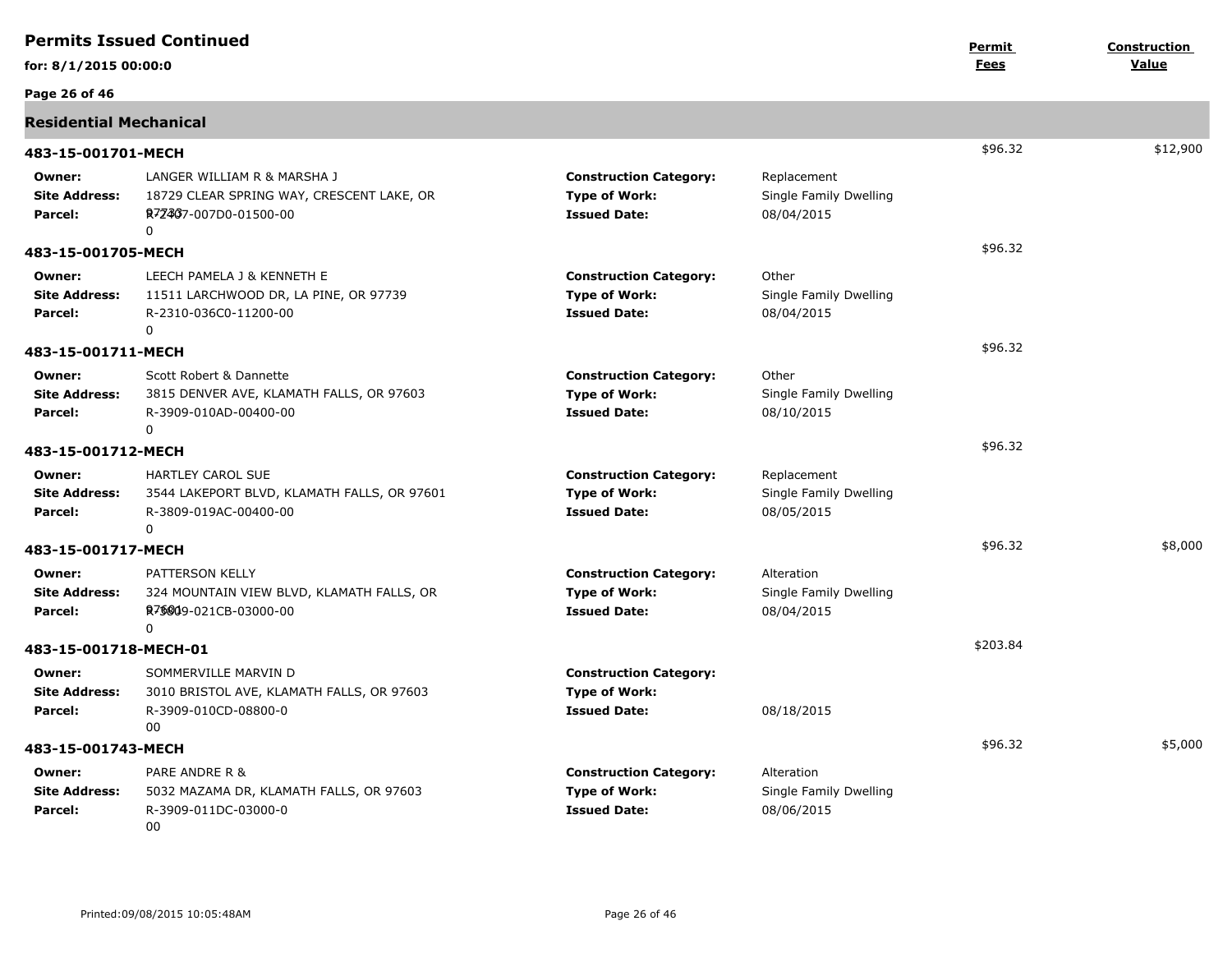|                                           | <b>Permits Issued Continued</b>                                                                                                  |                                                                              |                                                     | Permit      | <b>Construction</b> |
|-------------------------------------------|----------------------------------------------------------------------------------------------------------------------------------|------------------------------------------------------------------------------|-----------------------------------------------------|-------------|---------------------|
| for: 8/1/2015 00:00:0                     |                                                                                                                                  |                                                                              |                                                     | <u>Fees</u> | Value               |
| Page 27 of 46                             |                                                                                                                                  |                                                                              |                                                     |             |                     |
| <b>Residential Mechanical</b>             |                                                                                                                                  |                                                                              |                                                     |             |                     |
| 483-15-001749-MECH                        |                                                                                                                                  |                                                                              |                                                     | \$96.32     | \$8,608             |
| Owner:<br><b>Site Address:</b><br>Parcel: | SPENCER DAVID S & DEBORAH S<br>4527 MEADOWS DR, KLAMATH FALLS, OR 97603<br>R-3909-011CD-04800-0<br>00                            | <b>Construction Category:</b><br><b>Type of Work:</b><br><b>Issued Date:</b> | Replacement<br>Single Family Dwelling<br>08/06/2015 |             |                     |
| 483-15-001750-MECH                        |                                                                                                                                  |                                                                              |                                                     | \$96.32     | \$5,100             |
| Owner:<br><b>Site Address:</b><br>Parcel: | PATTERSON JAMES P &<br>1600 ELDORADO AVE, KLAMATH FALLS, OR 97601<br>R-3809-029AA-01200-00<br>0                                  | <b>Construction Category:</b><br><b>Type of Work:</b><br><b>Issued Date:</b> | Alteration<br>Single Family Dwelling<br>08/06/2015  |             |                     |
| 483-15-001751-MECH                        |                                                                                                                                  |                                                                              |                                                     | \$96.32     | \$3,000             |
| Owner:<br><b>Site Address:</b><br>Parcel: | BERTRAM DONALD G TRUSTEE &<br>5511 SYLVIA AVE, KLAMATH FALLS, OR 97603<br>R-3909-011DA-03000-00<br>0                             | <b>Construction Category:</b><br><b>Type of Work:</b><br><b>Issued Date:</b> | Addition<br>Single Family Dwelling<br>08/07/2015    |             |                     |
| 483-15-001753-MECH                        |                                                                                                                                  |                                                                              |                                                     | \$96.32     | \$4,500             |
| Owner:<br><b>Site Address:</b><br>Parcel: | YEWCHUK JAMES & REBECCA<br>80 LINCOLN ST, KLAMATH FALLS, OR 97601<br>R-3809-032BD-09500-00<br>$\Omega$                           | <b>Construction Category:</b><br><b>Type of Work:</b><br><b>Issued Date:</b> | Addition<br>Single Family Dwelling<br>08/07/2015    |             |                     |
| 483-15-001754-MECH                        |                                                                                                                                  |                                                                              |                                                     | \$96.32     | \$4,800             |
| Owner:<br><b>Site Address:</b><br>Parcel: | NORTHUP DAVID G & NADINE I<br>30487 DOAK RD, CHILOQUIN, OR 97624<br>R-3507-03300-00900-00<br>0                                   | <b>Construction Category:</b><br><b>Type of Work:</b><br><b>Issued Date:</b> | Addition<br>Single Family Dwelling<br>08/07/2015    |             |                     |
| 483-15-001762-MECH-01                     |                                                                                                                                  |                                                                              |                                                     | \$96.32     |                     |
| Owner:<br><b>Site Address:</b><br>Parcel: | VAN ENGERS JOHN & PATRICIA<br>4303 DENVER AVE, KLAMATH FALLS, OR 97603<br>R-3909-011BC-01200-00<br>$\mathbf 0$                   | <b>Construction Category:</b><br><b>Type of Work:</b><br><b>Issued Date:</b> | 08/31/2015                                          |             |                     |
| 483-15-001768-MECH                        |                                                                                                                                  |                                                                              |                                                     | \$96.32     | \$6,501             |
| Owner:<br><b>Site Address:</b><br>Parcel: | <b>GESSNER THEODORE R &amp; PATRICIA J</b><br>3418 EVERGREEN DR, KLAMATH FALLS, OR 97603<br>R-3910-008AA-00800-00<br>$\mathbf 0$ | <b>Construction Category:</b><br><b>Type of Work:</b><br><b>Issued Date:</b> | Replacement<br>Single Family Dwelling<br>08/10/2015 |             |                     |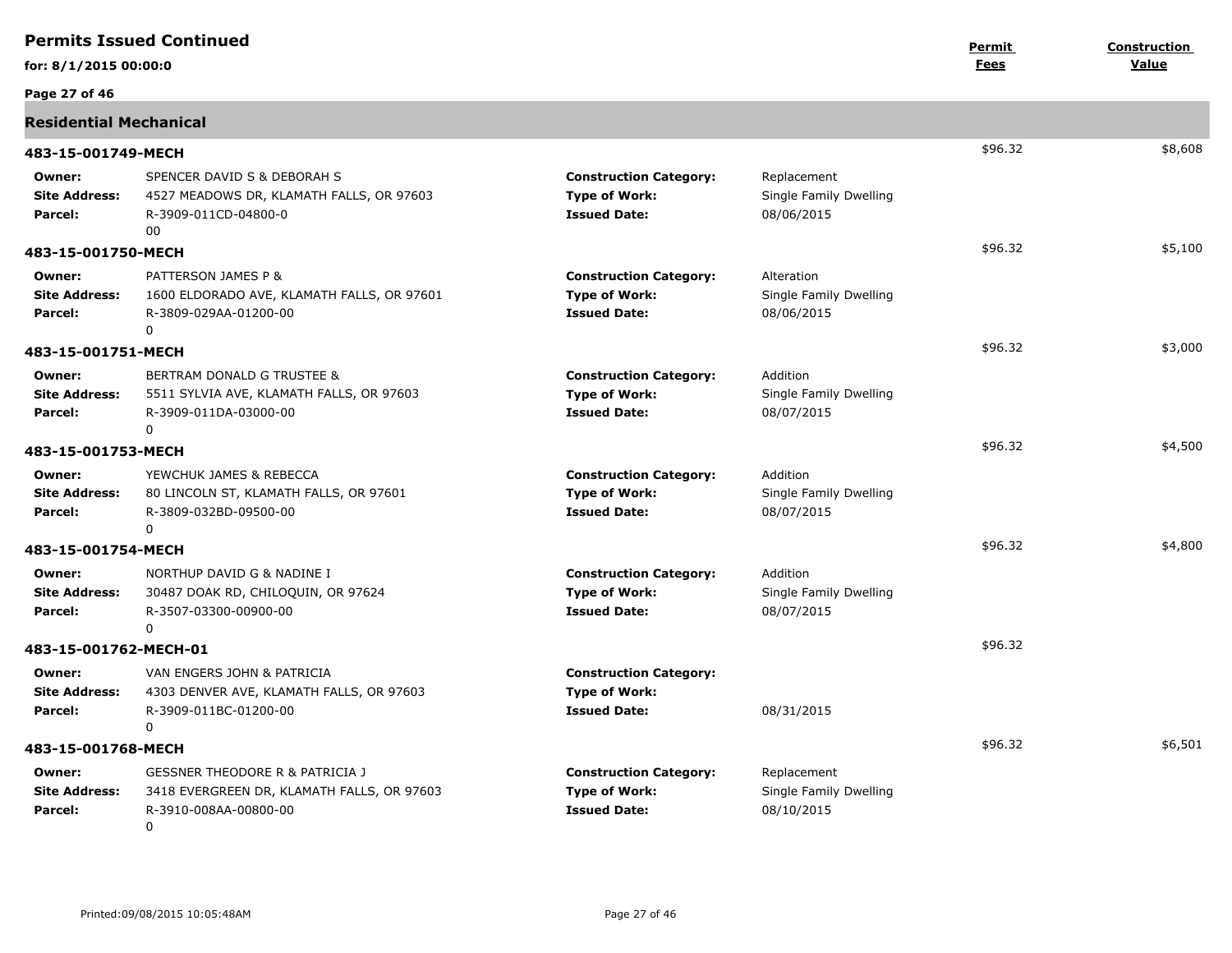|                                           | <b>Permits Issued Continued</b>                                                                                     |                                                                              |                                                     | Permit      | <b>Construction</b> |
|-------------------------------------------|---------------------------------------------------------------------------------------------------------------------|------------------------------------------------------------------------------|-----------------------------------------------------|-------------|---------------------|
| for: 8/1/2015 00:00:0                     |                                                                                                                     |                                                                              |                                                     | <b>Fees</b> | Value               |
| Page 28 of 46                             |                                                                                                                     |                                                                              |                                                     |             |                     |
| <b>Residential Mechanical</b>             |                                                                                                                     |                                                                              |                                                     |             |                     |
| 483-15-001775-MECH                        |                                                                                                                     |                                                                              |                                                     | \$96.32     | \$7,500             |
| Owner:<br><b>Site Address:</b><br>Parcel: | DOBIE JOSEPH WILKINSON<br>11558 FISHER ST, BONANZA, OR 97623<br>R-3711-028C0-01000-00<br>$\Omega$                   | <b>Construction Category:</b><br><b>Type of Work:</b><br><b>Issued Date:</b> | Alteration<br>Single Family Dwelling<br>08/10/2015  |             |                     |
| 483-15-001777-MECH                        |                                                                                                                     |                                                                              |                                                     | \$96.32     |                     |
| Owner:<br><b>Site Address:</b><br>Parcel: | SONERHOLM JORDAN J & HANNAH E<br>707 W OREGON AVE, KLAMATH FALLS, OR 97601<br>R-3809-019CD-08400-0<br>00            | <b>Construction Category:</b><br><b>Type of Work:</b><br><b>Issued Date:</b> | New<br>Single Family Dwelling<br>08/10/2015         |             |                     |
| 483-15-001783-MECH-01                     |                                                                                                                     |                                                                              |                                                     | \$107.52    |                     |
| Owner:<br><b>Site Address:</b><br>Parcel: | <b>KURT MALMEDAL</b><br>354 KAEHN RD, CRESCENT, OR 97733<br>R-2408-036DC-01900-0<br>00                              | <b>Construction Category:</b><br><b>Type of Work:</b><br><b>Issued Date:</b> | 08/31/2015                                          |             |                     |
| 483-15-001789-MECH                        |                                                                                                                     |                                                                              |                                                     | \$96.32     | \$7,289             |
| Owner:<br><b>Site Address:</b><br>Parcel: | <b>WILSON SHERILYN</b><br>6641 REDDING ST, KLAMATH FALLS, OR 97603<br>R-3909-024B0-00701-00<br>0                    | <b>Construction Category:</b><br><b>Type of Work:</b><br><b>Issued Date:</b> | Replacement<br>Single Family Dwelling<br>08/11/2015 |             |                     |
| 483-15-001790-MECH                        |                                                                                                                     |                                                                              |                                                     | \$96.32     | \$2,151             |
| Owner:<br><b>Site Address:</b><br>Parcel: | <b>GALULA DANIEL F &amp; CLAUDIA E</b><br>18578 HENWAS LOOP, BLY, OR 97622<br>R-3714-003DB-03200-00<br>0            | <b>Construction Category:</b><br><b>Type of Work:</b><br><b>Issued Date:</b> | Addition<br>Single Family Dwelling<br>08/11/2015    |             |                     |
| 483-15-001794-MECH                        |                                                                                                                     |                                                                              |                                                     | \$96.32     | \$3,800             |
| Owner:<br><b>Site Address:</b><br>Parcel: | SHASTA GLEN MANUFACTURED HOME PARK LLC<br>4647 WINTER AVE 55, KLAMATH FALLS, OR 97603<br>R-3909-011BD-06100-00<br>0 | <b>Construction Category:</b><br><b>Type of Work:</b><br><b>Issued Date:</b> | Alteration<br>Manufactured Dwelling<br>08/11/2015   |             |                     |
| 483-15-001807-MECH-01                     |                                                                                                                     |                                                                              |                                                     | \$96.32     |                     |
| Owner:<br><b>Site Address:</b><br>Parcel: | REED JASON L &<br>141702 LAKE VISTA WAY, CRESCENT LAKE, OR<br>R724837-007D0-00200-00<br>0                           | <b>Construction Category:</b><br><b>Type of Work:</b><br><b>Issued Date:</b> | 08/26/2015                                          |             |                     |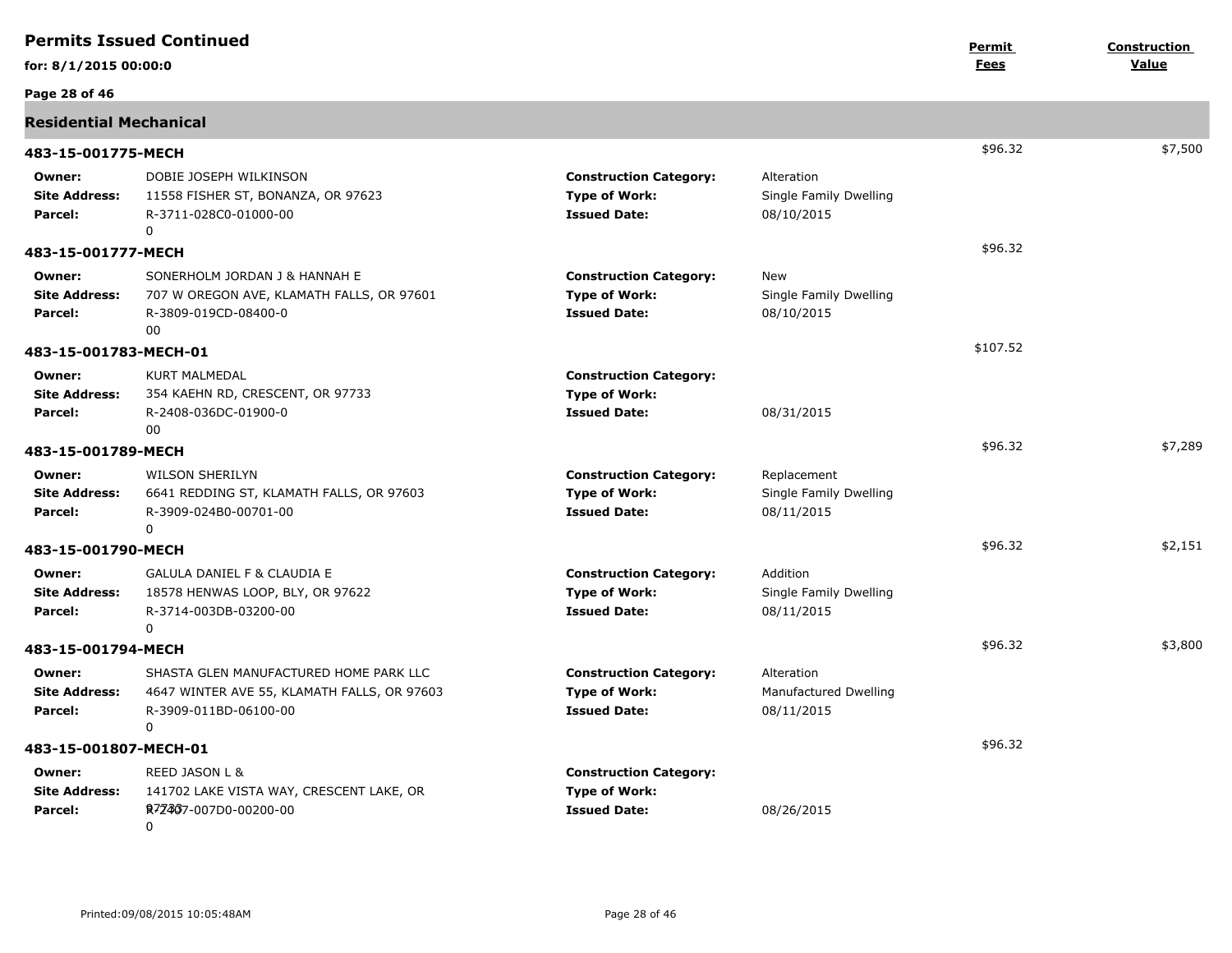|                                           | <b>Permits Issued Continued</b>                                                                                    |                                                                              |                                                     | Permit   | Construction |
|-------------------------------------------|--------------------------------------------------------------------------------------------------------------------|------------------------------------------------------------------------------|-----------------------------------------------------|----------|--------------|
| for: 8/1/2015 00:00:0                     |                                                                                                                    |                                                                              |                                                     | Fees     | <b>Value</b> |
| Page 29 of 46                             |                                                                                                                    |                                                                              |                                                     |          |              |
| <b>Residential Mechanical</b>             |                                                                                                                    |                                                                              |                                                     |          |              |
| 483-15-001811-MECH                        |                                                                                                                    |                                                                              |                                                     | \$96.32  | \$4,400      |
| Owner:<br><b>Site Address:</b><br>Parcel: | TOBIAS JASON S & PAULA D<br>6318 HARLAN DR, KLAMATH FALLS, OR 97603<br>R-3909-012CD-06800-0<br>00                  | <b>Construction Category:</b><br><b>Type of Work:</b><br><b>Issued Date:</b> | Addition<br>Single Family Dwelling<br>08/13/2015    |          |              |
| 483-15-001814-MECH                        |                                                                                                                    |                                                                              |                                                     | \$96.32  |              |
| Owner:<br><b>Site Address:</b><br>Parcel: | HEWITT KATHERINE<br>824 WASHBURN WAY, KLAMATH FALLS, OR 97601<br>R-3809-033AD-15600-00<br>0                        | <b>Construction Category:</b><br><b>Type of Work:</b><br><b>Issued Date:</b> | Repair<br>Single Family Dwelling<br>08/13/2015      |          |              |
| 483-15-001818-MECH-01                     |                                                                                                                    |                                                                              |                                                     | \$96.32  |              |
| Owner:<br><b>Site Address:</b><br>Parcel: | MILLARD ROBERT B & CYNTHIA M<br>2839 LAKESHORE DR, KLAMATH FALLS, OR 97601<br>R-3808-023CA-00200-00<br>$\mathbf 0$ | <b>Construction Category:</b><br><b>Type of Work:</b><br><b>Issued Date:</b> | 08/27/2015                                          |          |              |
| 483-15-001827-MECH                        |                                                                                                                    |                                                                              |                                                     | \$96.32  | \$2,800      |
| Owner:<br><b>Site Address:</b><br>Parcel: | UNITED STATES OF AMERICA IN<br>323 COLI AVE, KLAMATH FALLS, OR 97601<br>R-3809-019AA-01600-00<br>$\Omega$          | <b>Construction Category:</b><br><b>Type of Work:</b><br><b>Issued Date:</b> | Replacement<br>Single Family Dwelling<br>08/14/2015 |          |              |
| 483-15-001829-MECH                        |                                                                                                                    |                                                                              |                                                     | \$125.44 | \$8,243      |
| Owner:<br><b>Site Address:</b><br>Parcel: | <b>RIGGS CHERYL TRUST &amp;</b><br>27770 HWY 70, BONANZA, OR 97623<br>R-3911-00600-00600-00<br>$\mathbf 0$         | <b>Construction Category:</b><br><b>Type of Work:</b><br><b>Issued Date:</b> | New<br>Single Family Dwelling<br>08/14/2015         |          |              |
| 483-15-001831-MECH-01                     |                                                                                                                    |                                                                              |                                                     | \$96.32  |              |
| Owner:<br><b>Site Address:</b><br>Parcel: | LONN C & DIANE L MITCHELL<br>15007 STAGECOACH RD, KLAMATH FALLS, OR 97601<br>R-3908-031B0-05200-00<br>0            | <b>Construction Category:</b><br><b>Type of Work:</b><br><b>Issued Date:</b> | Alteration<br>Single Family Dwelling<br>08/31/2015  |          |              |
| 483-15-001835-MECH                        |                                                                                                                    |                                                                              |                                                     | \$96.32  | \$300        |
| Owner:<br><b>Site Address:</b><br>Parcel: | TRINKLE JAMES W & MARY L<br>924 MCCLELLAN DR, KLAMATH FALLS, OR 97603<br>R-3809-036CA-01600-00<br>$\mathbf 0$      | <b>Construction Category:</b><br><b>Type of Work:</b><br><b>Issued Date:</b> | Other<br>Single Family Dwelling<br>08/14/2015       |          |              |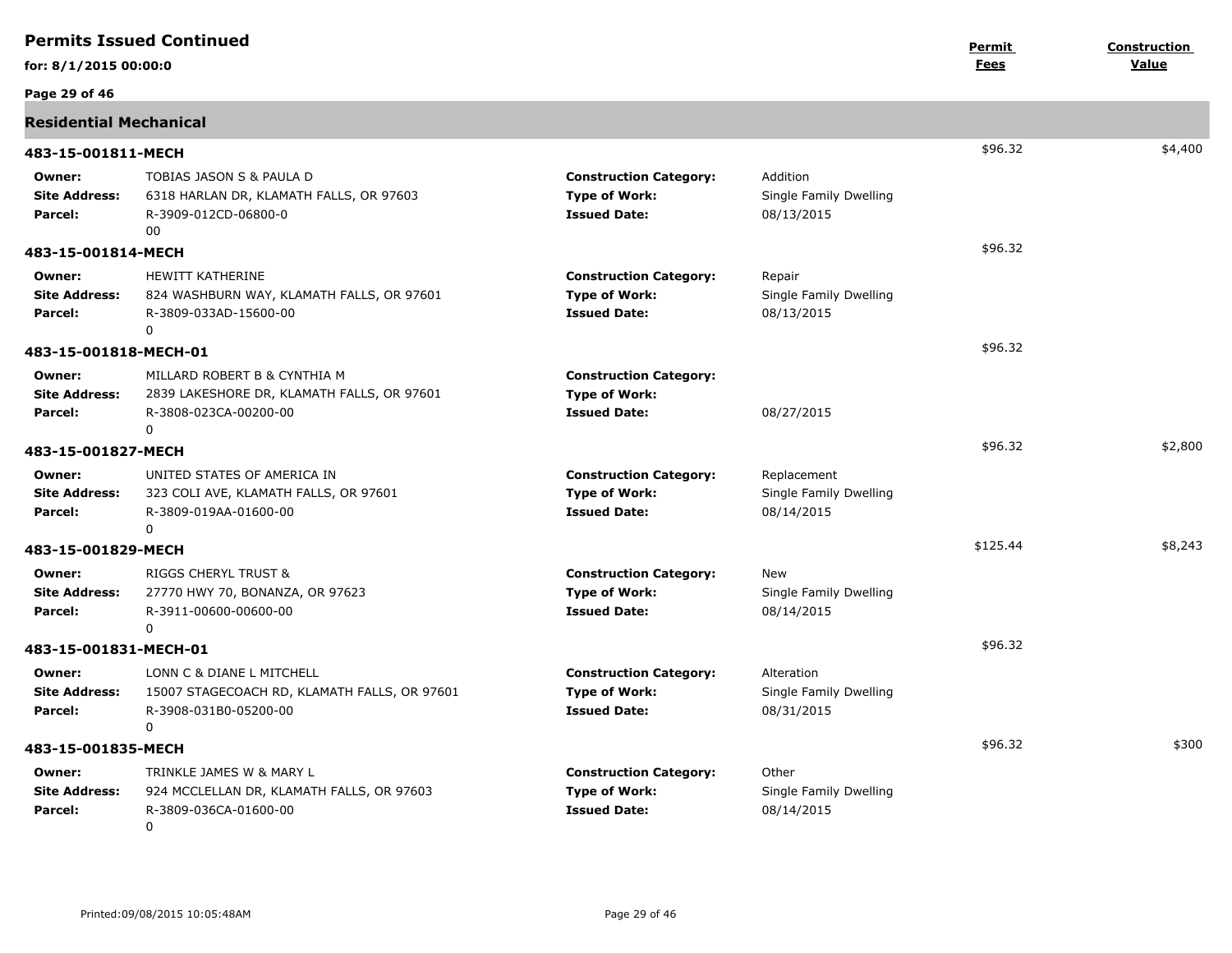|                                           | <b>Permits Issued Continued</b>                                                                                    |                                                                              |                                                     | Permit      | <b>Construction</b> |
|-------------------------------------------|--------------------------------------------------------------------------------------------------------------------|------------------------------------------------------------------------------|-----------------------------------------------------|-------------|---------------------|
| for: 8/1/2015 00:00:0                     |                                                                                                                    |                                                                              |                                                     | <b>Fees</b> | Value               |
| Page 30 of 46                             |                                                                                                                    |                                                                              |                                                     |             |                     |
| <b>Residential Mechanical</b>             |                                                                                                                    |                                                                              |                                                     |             |                     |
| 483-15-001855-MECH                        |                                                                                                                    |                                                                              |                                                     | \$96.32     |                     |
| Owner:<br><b>Site Address:</b><br>Parcel: | WALLING JOHN EDWARD LIFE ESTATE &<br>22975 S MERRILL RD, MERRILL, OR 97633<br>R-4110-01200-00900-00<br>0           | <b>Construction Category:</b><br><b>Type of Work:</b><br><b>Issued Date:</b> | Addition<br>Single Family Dwelling<br>08/17/2015    |             |                     |
| 483-15-001861-MECH                        |                                                                                                                    |                                                                              |                                                     | \$96.32     | \$2,000             |
| Owner:<br><b>Site Address:</b><br>Parcel: | <b>TAKACS SARAH M</b><br>3226 NAOMA ST, KLAMATH FALLS, OR 97603<br>R-3909-012BB-03200-00<br>0                      | <b>Construction Category:</b><br><b>Type of Work:</b><br><b>Issued Date:</b> | Replacement<br>Single Family Dwelling<br>08/18/2015 |             |                     |
| 483-15-001863-MECH                        |                                                                                                                    |                                                                              |                                                     | \$96.32     | \$6,900             |
| Owner:<br><b>Site Address:</b><br>Parcel: | BECKER WILBUR M & PATRICIA K CO TRUSTEES<br>141920 KAREN LN, CRESCENT LAKE, OR 97733<br>R-2407-007B0-06300-00<br>0 | <b>Construction Category:</b><br><b>Type of Work:</b><br><b>Issued Date:</b> | Addition<br>Single Family Dwelling<br>08/18/2015    |             |                     |
| 483-15-001865-MECH                        |                                                                                                                    |                                                                              |                                                     | \$96.32     | \$2,500             |
| Owner:<br><b>Site Address:</b><br>Parcel: | FULLER MICHAEL D & SUSAN M<br>138517 RHODODENDRON ST, GILCHRIST, OR 97737<br>R-2409-019AD-01300-00<br>$\Omega$     | <b>Construction Category:</b><br><b>Type of Work:</b><br><b>Issued Date:</b> | Replacement<br>Single Family Dwelling<br>08/18/2015 |             |                     |
| 483-15-001876-MECH                        |                                                                                                                    |                                                                              |                                                     | \$96.32     | \$2,000             |
| Owner:<br><b>Site Address:</b><br>Parcel: | <b>BURNS MARGARET A</b><br>5633 SCHIESEL AVE, KLAMATH FALLS, OR 97603<br>R-3909-002DD-00800-0<br>00                | <b>Construction Category:</b><br><b>Type of Work:</b><br><b>Issued Date:</b> | Replacement<br>Single Family Dwelling<br>08/19/2015 |             |                     |
| 483-15-001897-MECH                        |                                                                                                                    |                                                                              |                                                     | \$96.32     |                     |
| Owner:<br><b>Site Address:</b><br>Parcel: | DELASHMUTT ALAN &<br>1816 POMMEL CT, LA PINE, OR 97739<br>R-2309-001C0-00700-00<br>$\Omega$                        | <b>Construction Category:</b><br><b>Type of Work:</b><br><b>Issued Date:</b> | Repair<br>Single Family Dwelling<br>08/20/2015      |             |                     |
| 483-15-001898-MECH                        |                                                                                                                    |                                                                              |                                                     | \$96.32     |                     |
| Owner:<br><b>Site Address:</b><br>Parcel: | Grady T Brown<br>18005 HAMAKER LN, KLAMATH FALLS, OR 97601<br>R-3907-026D0-09200-00<br>0                           | <b>Construction Category:</b><br><b>Type of Work:</b><br><b>Issued Date:</b> | Replacement<br>Single Family Dwelling<br>08/20/2015 |             |                     |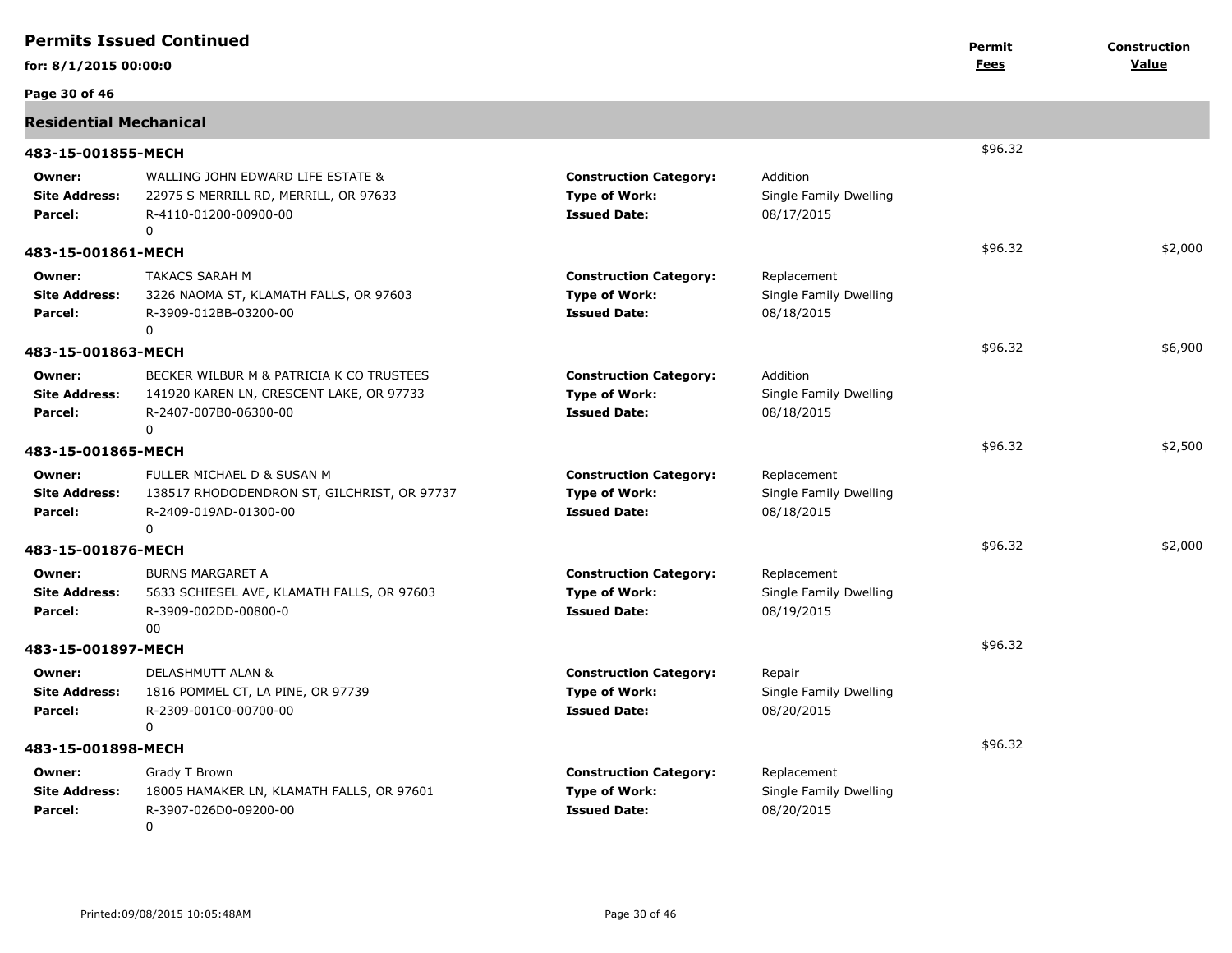|                                           | <b>Permits Issued Continued</b>                                                                               |                                                                              |                                                     | Permit      | <b>Construction</b> |
|-------------------------------------------|---------------------------------------------------------------------------------------------------------------|------------------------------------------------------------------------------|-----------------------------------------------------|-------------|---------------------|
| for: 8/1/2015 00:00:0                     |                                                                                                               |                                                                              |                                                     | <b>Fees</b> | Value               |
| Page 31 of 46                             |                                                                                                               |                                                                              |                                                     |             |                     |
| <b>Residential Mechanical</b>             |                                                                                                               |                                                                              |                                                     |             |                     |
| 483-15-001902-MECH                        |                                                                                                               |                                                                              |                                                     | \$96.32     | \$8,900             |
| Owner:<br><b>Site Address:</b><br>Parcel: | HAKANSON JAMES R & STEPHANIE R<br>4514 SELMA ST, KLAMATH FALLS, OR 97603<br>R-3909-014CB-00201-00<br>$\Omega$ | <b>Construction Category:</b><br><b>Type of Work:</b><br><b>Issued Date:</b> | Addition<br>Single Family Dwelling<br>08/21/2015    |             |                     |
| 483-15-001915-MECH                        |                                                                                                               |                                                                              |                                                     | \$96.32     | \$7,000             |
| Owner:<br><b>Site Address:</b><br>Parcel: | DEGEL SCOTT M &<br>1200 LYNNEWOOD BLVD, KLAMATH FALLS, OR 97601<br>R-3808-025DD-05800-0<br>00                 | <b>Construction Category:</b><br><b>Type of Work:</b><br><b>Issued Date:</b> | Replacement<br>Single Family Dwelling<br>08/24/2015 |             |                     |
| 483-15-001917-MECH                        |                                                                                                               |                                                                              |                                                     | \$96.32     | \$7,152             |
| Owner:<br><b>Site Address:</b><br>Parcel: | DUNN SANDY TRUSTEE &<br>6345 CLIMAX AVE, KLAMATH FALLS, OR 97603<br>R-3909-001BA-10100-00<br>0                | <b>Construction Category:</b><br><b>Type of Work:</b><br><b>Issued Date:</b> | Replacement<br>Single Family Dwelling<br>08/24/2015 |             |                     |
| 483-15-001918-MECH                        |                                                                                                               |                                                                              |                                                     | \$96.32     | \$5,049             |
| Owner:<br><b>Site Address:</b><br>Parcel: | <b>KLAMATH COUNTY</b><br>2426 WHITE AVE B, KLAMATH FALLS, OR 97601<br>R-3809-033DD-07200-0<br>00              | <b>Construction Category:</b><br><b>Type of Work:</b><br><b>Issued Date:</b> | Addition<br>Two Family Dwelling<br>08/24/2015       |             |                     |
| 483-15-001919-MECH                        |                                                                                                               |                                                                              |                                                     | \$96.32     | \$5,049             |
| Owner:<br><b>Site Address:</b><br>Parcel: | <b>KLAMATH COUNTY</b><br>2426 WHITE AVE A, KLAMATH FALLS, OR 97601<br>R-3809-033DD-07200-0<br>00              | <b>Construction Category:</b><br><b>Type of Work:</b><br><b>Issued Date:</b> | Addition<br>Two Family Dwelling<br>08/24/2015       |             |                     |
| 483-15-001920-MECH                        |                                                                                                               |                                                                              |                                                     | \$96.32     | \$5,049             |
| Owner:<br><b>Site Address:</b><br>Parcel: | <b>KLAMATH COUNTY</b><br>2428 WHITE AVE B, KLAMATH FALLS, OR 97601<br>R-3809-033DD-07100-0<br>00              | <b>Construction Category:</b><br><b>Type of Work:</b><br><b>Issued Date:</b> | Addition<br>Two Family Dwelling<br>08/24/2015       |             |                     |
| 483-15-001923-MECH                        |                                                                                                               |                                                                              |                                                     | \$96.32     | \$5,049             |
| Owner:<br><b>Site Address:</b><br>Parcel: | <b>KLAMATH COUNTY</b><br>2428 WHITE AVE A, KLAMATH FALLS, OR 97601<br>R-3809-033DD-07100-0<br>00              | <b>Construction Category:</b><br><b>Type of Work:</b><br><b>Issued Date:</b> | Addition<br>Two Family Dwelling<br>08/24/2015       |             |                     |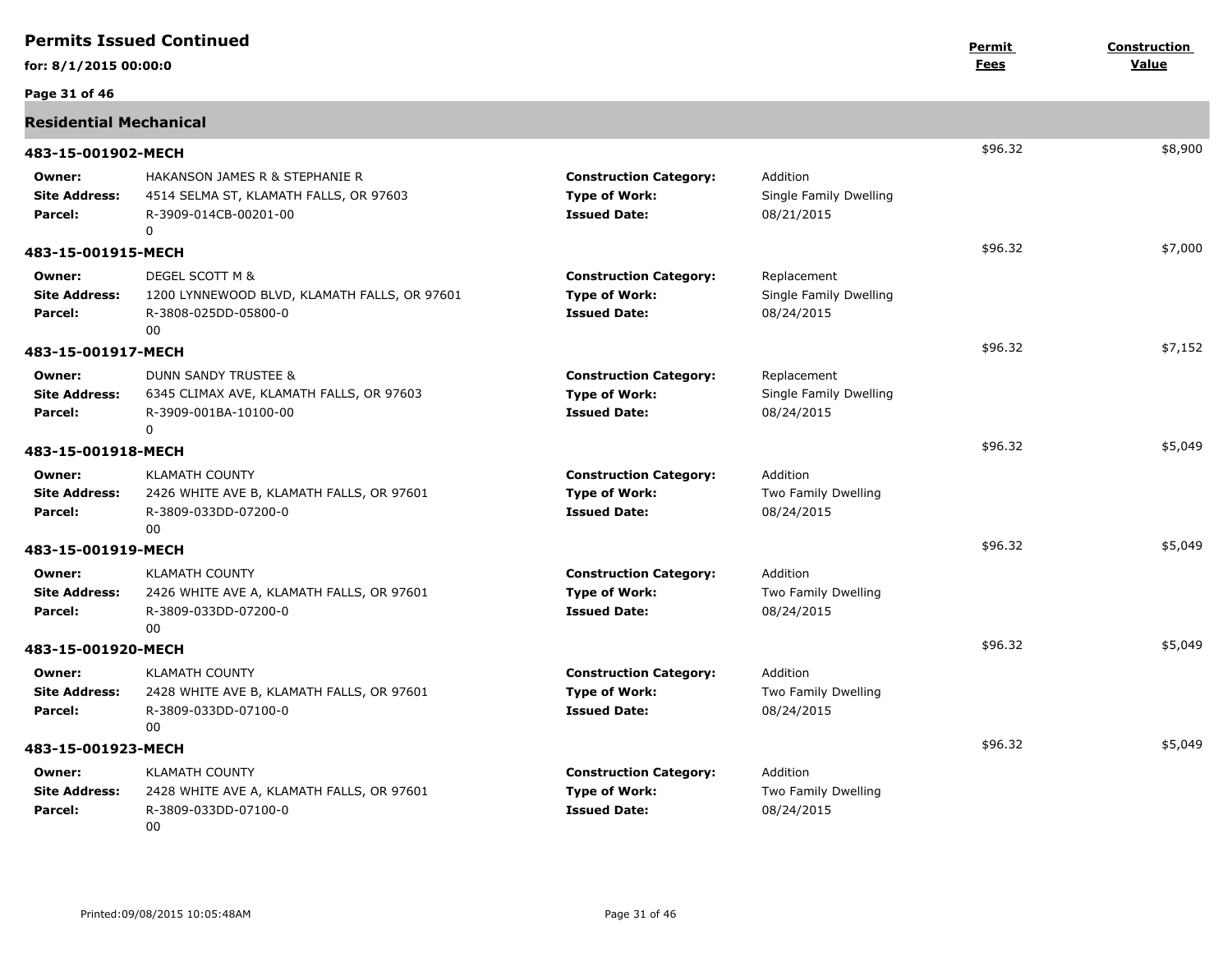|                                           | <b>Permits Issued Continued</b>                                                                              |                                                                              |                                                     | <u>Permit</u> | Construction |
|-------------------------------------------|--------------------------------------------------------------------------------------------------------------|------------------------------------------------------------------------------|-----------------------------------------------------|---------------|--------------|
| for: 8/1/2015 00:00:0                     |                                                                                                              |                                                                              |                                                     | Fees          | Value        |
| Page 32 of 46                             |                                                                                                              |                                                                              |                                                     |               |              |
| <b>Residential Mechanical</b>             |                                                                                                              |                                                                              |                                                     |               |              |
| 483-15-001930-MECH                        |                                                                                                              |                                                                              |                                                     | \$96.32       |              |
| Owner:<br><b>Site Address:</b><br>Parcel: | SCARBOROUGH STEPHEN T & SHARON WALLACE<br>7756 PHILPOTT LN, BONANZA, OR 97623<br>R-3911-02900-01300-00<br>0  | <b>Construction Category:</b><br><b>Type of Work:</b><br><b>Issued Date:</b> | Addition<br>Single Family Dwelling<br>08/25/2015    |               |              |
| 483-15-001931-MECH                        |                                                                                                              |                                                                              |                                                     | \$96.32       | \$4,900      |
| Owner:<br><b>Site Address:</b><br>Parcel: | ROHRBACKER GLEN E & GAYLE M<br>2412 UNION AVE, KLAMATH FALLS, OR 97601<br>R-3809-033DD-14800-0<br>00         | <b>Construction Category:</b><br><b>Type of Work:</b><br><b>Issued Date:</b> | Addition<br>Single Family Dwelling<br>08/25/2015    |               |              |
| 483-15-001936-MECH                        |                                                                                                              |                                                                              |                                                     | \$96.32       |              |
| Owner:<br><b>Site Address:</b><br>Parcel: | <b>TAYLOR ROSE STONE</b><br>142155 KAREN LN, CRESCENT LAKE, OR 97733<br>R-2407-007B0-04400-00<br>0           | <b>Construction Category:</b><br><b>Type of Work:</b><br><b>Issued Date:</b> | New<br>Single Family Dwelling<br>08/25/2015         |               |              |
| 483-15-001943-MECH                        |                                                                                                              |                                                                              |                                                     | \$96.32       | \$6,600      |
| Owner:<br><b>Site Address:</b><br>Parcel: | PACE MICHAEL O &<br>3263 BARNES WAY, KLAMATH FALLS, OR 97603<br>R-3909-012BA-07000-00<br>$\Omega$            | <b>Construction Category:</b><br><b>Type of Work:</b><br><b>Issued Date:</b> | Addition<br>Single Family Dwelling<br>08/26/2015    |               |              |
| 483-15-001944-MECH                        |                                                                                                              |                                                                              |                                                     | \$96.32       | \$5,300      |
| Owner:<br><b>Site Address:</b><br>Parcel: | TRUMBLY SHELLEY R & RYAN M<br>630 GRIFFITH LN, KLAMATH FALLS, OR 97603<br>R-3909-01700-01200-00<br>0         | <b>Construction Category:</b><br><b>Type of Work:</b><br><b>Issued Date:</b> | Alteration<br>Single Family Dwelling<br>08/26/2015  |               |              |
| 483-15-001945-MECH                        |                                                                                                              |                                                                              |                                                     | \$96.32       | \$3,700      |
| Owner:<br><b>Site Address:</b><br>Parcel: | CRIST RALPH RAYMOND & CAROL JEAN<br>1604 MITCHELL ST, KLAMATH FALLS, OR 97601<br>R-3809-033DD-13000-0<br>00. | <b>Construction Category:</b><br><b>Type of Work:</b><br><b>Issued Date:</b> | Addition<br>Single Family Dwelling<br>08/26/2015    |               |              |
| 483-15-001946-MECH                        |                                                                                                              |                                                                              |                                                     | \$96.32       | \$4,000      |
| Owner:<br><b>Site Address:</b><br>Parcel: | PIVAC MICHAEL L & JANESS M<br>6501 SCOTTSBLUFF RD, KLAMATH FALLS, OR 97601<br>R-3908-02200-02600-00<br>0     | <b>Construction Category:</b><br><b>Type of Work:</b><br><b>Issued Date:</b> | Replacement<br>Single Family Dwelling<br>08/26/2015 |               |              |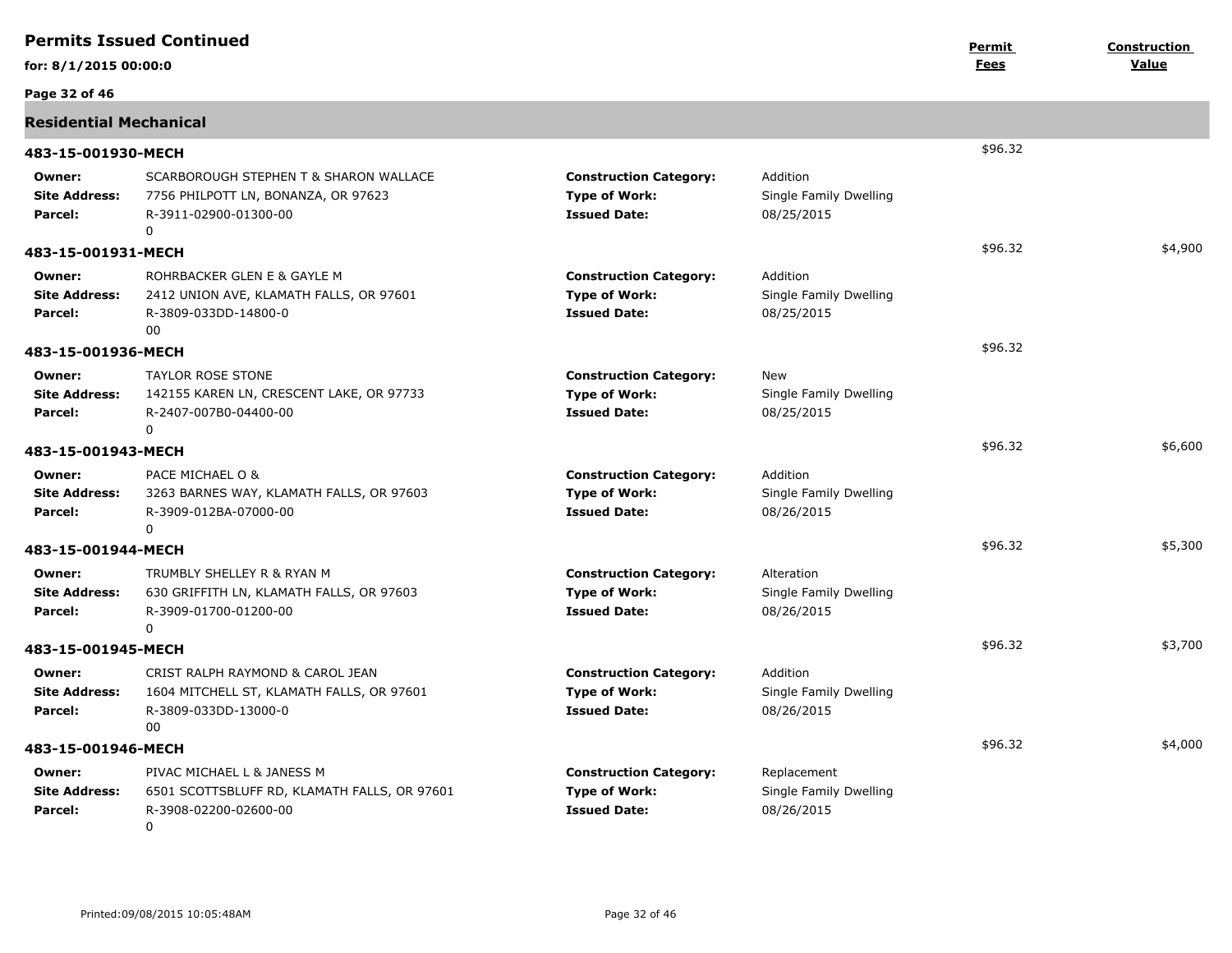|                                           | <b>Permits Issued Continued</b>                                                                                           |                                                                              |                                                     | Permit      | <b>Construction</b> |
|-------------------------------------------|---------------------------------------------------------------------------------------------------------------------------|------------------------------------------------------------------------------|-----------------------------------------------------|-------------|---------------------|
| for: 8/1/2015 00:00:0                     |                                                                                                                           |                                                                              |                                                     | <b>Fees</b> | Value               |
| Page 33 of 46                             |                                                                                                                           |                                                                              |                                                     |             |                     |
| <b>Residential Mechanical</b>             |                                                                                                                           |                                                                              |                                                     |             |                     |
| 483-15-001954-MECH                        |                                                                                                                           |                                                                              |                                                     | \$96.32     | \$4,232             |
| Owner:<br><b>Site Address:</b><br>Parcel: | LEPLEY BRIAN M & DEBRA J<br>4437 ONYX AVE, KLAMATH FALLS, OR 97603<br>R-3909-011BB-01800-00<br>0                          | <b>Construction Category:</b><br><b>Type of Work:</b><br><b>Issued Date:</b> | Replacement<br>Single Family Dwelling<br>08/26/2015 |             |                     |
| 483-15-001955-MECH                        |                                                                                                                           |                                                                              |                                                     | \$96.32     | \$9,410             |
| Owner:<br><b>Site Address:</b><br>Parcel: | EDWARDS JEAN<br>26654 ROCKY POINT RD, KLAMATH FALLS, OR 97601<br>R-3606-003BD-10900-00<br>0                               | <b>Construction Category:</b><br><b>Type of Work:</b><br><b>Issued Date:</b> | Addition<br>Single Family Dwelling<br>08/26/2015    |             |                     |
| 483-15-001960-MECH                        |                                                                                                                           |                                                                              |                                                     | \$96.32     | \$13,500            |
| Owner:<br><b>Site Address:</b><br>Parcel: | <b>BANCROFT TAMERA CATHLEEN TRUSTEE &amp;</b><br>12560 PEARSON BUTTE TRL, KLAMATH FALLS, OR<br>R74008-020D0-03600-00<br>0 | <b>Construction Category:</b><br><b>Type of Work:</b><br><b>Issued Date:</b> | Alteration<br>Single Family Dwelling<br>08/26/2015  |             |                     |
| 483-15-001970-MECH                        |                                                                                                                           |                                                                              |                                                     | \$96.32     |                     |
| Owner:<br><b>Site Address:</b><br>Parcel: | MARKUS MICHAEL R & SHERRY C<br>3925 CORONADO WAY, KLAMATH FALLS, OR 97603<br>R-3909-012CB-06200-00<br>0                   | <b>Construction Category:</b><br><b>Type of Work:</b><br><b>Issued Date:</b> | Replacement<br>Single Family Dwelling<br>08/27/2015 |             |                     |
| 483-15-001975-MECH                        |                                                                                                                           |                                                                              |                                                     | \$96.32     | \$3,667             |
| Owner:<br><b>Site Address:</b><br>Parcel: | OWENS LAVON G & SHARON D<br>326 FULTON ST, KLAMATH FALLS, OR 97601<br>R-3809-029CB-07800-00<br>0                          | <b>Construction Category:</b><br><b>Type of Work:</b><br><b>Issued Date:</b> | Replacement<br>Single Family Dwelling<br>08/27/2015 |             |                     |
| 483-15-001976-MECH                        |                                                                                                                           |                                                                              |                                                     | \$96.32     | \$13,447            |
| Owner:<br><b>Site Address:</b><br>Parcel: | PFEIFFER RODNEY E<br>2075 CALHOUN ST, KLAMATH FALLS, OR 97601<br>R-3809-021CC-01500-00<br>$\mathbf 0$                     | <b>Construction Category:</b><br><b>Type of Work:</b><br><b>Issued Date:</b> | Replacement<br>Single Family Dwelling<br>08/27/2015 |             |                     |
| 483-15-001983-MECH                        |                                                                                                                           |                                                                              |                                                     | \$96.32     |                     |
| Owner:<br><b>Site Address:</b><br>Parcel: | CHRONISTER DILLARD A & LORRAINE<br>61023 METLER ST, BLY, OR 97622<br>R-3714-003AB-10000-00<br>$\mathbf{0}$                | <b>Construction Category:</b><br><b>Type of Work:</b><br><b>Issued Date:</b> | Addition<br>Single Family Dwelling<br>08/28/2015    |             |                     |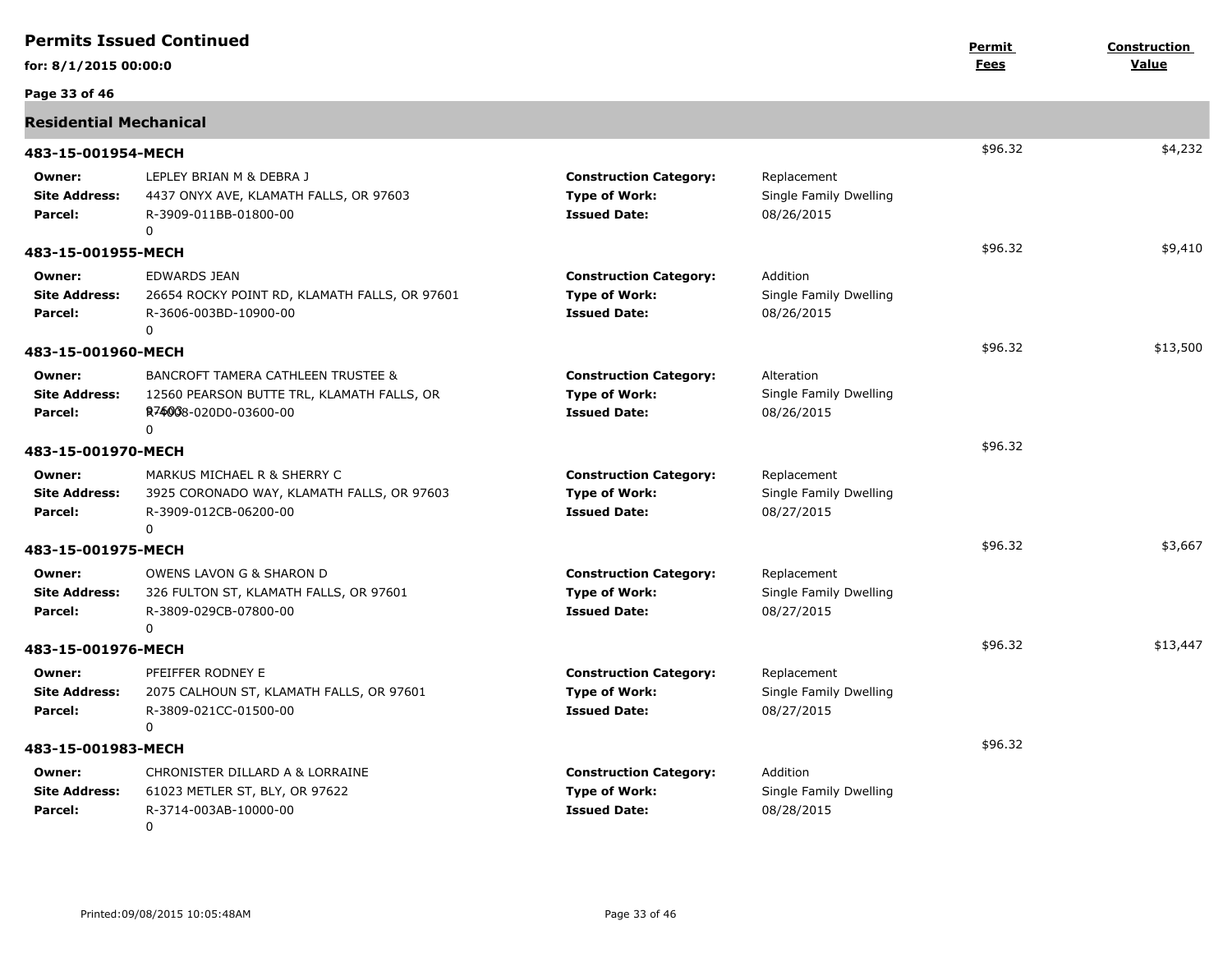|                                                  | <b>Permits Issued Continued</b>                                                                                   |                                                                              |                                                  | Permit    | <b>Construction</b> |
|--------------------------------------------------|-------------------------------------------------------------------------------------------------------------------|------------------------------------------------------------------------------|--------------------------------------------------|-----------|---------------------|
| for: 8/1/2015 00:00:0                            |                                                                                                                   |                                                                              |                                                  | Fees      | Value               |
| Page 34 of 46                                    |                                                                                                                   |                                                                              |                                                  |           |                     |
| <b>Residential Mechanical</b>                    |                                                                                                                   |                                                                              |                                                  |           |                     |
| 483-15-001991-MECH                               |                                                                                                                   |                                                                              |                                                  | \$96.32   | \$7,261             |
| Owner:<br><b>Site Address:</b><br><b>Parcel:</b> | <b>WILLIAMS GREGORY T &amp; KAREN</b><br>1700 FAIRMOUNT ST, KLAMATH FALLS, OR 97601<br>R-3809-021CC-07400-00<br>0 | <b>Construction Category:</b><br><b>Type of Work:</b><br><b>Issued Date:</b> | Addition<br>Single Family Dwelling<br>08/28/2015 |           |                     |
| 483-15-001999-MECH                               |                                                                                                                   |                                                                              |                                                  | \$96.32   | \$3,000             |
| Owner:<br><b>Site Address:</b><br><b>Parcel:</b> | SEPUT BENJAMIN WALTER<br>201 JEFFERSON ST, KLAMATH FALLS, OR 97601<br>R-3809-032BD-02200-00<br>0                  | <b>Construction Category:</b><br><b>Type of Work:</b><br><b>Issued Date:</b> | Addition<br>Single Family Dwelling<br>08/31/2015 |           |                     |
| 483-15-002001-MECH                               |                                                                                                                   |                                                                              |                                                  | \$96.32   |                     |
| Owner:<br><b>Site Address:</b><br>Parcel:        | <b>GAIL M DEMOSS</b><br>10003 BEN KERNS RD, KLAMATH FALLS, OR 97627<br>R-3908-031B0-00300-00<br>0                 | <b>Construction Category:</b><br><b>Type of Work:</b><br><b>Issued Date:</b> | Other<br>Single Family Dwelling<br>08/31/2015    |           |                     |
| 483-15-002006-MECH                               |                                                                                                                   |                                                                              |                                                  | \$96.32   | \$6,841             |
| Owner:<br><b>Site Address:</b><br>Parcel:        | <b>GARDNER ROEBRT W &amp;</b><br>3245 BOARDMAN AVE, KLAMATH FALLS, OR 97603<br>R-3909-003CA-06400-00<br>0         | <b>Construction Category:</b><br><b>Type of Work:</b><br><b>Issued Date:</b> | Addition<br>Single Family Dwelling<br>08/31/2015 |           |                     |
|                                                  |                                                                                                                   |                                                                              | <b>Residential Mechanical Totals:</b>            | \$6601.28 | \$254,502           |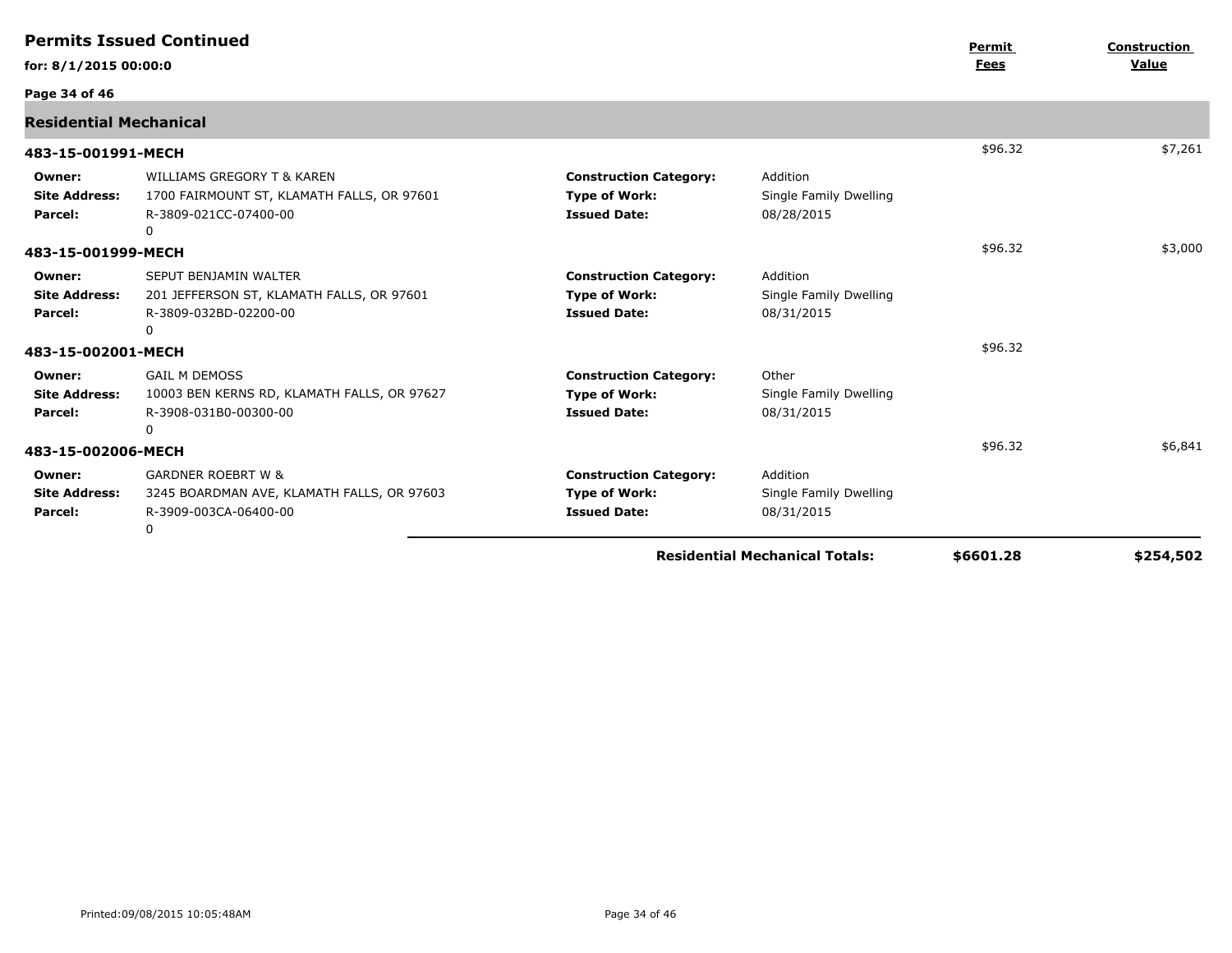|                                           | <b>Permits Issued Continued</b>                                                                                         |                                                                              |                            | <u>Permit</u> | <b>Construction</b> |
|-------------------------------------------|-------------------------------------------------------------------------------------------------------------------------|------------------------------------------------------------------------------|----------------------------|---------------|---------------------|
| for: 8/1/2015 00:00:0                     |                                                                                                                         |                                                                              |                            | <b>Fees</b>   | Value               |
| Page 35 of 46                             |                                                                                                                         |                                                                              |                            |               |                     |
| <b>Residential Plumbing</b>               |                                                                                                                         |                                                                              |                            |               |                     |
| 483-15-000845-PLM                         |                                                                                                                         |                                                                              |                            | \$96.32       |                     |
| Owner:<br><b>Site Address:</b><br>Parcel: | PURIO DON DEVELOPMENT COMPANY LLC<br>0 ADDRESS PENDING, OR<br>R-3909-013AA-12000-00<br>0                                | <b>Construction Category:</b><br><b>Type of Work:</b><br><b>Issued Date:</b> | New<br>Other<br>08/12/2015 |               |                     |
| 483-15-000846-PLM                         |                                                                                                                         |                                                                              |                            | \$96.32       |                     |
| Owner:<br><b>Site Address:</b><br>Parcel: | DON PURIO DEVELOPMENT COMPANY LLC<br>5152 ANDERSON AVE, KLAMATH FALLS, OR 97603<br>R-3909-014AC-08600-00<br>$\mathbf 0$ | <b>Construction Category:</b><br><b>Type of Work:</b><br><b>Issued Date:</b> | New<br>Other<br>08/12/2015 |               |                     |
| 483-15-000847-PLM                         |                                                                                                                         |                                                                              |                            | \$96.32       |                     |
| Owner:<br><b>Site Address:</b><br>Parcel: | DON PURIO DEVELOPMENT COMPANY LLC<br>5166 ANDERSON AVE, KLAMATH FALLS, OR 97603<br>R-3909-014AC-08500-00<br>$\mathbf 0$ | <b>Construction Category:</b><br><b>Type of Work:</b><br><b>Issued Date:</b> | New<br>Other<br>08/12/2015 |               |                     |
| 483-15-000848-PLM                         |                                                                                                                         |                                                                              |                            | \$96.32       |                     |
| Owner:<br><b>Site Address:</b><br>Parcel: | MEL STEWART HOMES INC<br>0 ADDRESS PENDING, OR<br>R-3909-013AA-12700-00<br>0                                            | <b>Construction Category:</b><br><b>Type of Work:</b><br><b>Issued Date:</b> | New<br>Other<br>08/12/2015 |               |                     |
| 483-15-000849-PLM                         |                                                                                                                         |                                                                              |                            | \$96.32       |                     |
| Owner:<br><b>Site Address:</b><br>Parcel: | <b>CLELAND THANE A</b><br>5211 VILLA DR, KLAMATH FALLS, OR 97603<br>R-3909-011DC-12300-0<br>00                          | <b>Construction Category:</b><br><b>Type of Work:</b><br><b>Issued Date:</b> | New<br>Other<br>08/12/2015 |               |                     |
| 483-15-001558-PLM-01                      |                                                                                                                         |                                                                              |                            | \$96.32       |                     |
| Owner:<br><b>Site Address:</b><br>Parcel: | MONTEITH DAYMOND & CHERI M &<br>12171 HWY 140 E, KLAMATH FALLS, OR 97603<br>R-3910-01600-00100-00<br>0                  | <b>Construction Category:</b><br><b>Type of Work:</b><br><b>Issued Date:</b> | 08/06/2015                 |               |                     |
| 483-15-001622-PLM-01                      |                                                                                                                         |                                                                              |                            | \$369.20      |                     |
| Owner:<br><b>Site Address:</b><br>Parcel: | SHEPHERD WILLIAM JAMES TRUSTEE &<br>36846 S CHILOQUIN RD, CHILOQUIN, OR 97624<br>R-3507-00500-00100-00<br>0             | <b>Construction Category:</b><br><b>Type of Work:</b><br><b>Issued Date:</b> | 08/24/2015                 |               |                     |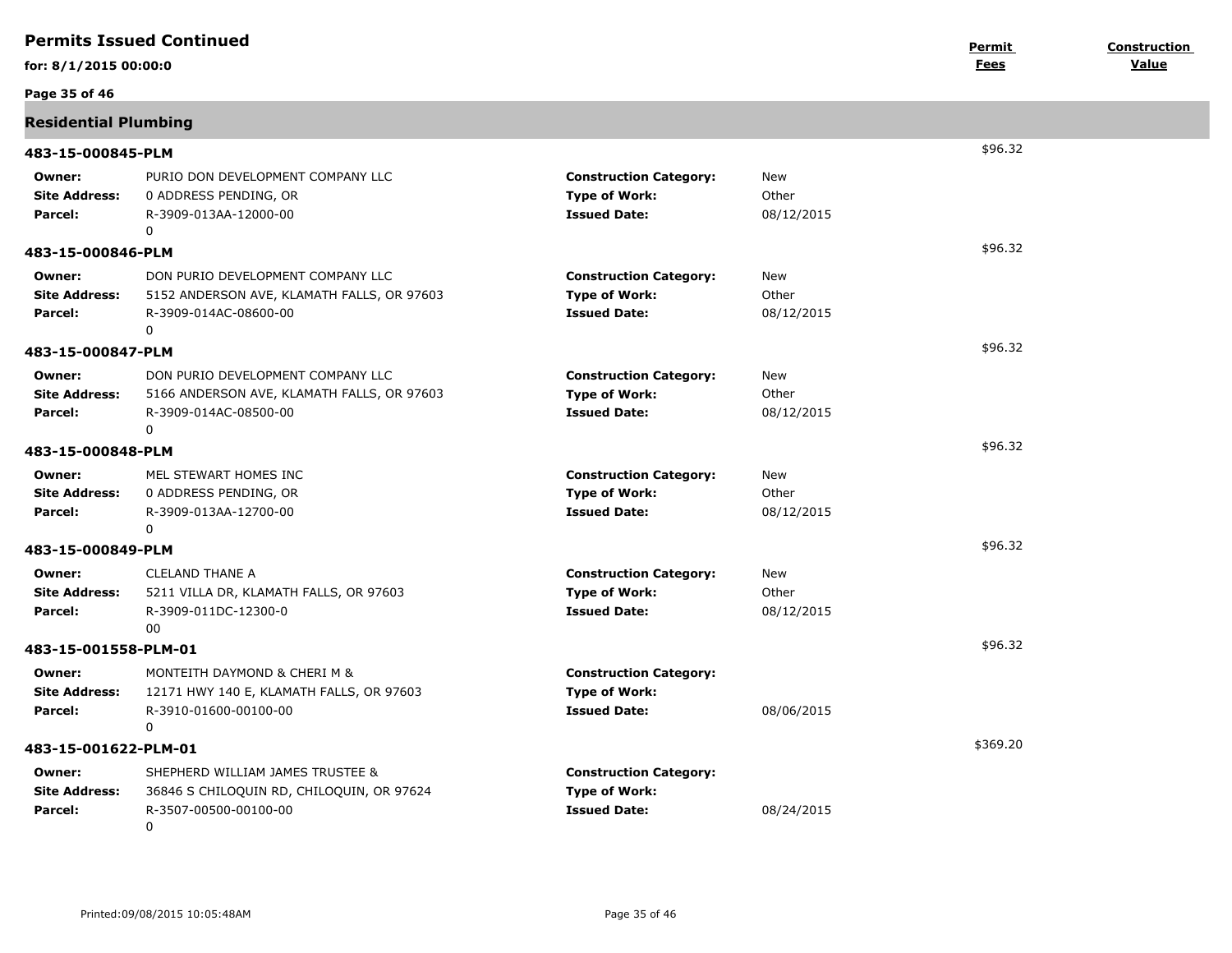|                                           | <b>Permits Issued Continued</b>                                                                                 |                                                                              |                                                     | <u>Permit</u> | Construction |
|-------------------------------------------|-----------------------------------------------------------------------------------------------------------------|------------------------------------------------------------------------------|-----------------------------------------------------|---------------|--------------|
| for: 8/1/2015 00:00:0                     |                                                                                                                 |                                                                              |                                                     | <b>Fees</b>   | Value        |
| Page 36 of 46                             |                                                                                                                 |                                                                              |                                                     |               |              |
| <b>Residential Plumbing</b>               |                                                                                                                 |                                                                              |                                                     |               |              |
| 483-15-001668-PLM-01                      |                                                                                                                 |                                                                              |                                                     | \$96.32       |              |
| Owner:<br><b>Site Address:</b><br>Parcel: | BUCKLEY HARVEY E & LINDA L<br>11605 RAMIREZ RD, KLAMATH FALLS, OR 97603<br>R-3910-009AB-00800-00<br>$\mathbf 0$ | <b>Construction Category:</b><br><b>Type of Work:</b><br><b>Issued Date:</b> | 08/07/2015                                          |               |              |
| 483-15-001694-PLM                         |                                                                                                                 |                                                                              |                                                     | \$96.32       |              |
| Owner:<br><b>Site Address:</b><br>Parcel: | PRICE LARRY G &<br>1015 HOMEDALE RD, KLAMATH FALLS, OR 97603<br>R-3809-035DA-00203-00<br>0                      | <b>Construction Category:</b><br><b>Type of Work:</b><br><b>Issued Date:</b> | Repair<br>Single Family Dwelling<br>08/03/2015      |               |              |
| 483-15-001704-PLM                         |                                                                                                                 |                                                                              |                                                     | \$96.32       |              |
| Owner:<br><b>Site Address:</b><br>Parcel: | DRYDEN WILLARD D & VALDA I<br>2640 HOMEDALE RD, KLAMATH FALLS, OR 97603<br>R-3909-002DC-00100-0<br>00           | <b>Construction Category:</b><br><b>Type of Work:</b><br><b>Issued Date:</b> | Other<br>Single Family Dwelling<br>08/04/2015       |               |              |
| 483-15-001718-PLM-01                      |                                                                                                                 |                                                                              |                                                     | \$288.92      |              |
| Owner:<br><b>Site Address:</b><br>Parcel: | SOMMERVILLE MARVIN D<br>3010 BRISTOL AVE, KLAMATH FALLS, OR 97603<br>R-3909-010CD-08800-0<br>00                 | <b>Construction Category:</b><br><b>Type of Work:</b><br><b>Issued Date:</b> | 08/18/2015                                          |               |              |
| 483-15-001726-PLM                         |                                                                                                                 |                                                                              |                                                     | \$96.32       |              |
| Owner:<br><b>Site Address:</b><br>Parcel: | <b>SHELTON SHERRIL F &amp;</b><br>2631 CALIFORNIA AVE, KLAMATH FALLS, OR 97601<br>R-3809-019DC-02200-0<br>00    | <b>Construction Category:</b><br><b>Type of Work:</b><br><b>Issued Date:</b> | Other<br>Single Family Dwelling<br>08/31/2015       |               |              |
| 483-15-001756-PLM                         |                                                                                                                 |                                                                              |                                                     | \$96.32       |              |
| Owner:<br><b>Site Address:</b><br>Parcel: | SIMMONS SHANNA<br>1126 GRANT ST, KLAMATH FALLS, OR 97601<br>R-3809-029DC-02200-0<br>00                          | <b>Construction Category:</b><br><b>Type of Work:</b><br><b>Issued Date:</b> | Replacement<br>Single Family Dwelling<br>08/07/2015 |               |              |
| 483-15-001762-PLM-01                      |                                                                                                                 |                                                                              |                                                     | \$96.32       |              |
| Owner:<br><b>Site Address:</b><br>Parcel: | VAN ENGERS JOHN & PATRICIA<br>4303 DENVER AVE, KLAMATH FALLS, OR 97603<br>R-3909-011BC-01200-00<br>0            | <b>Construction Category:</b><br><b>Type of Work:</b><br><b>Issued Date:</b> | 08/31/2015                                          |               |              |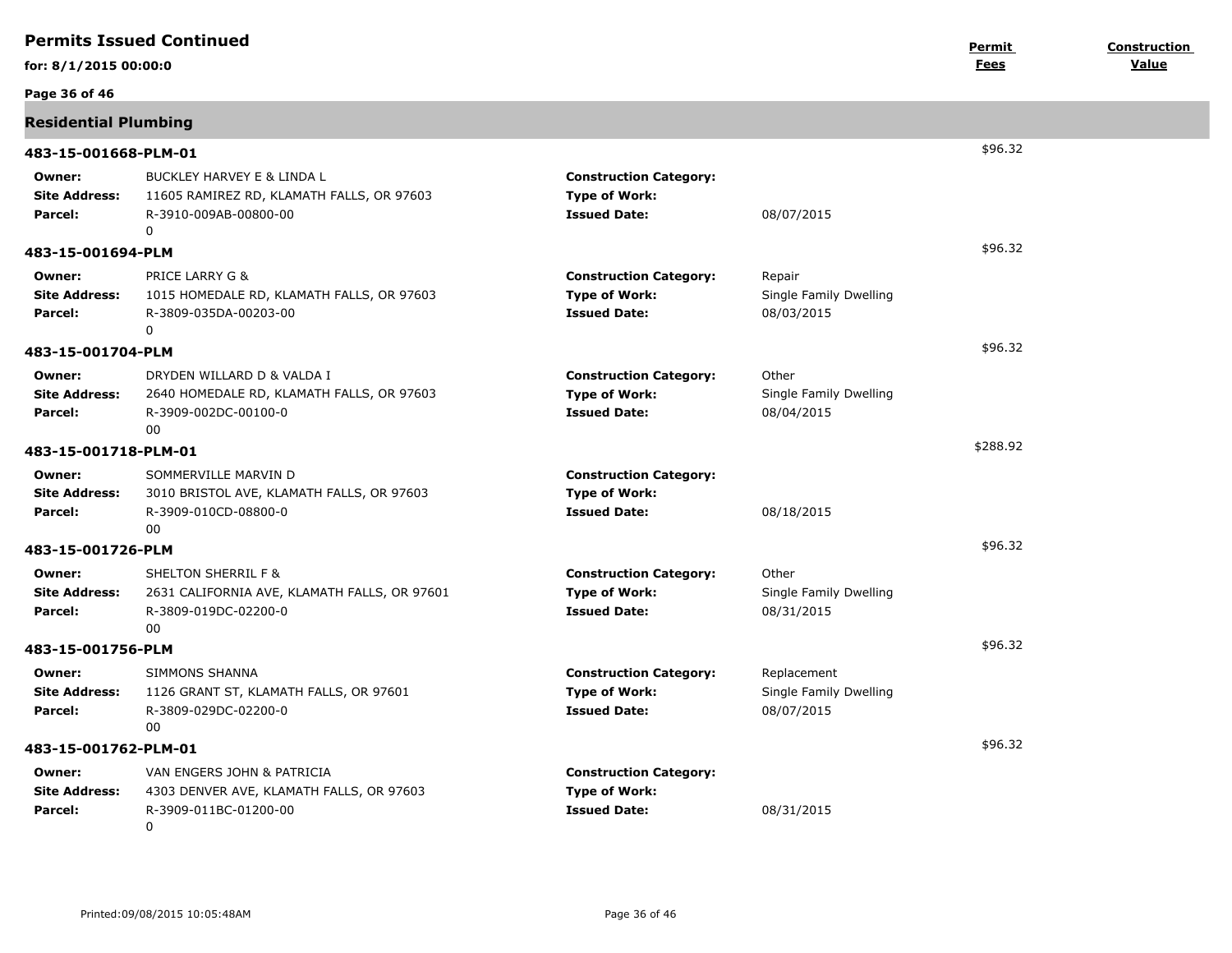| <b>Permits Issued Continued</b>           |                                                                                                                 | Permit                                                                       | Construction                                       |             |         |
|-------------------------------------------|-----------------------------------------------------------------------------------------------------------------|------------------------------------------------------------------------------|----------------------------------------------------|-------------|---------|
| for: 8/1/2015 00:00:0                     |                                                                                                                 |                                                                              |                                                    | <u>Fees</u> | Value   |
| Page 37 of 46                             |                                                                                                                 |                                                                              |                                                    |             |         |
| <b>Residential Plumbing</b>               |                                                                                                                 |                                                                              |                                                    |             |         |
| 483-15-001773-PLM                         |                                                                                                                 |                                                                              |                                                    | \$96.32     | \$1,000 |
| Owner:<br><b>Site Address:</b><br>Parcel: | <b>KAPLAN STEVE &amp;</b><br>203 WASHINGTON ST, KLAMATH FALLS, OR 97601<br>R-3809-032BD-01500-00<br>0           | <b>Construction Category:</b><br><b>Type of Work:</b><br><b>Issued Date:</b> | New<br>Single Family Dwelling<br>08/10/2015        |             |         |
| 483-15-001780-PLM-01                      |                                                                                                                 |                                                                              |                                                    | \$96.32     |         |
| Owner:<br><b>Site Address:</b><br>Parcel: | WHINNERY BRENT D & HALLIE R<br>11619 Sun Forest DR, Lapine, OR 97739<br>R-2310-036C0-00500-00<br>0              | <b>Construction Category:</b><br><b>Type of Work:</b><br><b>Issued Date:</b> | 08/11/2015                                         |             |         |
| 483-15-001783-PLM-01                      |                                                                                                                 |                                                                              |                                                    | \$525.28    |         |
| Owner:<br><b>Site Address:</b><br>Parcel: | <b>KURT MALMEDAL</b><br>354 KAEHN RD, CRESCENT, OR 97733<br>R-2408-036DC-01900-0<br>00                          | <b>Construction Category:</b><br><b>Type of Work:</b><br><b>Issued Date:</b> | 08/31/2015                                         |             |         |
| 483-15-001795-PLM                         |                                                                                                                 |                                                                              |                                                    | \$96.32     |         |
| Owner:<br><b>Site Address:</b><br>Parcel: | POWERS WAYNE J & SUSAN<br>872 WEST VIEW DR, KLAMATH FALLS, OR 97603<br>R-3809-036BC-07700-00<br>0               | <b>Construction Category:</b><br><b>Type of Work:</b><br><b>Issued Date:</b> | New<br>Single Family Dwelling<br>08/11/2015        |             |         |
| 483-15-001807-PLM-01                      |                                                                                                                 |                                                                              |                                                    | \$128.40    |         |
| Owner:<br><b>Site Address:</b><br>Parcel: | REED JASON L &<br>141702 LAKE VISTA WAY, CRESCENT LAKE, OR<br>R7Z407-007D0-00200-00<br>0                        | <b>Construction Category:</b><br><b>Type of Work:</b><br><b>Issued Date:</b> | 08/26/2015                                         |             |         |
| 483-15-001818-PLM-01                      |                                                                                                                 |                                                                              |                                                    | \$128.40    |         |
| Owner:<br><b>Site Address:</b><br>Parcel: | MILLARD ROBERT B & CYNTHIA M<br>2839 LAKESHORE DR, KLAMATH FALLS, OR 97601<br>R-3808-023CA-00200-00<br>$\Omega$ | <b>Construction Category:</b><br><b>Type of Work:</b><br><b>Issued Date:</b> | 08/27/2015                                         |             |         |
| 483-15-001831-PLM-01                      |                                                                                                                 |                                                                              |                                                    | \$256.82    |         |
| Owner:<br><b>Site Address:</b><br>Parcel: | LONN C & DIANE L MITCHELL<br>15007 STAGECOACH RD, KLAMATH FALLS, OR 97601<br>R-3908-031B0-05200-00<br>0         | <b>Construction Category:</b><br><b>Type of Work:</b><br><b>Issued Date:</b> | Alteration<br>Single Family Dwelling<br>08/31/2015 |             |         |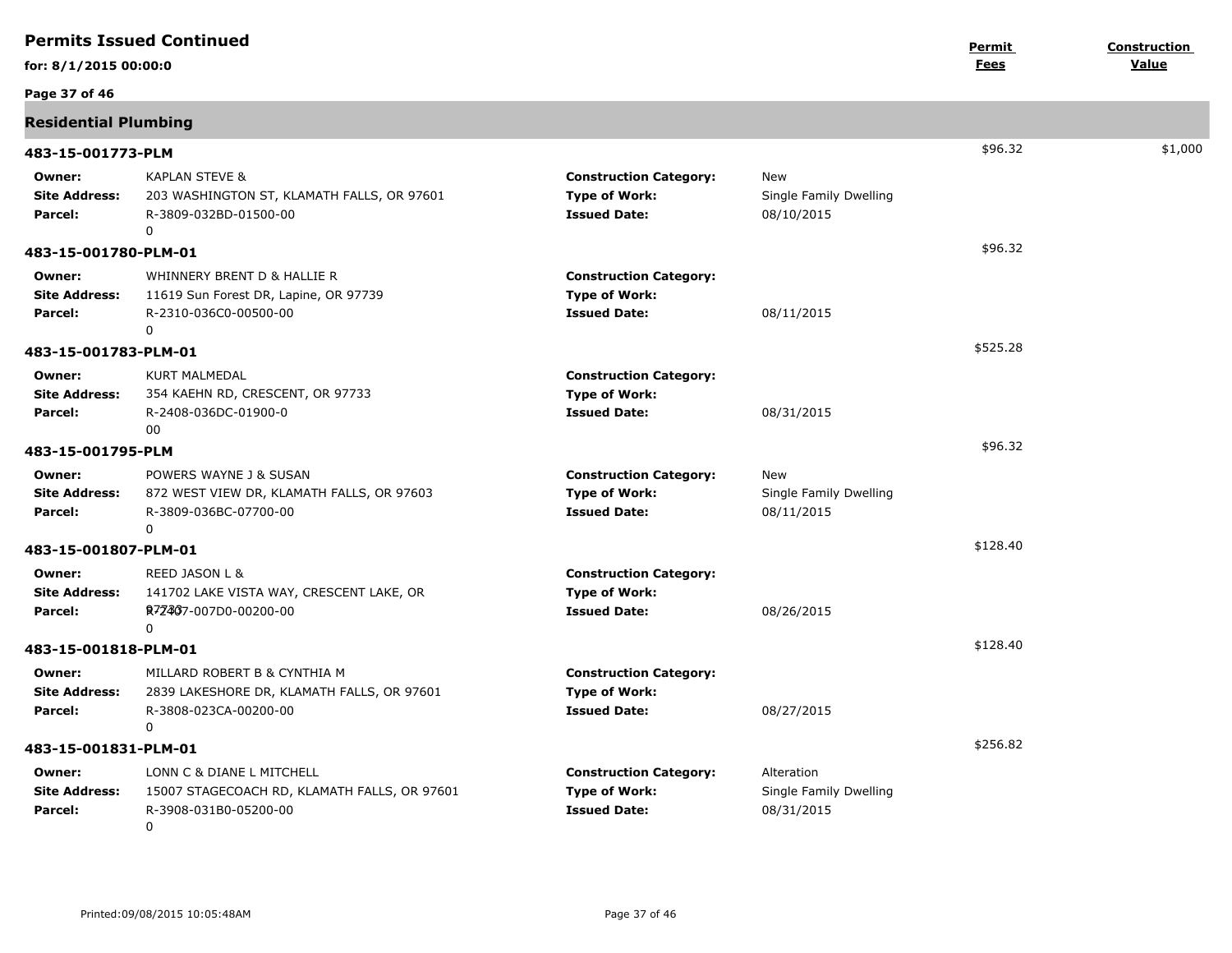| <b>Permits Issued Continued</b>           |                                                                                                                  |                                                                              | <b>Construction</b><br>Permit                       |           |         |
|-------------------------------------------|------------------------------------------------------------------------------------------------------------------|------------------------------------------------------------------------------|-----------------------------------------------------|-----------|---------|
| for: 8/1/2015 00:00:0                     |                                                                                                                  |                                                                              |                                                     | Fees      | Value   |
| Page 38 of 46                             |                                                                                                                  |                                                                              |                                                     |           |         |
| <b>Residential Plumbing</b>               |                                                                                                                  |                                                                              |                                                     |           |         |
| 483-15-001866-PLM                         |                                                                                                                  |                                                                              |                                                     | \$96.32   |         |
| Owner:<br><b>Site Address:</b><br>Parcel: | <b>HAMBLIN JOSHUA</b><br>6406 HARLAN DR, KLAMATH FALLS, OR 97603<br>R-3909-012CD-07200-0<br>00                   | <b>Construction Category:</b><br><b>Type of Work:</b><br><b>Issued Date:</b> | New<br>Single Family Dwelling<br>08/18/2015         |           |         |
| 483-15-001907-PLM-01                      |                                                                                                                  |                                                                              |                                                     | \$96.32   |         |
| Owner:<br><b>Site Address:</b><br>Parcel: | David and Cindy Lauderdale<br>20319 SPRAGUE RIVER RD, SPRAGUE RIVER, OR<br>R7\$\$90-03300-00400-00<br>0          | <b>Construction Category:</b><br><b>Type of Work:</b><br><b>Issued Date:</b> | 08/24/2015                                          |           |         |
| 483-15-001926-PLM                         |                                                                                                                  |                                                                              |                                                     | \$96.32   |         |
| Owner:<br><b>Site Address:</b><br>Parcel: | PONCE ROARKE EDWARD & VALERIE ANNE<br>1805 CHINCHALLA WAY, KLAMATH FALLS, OR 97603<br>R-3909-001BA-11900-00<br>0 | <b>Construction Category:</b><br><b>Type of Work:</b><br><b>Issued Date:</b> | Alteration<br>Single Family Dwelling<br>08/24/2015  |           |         |
| 483-15-001993-PLM                         |                                                                                                                  |                                                                              |                                                     | \$96.32   |         |
| Owner:<br><b>Site Address:</b><br>Parcel: | DOUGAN DEBRA ROSE<br>43959 FUEGO MOUNTAIN DR, BEATTY, OR 97621<br>R-3612-002A0-05600-00<br>0                     | <b>Construction Category:</b><br><b>Type of Work:</b><br><b>Issued Date:</b> | Alteration<br>Single Family Dwelling<br>08/31/2015  |           |         |
| 483-15-002002-PLM                         |                                                                                                                  |                                                                              |                                                     | \$96.32   |         |
| Owner:<br><b>Site Address:</b><br>Parcel: | <b>JONES CHRIS</b><br>1528 ETNA ST, KLAMATH FALLS, OR 97603<br>R-3809-035CC-04100-00<br>0                        | <b>Construction Category:</b><br><b>Type of Work:</b><br><b>Issued Date:</b> | Replacement<br>Single Family Dwelling<br>08/31/2015 |           |         |
| 483-15-002003-PLM                         |                                                                                                                  |                                                                              |                                                     | \$192.64  |         |
| Owner:<br><b>Site Address:</b><br>Parcel: | <b>MASSINI GERALD A TRUSTEE &amp;</b><br>8838 HWY 140 E, KLAMATH FALLS, OR 97603<br>R-3910-00700-00100-00<br>0   | <b>Construction Category:</b><br><b>Type of Work:</b><br><b>Issued Date:</b> | Replacement<br>Single Family Dwelling<br>08/31/2015 |           |         |
|                                           |                                                                                                                  |                                                                              | <b>Residential Plumbing Totals:</b>                 | \$3816.06 | \$1,000 |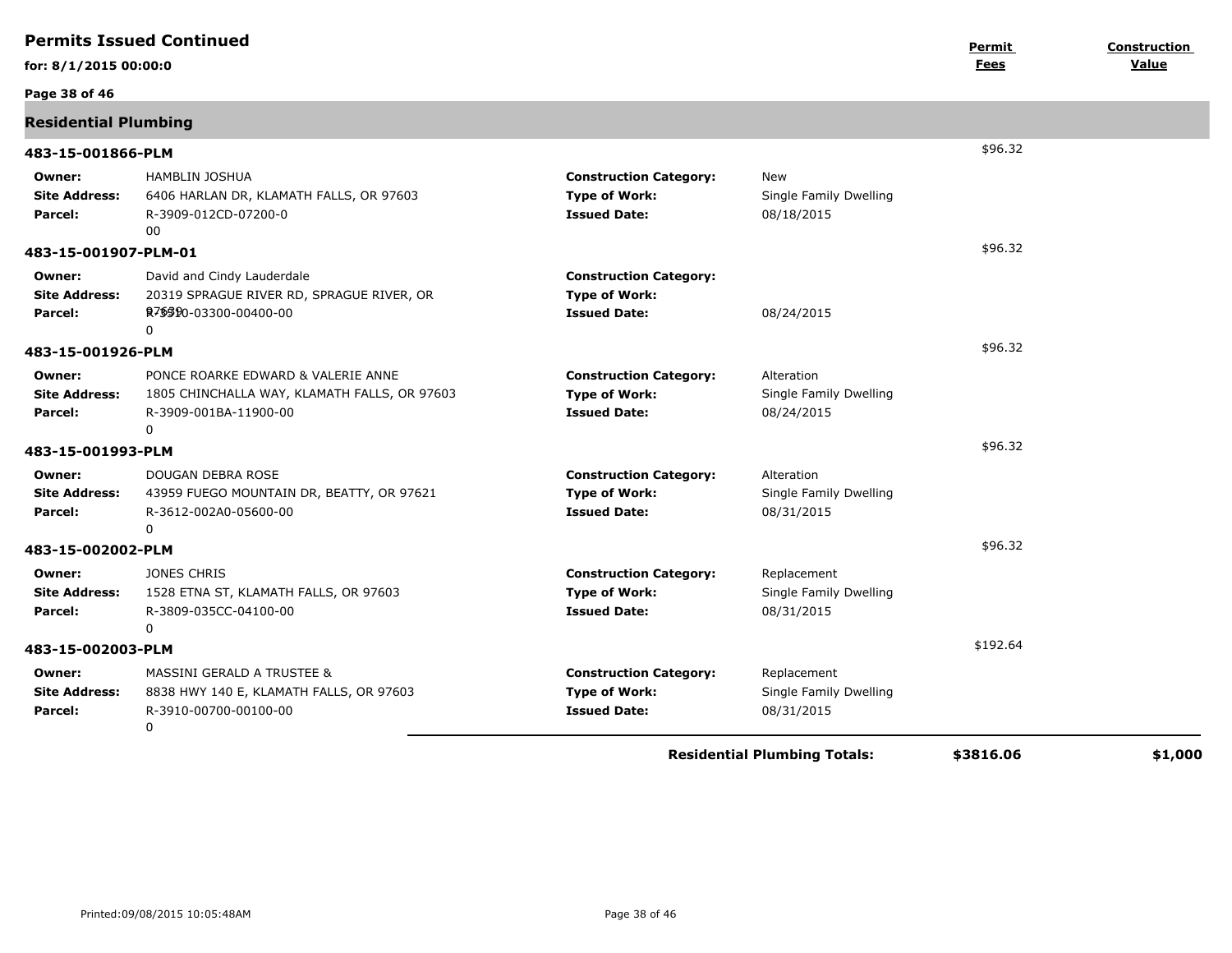|                                           | <b>Permits Issued Continued</b>                                                                                             |                                                                              |                                                        | Permit   | Construction |
|-------------------------------------------|-----------------------------------------------------------------------------------------------------------------------------|------------------------------------------------------------------------------|--------------------------------------------------------|----------|--------------|
| for: 8/1/2015 00:00:0                     |                                                                                                                             |                                                                              |                                                        | Fees     | Value        |
| Page 39 of 46                             |                                                                                                                             |                                                                              |                                                        |          |              |
| <b>Residential Septic</b>                 |                                                                                                                             |                                                                              |                                                        |          |              |
| 483-15-001421-SEP-01                      |                                                                                                                             |                                                                              |                                                        | \$0.00   |              |
| Owner:<br><b>Site Address:</b><br>Parcel: | Jerry Schooler<br>9140 BUNN RD, BONANZA, OR 97623<br>R-3912-03400-00300-00<br>0                                             | <b>Construction Category:</b><br><b>Type of Work:</b><br><b>Issued Date:</b> | Authorization<br>Single Family Dwelling<br>08/03/2015  |          |              |
| 483-15-001438-SEP-01                      |                                                                                                                             |                                                                              |                                                        | \$0.00   |              |
| Owner:<br><b>Site Address:</b><br>Parcel: | SANDERSON MARK CHRISTIAN<br>0 ADDRESS PENDING, OR<br>R-3809-007C0-03300-00<br>0                                             | <b>Construction Category:</b><br><b>Type of Work:</b><br><b>Issued Date:</b> | Repair - Major<br>Single Family Dwelling<br>08/04/2015 |          |              |
| 483-15-001657-SEP-01                      |                                                                                                                             |                                                                              |                                                        | \$0.00   |              |
| Owner:<br><b>Site Address:</b><br>Parcel: | LAUDERDALE DAVID AND CINDY<br>20319 SPRAGUE RIVER RD, SPRAGUE RIVER, OR<br>R <sub>7</sub> \$\$90-03300-00400-00<br>$\Omega$ | <b>Construction Category:</b><br><b>Type of Work:</b><br><b>Issued Date:</b> | Repair - Major<br>Single Family Dwelling<br>08/13/2015 |          |              |
| 483-15-001682-SEP                         |                                                                                                                             |                                                                              |                                                        | \$356.00 |              |
| Owner:<br><b>Site Address:</b><br>Parcel: | 3030 ROUND LAKE LLC<br>3030 ROUND LAKE RD, KLAMATH FALLS, OR 97601<br>R-3908-00700-00900-00<br>$\mathbf 0$                  | <b>Construction Category:</b><br><b>Type of Work:</b><br><b>Issued Date:</b> | Repair - Minor<br>Single Family Dwelling<br>08/04/2015 |          |              |
| 483-15-001709-SEP                         |                                                                                                                             |                                                                              |                                                        | \$356.00 |              |
| Owner:<br><b>Site Address:</b><br>Parcel: | <b>WILEY WARREN &amp;</b><br>0 ADDRESS PENDING, OR<br>R-3705-00000-00100-I0<br>$\overline{7}$                               | <b>Construction Category:</b><br><b>Type of Work:</b><br><b>Issued Date:</b> | Repair - Minor<br>Single Family Dwelling<br>08/05/2015 |          |              |
| 483-15-001725-SEP                         |                                                                                                                             |                                                                              |                                                        | \$724.00 |              |
| Owner:<br><b>Site Address:</b><br>Parcel: | Daniel and Belinda Scalas<br>5818 Mason Lane, Klamath Falls, OR 97601<br>R-3908-001C0-01500-00<br>0                         | <b>Construction Category:</b><br><b>Type of Work:</b><br><b>Issued Date:</b> | Authorization<br>Single Family Dwelling<br>08/10/2015  |          |              |
| 483-15-001730-SEP-01                      |                                                                                                                             |                                                                              |                                                        | \$0.00   |              |
| Owner:<br><b>Site Address:</b><br>Parcel: | STEARNS NELLIE M TRUSTEE &<br>22845 MERRILL PIT RD, MERRILL, OR 97633<br>R-4110-01000-00300-00<br>$\Omega$                  | <b>Construction Category:</b><br><b>Type of Work:</b><br><b>Issued Date:</b> | Repair - Major<br>Single Family Dwelling<br>08/18/2015 |          |              |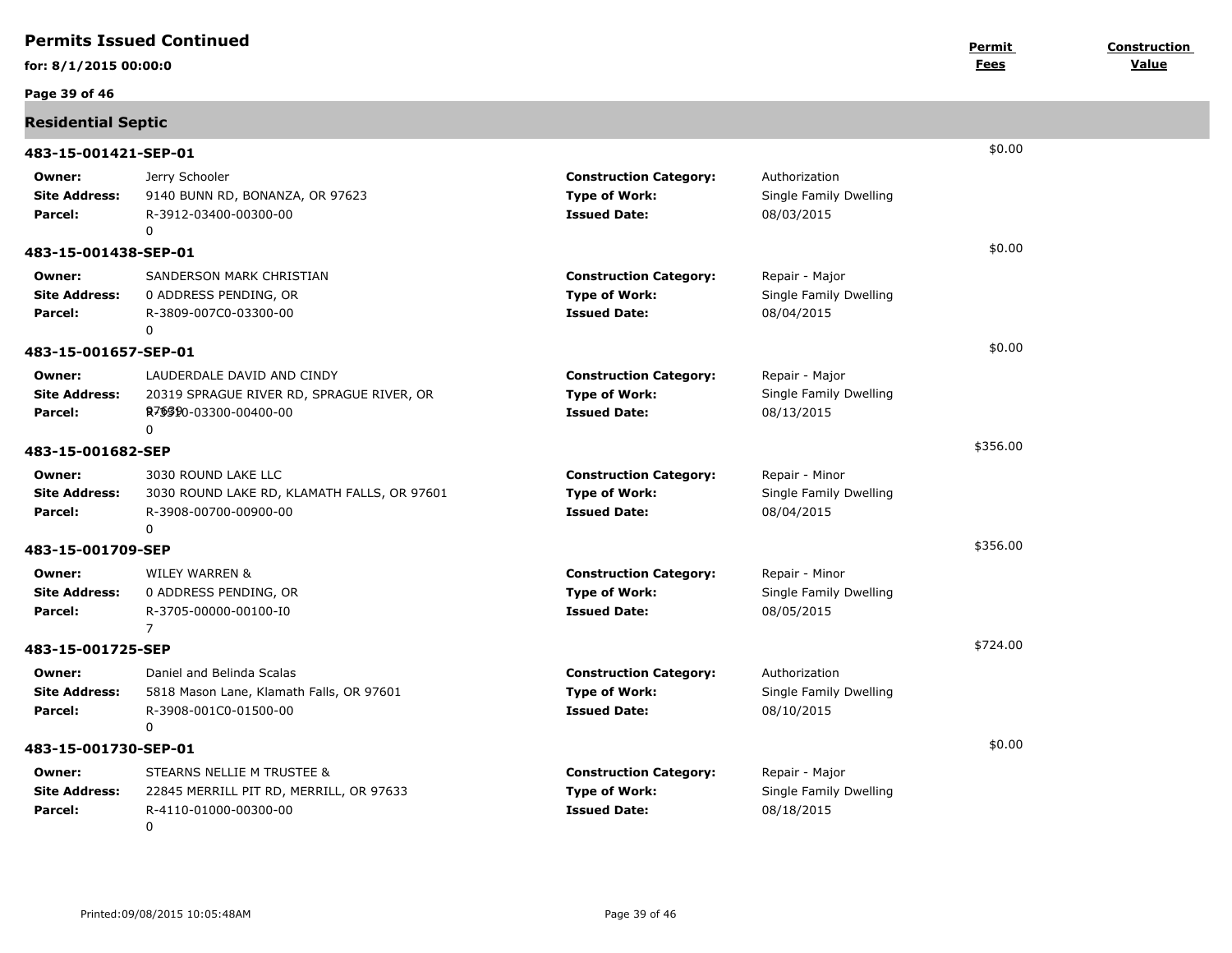|                                           | <b>Permits Issued Continued</b>                                                                         |                                                                              |                                                        |                | Construction |
|-------------------------------------------|---------------------------------------------------------------------------------------------------------|------------------------------------------------------------------------------|--------------------------------------------------------|----------------|--------------|
| for: 8/1/2015 00:00:0                     |                                                                                                         |                                                                              |                                                        | Permit<br>Fees | Value        |
| Page 40 of 46                             |                                                                                                         |                                                                              |                                                        |                |              |
| <b>Residential Septic</b>                 |                                                                                                         |                                                                              |                                                        |                |              |
| 483-15-001731-SEP                         |                                                                                                         | \$356.00                                                                     |                                                        |                |              |
| Owner:<br><b>Site Address:</b><br>Parcel: | <b>GRAHAM ROBERT W &amp;</b><br>5951 Happy Hollow Lane, Bonanza, OR 97623<br>R-3811-00000-01000-00<br>0 | <b>Construction Category:</b><br><b>Type of Work:</b><br><b>Issued Date:</b> | Repair - Minor<br>Single Family Dwelling<br>08/05/2015 |                |              |
| 483-15-001746-SEP                         |                                                                                                         |                                                                              |                                                        | \$356.00       |              |
| Owner:<br><b>Site Address:</b><br>Parcel: | Monica Wellington and Kurt Malmedal<br>354 KAEHN RD, CRESCENT, OR 97733<br>R-2408-036DC-01900-0<br>00   | <b>Construction Category:</b><br><b>Type of Work:</b><br><b>Issued Date:</b> | Repair - Minor<br>Single Family Dwelling<br>08/06/2015 |                |              |
| 483-15-001767-SEP                         |                                                                                                         |                                                                              |                                                        | \$356.00       |              |
| Owner:<br><b>Site Address:</b><br>Parcel: | MC'FARLAND DARCY &<br>4930 ROUND LAKE RD, KLAMATH FALLS, OR 97601<br>R-3908-01700-00600-00<br>0         | <b>Construction Category:</b><br><b>Type of Work:</b><br><b>Issued Date:</b> | Repair - Minor<br>Single Family Dwelling<br>08/10/2015 |                |              |
| 483-15-001769-SEP                         |                                                                                                         |                                                                              |                                                        | \$356.00       |              |
| Owner:<br><b>Site Address:</b><br>Parcel: | <b>BROOKS WILLIAM DEE &amp;</b><br>2770 HWY 422, CHILOQUIN, OR 97624<br>R-3407-03000-00300-00<br>0      | <b>Construction Category:</b><br><b>Type of Work:</b><br><b>Issued Date:</b> | Repair - Minor<br>Single Family Dwelling<br>08/11/2015 |                |              |
| 483-15-001798-SEP                         |                                                                                                         |                                                                              |                                                        | \$356.00       |              |
| Owner:<br><b>Site Address:</b><br>Parcel: | William and Susan Diekmann<br>5712 BLUE MOUNTAIN DR, KLAMATH FALLS, OR<br>R7\$908-014D0-01800-00<br>0   | <b>Construction Category:</b><br><b>Type of Work:</b><br><b>Issued Date:</b> | Repair - Minor<br>Single Family Dwelling<br>08/12/2015 |                |              |
| 483-15-001802-SEP                         |                                                                                                         |                                                                              |                                                        | \$356.00       |              |
| Owner:<br><b>Site Address:</b><br>Parcel: | IANNUCCI DOROTHY C & WILLIAM A<br>34391 ELDE ST, CHILOQUIN, OR 97624<br>R-3509-013CA-00600-00<br>$\cap$ | <b>Construction Category:</b><br><b>Type of Work:</b><br><b>Issued Date:</b> | Repair - Minor<br>Single Family Dwelling<br>08/12/2015 |                |              |
| 483-15-001805-SEP                         |                                                                                                         |                                                                              |                                                        | \$356.00       |              |
| Owner:<br><b>Site Address:</b><br>Parcel: | DICKERT THOMAS C & MARIA I<br>1109 RIVERSIDE DR, KLAMATH FALLS, OR 97601<br>R-3909-005A0-00300-00<br>0  | <b>Construction Category:</b><br><b>Type of Work:</b><br><b>Issued Date:</b> | Repair - Major<br>Single Family Dwelling<br>08/21/2015 |                |              |
|                                           |                                                                                                         |                                                                              |                                                        |                |              |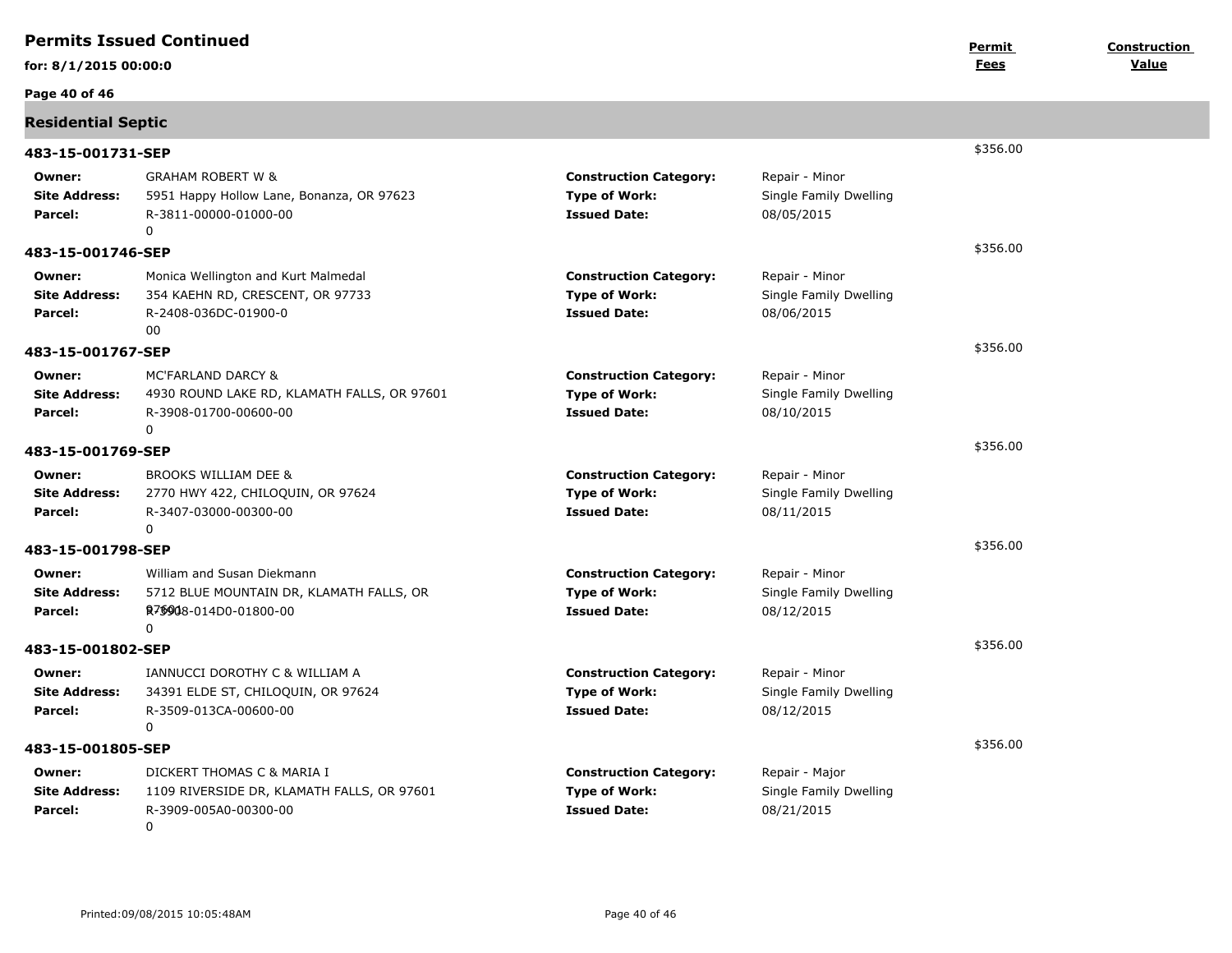| <u>Fees</u><br>for: 8/1/2015 00:00:0<br>Page 41 of 46<br><b>Residential Septic</b><br>\$1,108.00<br>483-15-001839-SEP<br>Christopher G. Rojas Herrera<br><b>Construction Category:</b><br>New Installation<br>Owner:<br>0 ADDRESS PENDING, OR<br><b>Type of Work:</b><br><b>Site Address:</b><br>Single Family Dwelling<br>R-2310-016D0-02001-00<br><b>Issued Date:</b><br>Parcel:<br>08/14/2015<br>0<br>\$356.00<br>483-15-001856-SEP<br>LAIRD ALAN L & SHARON A<br><b>Construction Category:</b><br>Repair - Minor<br>Owner:<br>3020 COUGAR BUTTE LN, KLAMATH FALLS, OR 97601<br><b>Site Address:</b><br><b>Type of Work:</b><br>Single Family Dwelling<br>R-3809-015D0-02000-00<br><b>Issued Date:</b><br>08/18/2015<br>Parcel:<br>$\Omega$<br>\$0.00<br>483-15-001891-SEP-01<br><b>SLUSHER BRETT &amp; JEAN</b><br><b>Construction Category:</b><br>Authorization - Minor Repair<br>Owner:<br><b>Site Address:</b><br>9660 SPRAGUE RIVER RD, CHILOQUIN, OR 97624<br>Manufactured Dwelling<br><b>Type of Work:</b><br>R-3508-00200-01200-00<br><b>Issued Date:</b><br>08/21/2015<br>Parcel: | <b>Permits Issued Continued</b> |   | Permit | <b>Construction</b> |  |              |
|------------------------------------------------------------------------------------------------------------------------------------------------------------------------------------------------------------------------------------------------------------------------------------------------------------------------------------------------------------------------------------------------------------------------------------------------------------------------------------------------------------------------------------------------------------------------------------------------------------------------------------------------------------------------------------------------------------------------------------------------------------------------------------------------------------------------------------------------------------------------------------------------------------------------------------------------------------------------------------------------------------------------------------------------------------------------------------------------|---------------------------------|---|--------|---------------------|--|--------------|
|                                                                                                                                                                                                                                                                                                                                                                                                                                                                                                                                                                                                                                                                                                                                                                                                                                                                                                                                                                                                                                                                                                |                                 |   |        |                     |  | <u>Value</u> |
|                                                                                                                                                                                                                                                                                                                                                                                                                                                                                                                                                                                                                                                                                                                                                                                                                                                                                                                                                                                                                                                                                                |                                 |   |        |                     |  |              |
|                                                                                                                                                                                                                                                                                                                                                                                                                                                                                                                                                                                                                                                                                                                                                                                                                                                                                                                                                                                                                                                                                                |                                 |   |        |                     |  |              |
|                                                                                                                                                                                                                                                                                                                                                                                                                                                                                                                                                                                                                                                                                                                                                                                                                                                                                                                                                                                                                                                                                                |                                 |   |        |                     |  |              |
|                                                                                                                                                                                                                                                                                                                                                                                                                                                                                                                                                                                                                                                                                                                                                                                                                                                                                                                                                                                                                                                                                                |                                 |   |        |                     |  |              |
|                                                                                                                                                                                                                                                                                                                                                                                                                                                                                                                                                                                                                                                                                                                                                                                                                                                                                                                                                                                                                                                                                                |                                 |   |        |                     |  |              |
|                                                                                                                                                                                                                                                                                                                                                                                                                                                                                                                                                                                                                                                                                                                                                                                                                                                                                                                                                                                                                                                                                                |                                 |   |        |                     |  |              |
|                                                                                                                                                                                                                                                                                                                                                                                                                                                                                                                                                                                                                                                                                                                                                                                                                                                                                                                                                                                                                                                                                                |                                 |   |        |                     |  |              |
|                                                                                                                                                                                                                                                                                                                                                                                                                                                                                                                                                                                                                                                                                                                                                                                                                                                                                                                                                                                                                                                                                                |                                 | 0 |        |                     |  |              |

**Residential Septic Totals: \$5392.00**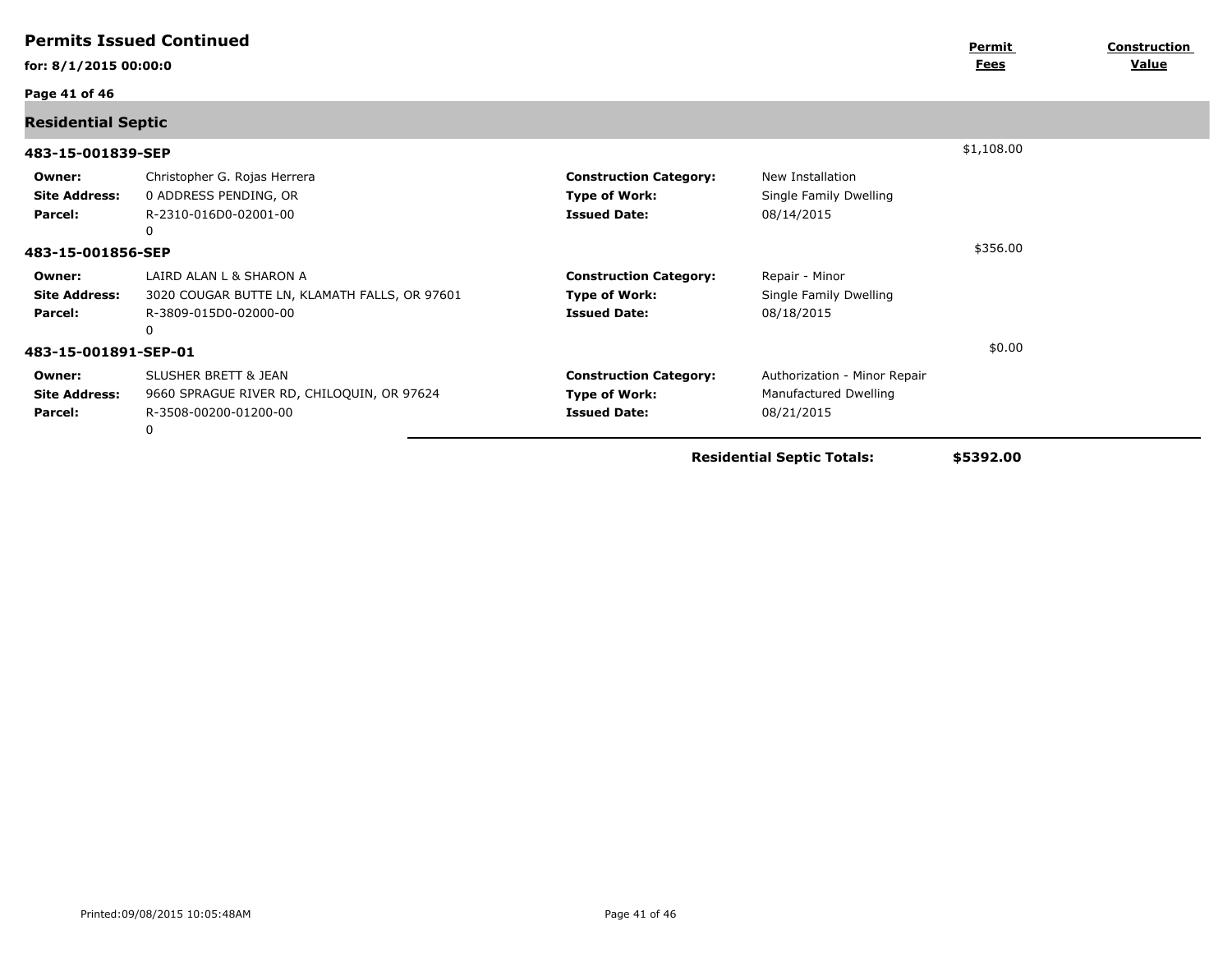| <b>Permits Issued Continued</b>           |                                                                                                                       |                                                                              | Permit                                             | <b>Construction</b> |          |
|-------------------------------------------|-----------------------------------------------------------------------------------------------------------------------|------------------------------------------------------------------------------|----------------------------------------------------|---------------------|----------|
| for: 8/1/2015 00:00:0                     |                                                                                                                       |                                                                              |                                                    | Fees                | Value    |
| Page 42 of 46                             |                                                                                                                       |                                                                              |                                                    |                     |          |
| <b>Residential Structural</b>             |                                                                                                                       |                                                                              |                                                    |                     |          |
| 483-15-001501-STR                         |                                                                                                                       |                                                                              |                                                    | \$509.24            | \$18,000 |
| Owner:<br><b>Site Address:</b><br>Parcel: | PORTERFIELD ROGER R TRUSTEE &<br>9990 WASHBURN WAY, KLAMATH FALLS, OR 97603<br>R-3909-03300-00700-00<br>$\Omega$      | <b>Construction Category:</b><br><b>Type of Work:</b><br><b>Issued Date:</b> | <b>New</b><br>Other<br>08/04/2015                  |                     |          |
| 483-15-001503-STR                         |                                                                                                                       |                                                                              |                                                    | \$333.73            | \$10,000 |
| Owner:<br><b>Site Address:</b><br>Parcel: | <b>BRIGHT DOUGLAS &amp; CONNIE</b><br>1917 WATSON ST, KLAMATH FALLS, OR 97603<br>R-3909-001AA-00500-00<br>0           | <b>Construction Category:</b><br><b>Type of Work:</b><br><b>Issued Date:</b> | New<br>Other<br>08/03/2015                         |                     |          |
| 483-15-001558-STR                         |                                                                                                                       |                                                                              |                                                    | \$1,245.87          | \$30,000 |
| Owner:<br><b>Site Address:</b><br>Parcel: | MONTEITH DAYMOND & CHERI M &<br>12171 HWY 140 E, KLAMATH FALLS, OR 97603<br>R-3910-01600-00100-00<br>$\Omega$         | <b>Construction Category:</b><br><b>Type of Work:</b><br><b>Issued Date:</b> | Addition<br>Single Family Dwelling<br>08/06/2015   |                     |          |
| 483-15-001583-STR                         |                                                                                                                       |                                                                              |                                                    | \$397.75            | \$12,400 |
| Owner:<br><b>Site Address:</b><br>Parcel: | <b>BARRAGAN PATRICIA C</b><br>16920 RIVERVIEW LN, KLAMATH FALLS, OR 97601<br>R-3907-036B0-00700-00<br>0               | <b>Construction Category:</b><br><b>Type of Work:</b><br><b>Issued Date:</b> | Repair<br>Manufactured Dwelling<br>08/04/2015      |                     |          |
| 483-15-001595-STR                         |                                                                                                                       |                                                                              |                                                    | \$780.54            | \$20,000 |
| Owner:<br><b>Site Address:</b><br>Parcel: | <b>HARTSEL FAMILY TRUST &amp;</b><br>123413 CALICO WAY, CRESCENT LAKE, OR 97733<br>R-2607-001C0-02300-00<br>$\Omega$  | <b>Construction Category:</b><br><b>Type of Work:</b><br><b>Issued Date:</b> | New<br>Detached Accessory Structure<br>08/11/2015  |                     |          |
| 483-15-001622-STR                         |                                                                                                                       |                                                                              |                                                    | \$1,404.46          | \$20,000 |
| Owner:<br><b>Site Address:</b><br>Parcel: | SHEPHERD WILLIAM JAMES TRUSTEE &<br>36846 S CHILOQUIN RD, CHILOQUIN, OR 97624<br>R-3507-00500-00100-00<br>$\mathbf 0$ | <b>Construction Category:</b><br><b>Type of Work:</b><br><b>Issued Date:</b> | New<br>Detached Accessory Structure<br>08/24/2015  |                     |          |
| 483-15-001641-STR                         |                                                                                                                       |                                                                              |                                                    | \$171.16            | \$3,000  |
| Owner:<br><b>Site Address:</b><br>Parcel: | LONG CRAIG J & CLAUDIA J<br>504 DONALD ST, KLAMATH FALLS, OR 97601<br>R-3809-029CA-12900-00<br>$\mathbf 0$            | <b>Construction Category:</b><br><b>Type of Work:</b><br><b>Issued Date:</b> | Alteration<br>Single Family Dwelling<br>08/14/2015 |                     |          |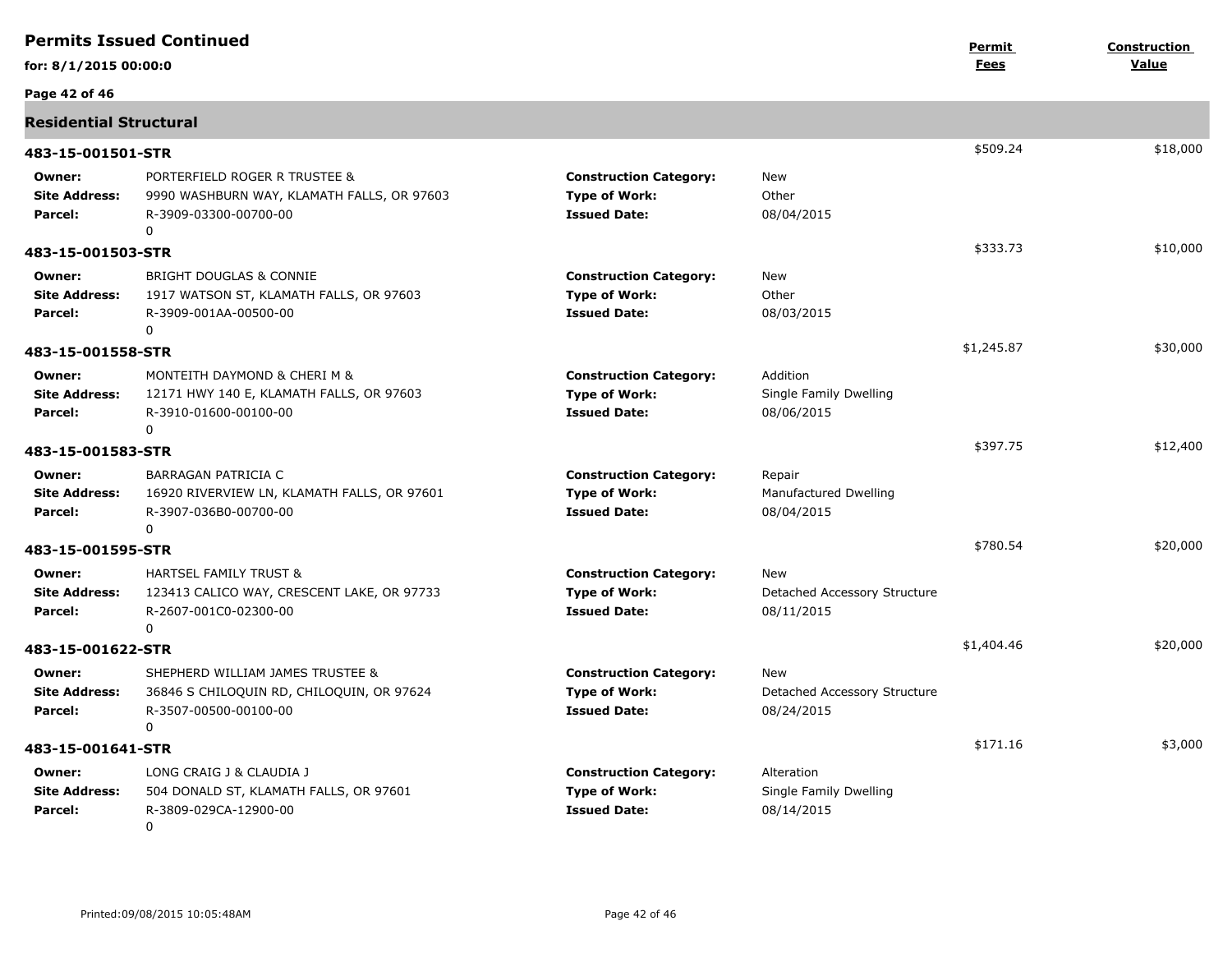| <b>Permits Issued Continued</b>           |                                                                                                                     |                                                                              |                                                          | Permit      | Construction |
|-------------------------------------------|---------------------------------------------------------------------------------------------------------------------|------------------------------------------------------------------------------|----------------------------------------------------------|-------------|--------------|
| for: 8/1/2015 00:00:0                     |                                                                                                                     |                                                                              |                                                          | <b>Fees</b> | Value        |
| Page 43 of 46                             |                                                                                                                     |                                                                              |                                                          |             |              |
| <b>Residential Structural</b>             |                                                                                                                     |                                                                              |                                                          |             |              |
| 483-15-001652-STR                         |                                                                                                                     |                                                                              |                                                          | \$333.73    | \$10,000     |
| Owner:<br><b>Site Address:</b><br>Parcel: | WAITS HERB W & MARY H<br>1156 WILD MUSTANG LN, GILCHRIST, OR 97737<br>R-2309-025A0-09100-00<br>0                    | <b>Construction Category:</b><br><b>Type of Work:</b><br><b>Issued Date:</b> | Alteration<br>Detached Accessory Structure<br>08/13/2015 |             |              |
| 483-15-001668-STR                         |                                                                                                                     |                                                                              |                                                          | \$244.88    |              |
| Owner:<br><b>Site Address:</b><br>Parcel: | BUCKLEY HARVEY E & LINDA L<br>11605 RAMIREZ RD, KLAMATH FALLS, OR 97603<br>R-3910-009AB-00800-00<br>$\Omega$        | <b>Construction Category:</b><br><b>Type of Work:</b><br><b>Issued Date:</b> | Alteration<br>Single Family Dwelling<br>08/07/2015       |             |              |
| 483-15-001684-STR                         |                                                                                                                     |                                                                              |                                                          | \$178.36    | \$1,200      |
| Owner:<br><b>Site Address:</b><br>Parcel: | INGLE DOMINIC ANTHONY & SUSANA M<br>2205 PATTERSON ST, KLAMATH FALLS, OR 97603<br>R-3909-001BD-01500-00<br>$\Omega$ | <b>Construction Category:</b><br><b>Type of Work:</b><br><b>Issued Date:</b> | Alteration<br>Single Family Dwelling<br>08/13/2015       |             |              |
| 483-15-001688-STR                         |                                                                                                                     |                                                                              |                                                          | \$397.99    | \$9,000      |
| Owner:<br><b>Site Address:</b><br>Parcel: | CHEESEMAN MICHAEL L & LINDE M<br>16320 HILLCREST, KLAMATH FALLS, OR 97603<br>R-4008-020B0-01900-00<br>0             | <b>Construction Category:</b><br><b>Type of Work:</b><br><b>Issued Date:</b> | New<br>Detached Accessory Structure<br>08/14/2015        |             |              |
| 483-15-001718-STR                         |                                                                                                                     |                                                                              |                                                          | \$450.90    | \$1,900      |
| Owner:<br><b>Site Address:</b><br>Parcel: | <b>JOSE MANUEL ALVARADO</b><br>3010 BRISTOL AVE, KLAMATH FALLS, OR 97603<br>R-3909-010CD-08800-0<br>00              | <b>Construction Category:</b><br><b>Type of Work:</b><br><b>Issued Date:</b> | Alteration<br>Single Family Dwelling<br>08/18/2015       |             |              |
| 483-15-001729-STR                         |                                                                                                                     |                                                                              |                                                          | \$265.85    | \$1,795      |
| Owner:<br><b>Site Address:</b><br>Parcel: | LOWTHER BRANDON J &<br>750 HOGUE DR, KLAMATH FALLS, OR 97601<br>R-3809-030BA-08700-00<br>$\Omega$                   | <b>Construction Category:</b><br><b>Type of Work:</b><br><b>Issued Date:</b> | Addition<br>Single Family Dwelling<br>08/27/2015         |             |              |
| 483-15-001757-STR                         |                                                                                                                     |                                                                              |                                                          | \$266.42    | \$2,000      |
| Owner:<br><b>Site Address:</b><br>Parcel: | ANDERSON PHILIP E & NANCY E<br>12456 WHISPERING PINES DR, KENO, OR 97627<br>R-4008-00600-01900-00<br>0              | <b>Construction Category:</b><br><b>Type of Work:</b><br><b>Issued Date:</b> | New<br>Other<br>08/18/2015                               |             |              |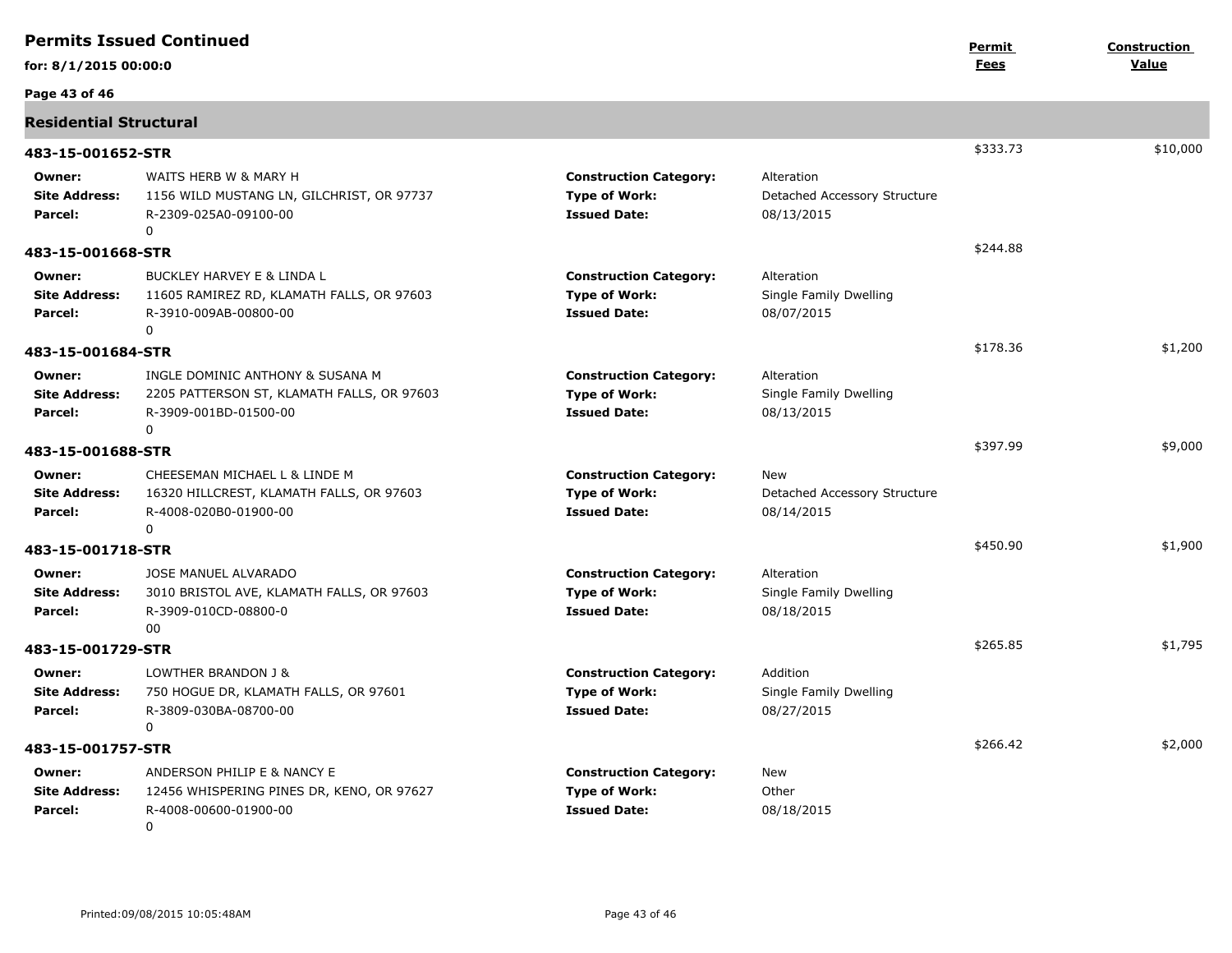| <b>Permits Issued Continued</b>           |                                                                                                                 |                                                                              |                                                          | Permit      | <b>Construction</b> |
|-------------------------------------------|-----------------------------------------------------------------------------------------------------------------|------------------------------------------------------------------------------|----------------------------------------------------------|-------------|---------------------|
| for: 8/1/2015 00:00:0                     |                                                                                                                 |                                                                              |                                                          | <u>Fees</u> | Value               |
| Page 44 of 46                             |                                                                                                                 |                                                                              |                                                          |             |                     |
| <b>Residential Structural</b>             |                                                                                                                 |                                                                              |                                                          |             |                     |
| 483-15-001762-STR                         |                                                                                                                 |                                                                              |                                                          | \$1,240.28  | \$12,000            |
| Owner:<br><b>Site Address:</b><br>Parcel: | VAN ENGERS JOHN & PATRICIA<br>4303 DENVER AVE, KLAMATH FALLS, OR 97603<br>R-3909-011BC-01200-00<br>$\mathbf{0}$ | <b>Construction Category:</b><br><b>Type of Work:</b><br><b>Issued Date:</b> | Alteration<br>Single Family Dwelling<br>08/31/2015       |             |                     |
| 483-15-001778-STR                         |                                                                                                                 |                                                                              |                                                          | \$1,488.36  | \$8,000             |
| Owner:<br><b>Site Address:</b><br>Parcel: | SAWYERS JEFFREY & CYNTHIA<br>12754 ALDERWOOD DR, LA PINE, OR 97739<br>R-2310-036D0-09900-00<br>0                | <b>Construction Category:</b><br><b>Type of Work:</b><br><b>Issued Date:</b> | Addition<br>Single Family Dwelling<br>08/27/2015         |             |                     |
| 483-15-001783-STR                         |                                                                                                                 |                                                                              |                                                          | \$180.16    | \$3,000             |
| Owner:<br><b>Site Address:</b><br>Parcel: | <b>KURT MALMEDAL</b><br>354 KAEHN RD, CRESCENT, OR 97733<br>R-2408-036DC-01900-0<br>00                          | <b>Construction Category:</b><br><b>Type of Work:</b><br><b>Issued Date:</b> | Alteration<br>Single Family Dwelling<br>08/31/2015       |             |                     |
| 483-15-001799-STR                         |                                                                                                                 |                                                                              |                                                          | \$1,473.16  | \$30,000            |
| Owner:<br><b>Site Address:</b><br>Parcel: | SHERYL L LEANDERS<br>3635 HOLBROOK ST, KLAMATH FALLS, OR 97601<br>R-3908-007DB-01902-00<br>$\mathbf{0}$         | <b>Construction Category:</b><br><b>Type of Work:</b><br><b>Issued Date:</b> | <b>New</b><br>Detached Accessory Structure<br>08/28/2015 |             |                     |
| 483-15-001807-STR                         |                                                                                                                 |                                                                              |                                                          | \$1,375.42  | \$50,000            |
| Owner:<br><b>Site Address:</b><br>Parcel: | REED JASON L &<br>141702 LAKE VISTA WAY, CRESCENT LAKE, OR<br>R72467-007D0-00200-00<br>0                        | <b>Construction Category:</b><br><b>Type of Work:</b><br><b>Issued Date:</b> | Addition<br>Single Family Dwelling<br>08/26/2015         |             |                     |
| 483-15-001818-STR                         |                                                                                                                 |                                                                              |                                                          | \$4,455.48  | \$170,000           |
| Owner:<br><b>Site Address:</b><br>Parcel: | MILLARD ROBERT B & CYNTHIA M<br>2839 LAKESHORE DR, KLAMATH FALLS, OR 97601<br>R-3808-023CA-00200-00<br>$\Omega$ | <b>Construction Category:</b><br><b>Type of Work:</b><br><b>Issued Date:</b> | Addition<br>Single Family Dwelling<br>08/27/2015         |             |                     |
| 483-15-001828-STR                         |                                                                                                                 |                                                                              |                                                          | \$311.80    | \$9,000             |
| Owner:<br><b>Site Address:</b><br>Parcel: | RUTZ ANDREW F & SANDRA B<br>3533 MADISON ST, KLAMATH FALLS, OR 97603<br>R-3909-012BC-02800-00<br>0              | <b>Construction Category:</b><br><b>Type of Work:</b><br><b>Issued Date:</b> | Replacement<br>Single Family Dwelling<br>08/31/2015      |             |                     |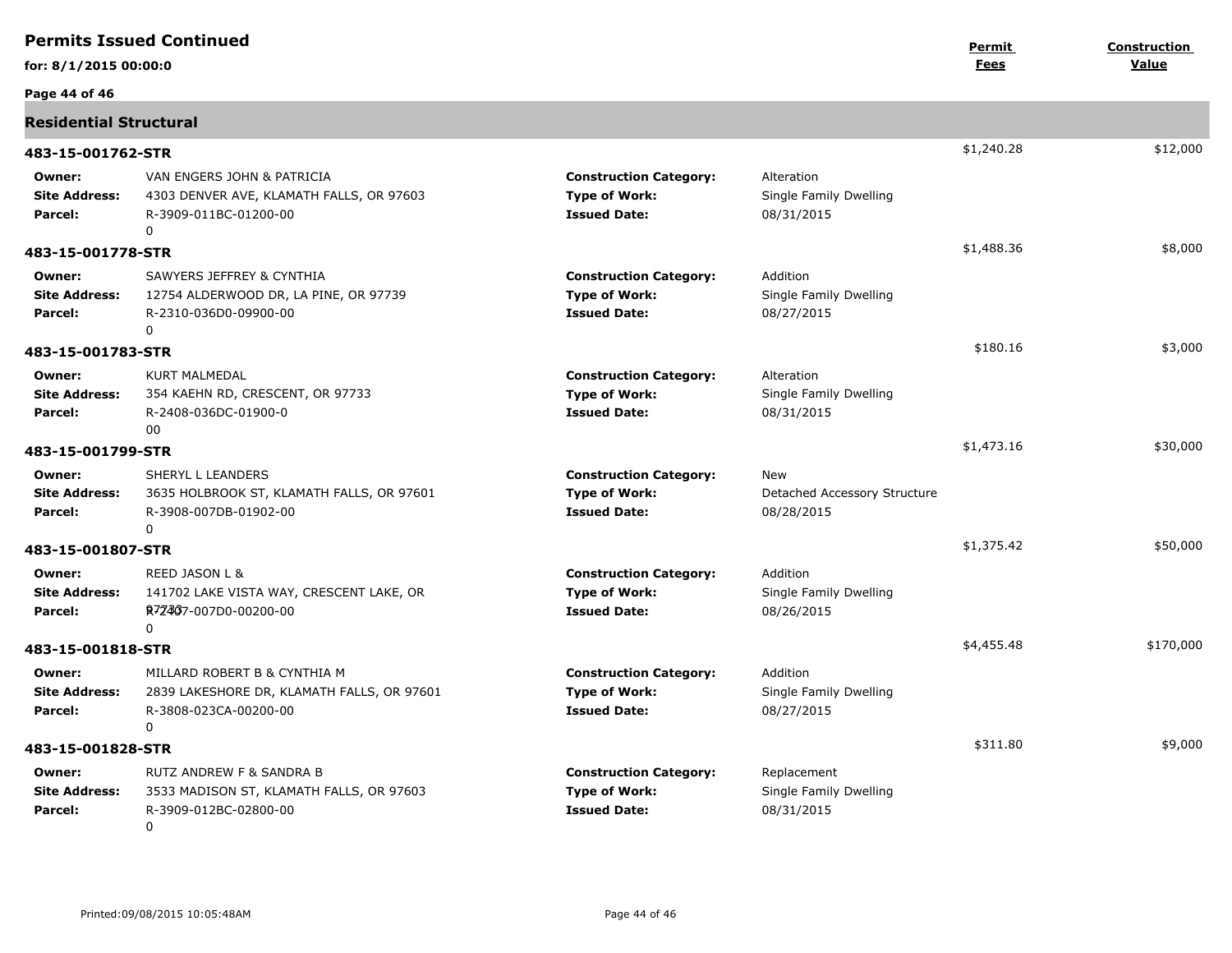| <b>Permits Issued Continued</b>           |                                                                                                           |                                                                              | Permit                                             | Construction |          |
|-------------------------------------------|-----------------------------------------------------------------------------------------------------------|------------------------------------------------------------------------------|----------------------------------------------------|--------------|----------|
| for: 8/1/2015 00:00:0                     |                                                                                                           |                                                                              |                                                    | Fees         | Value    |
| Page 45 of 46                             |                                                                                                           |                                                                              |                                                    |              |          |
| <b>Residential Structural</b>             |                                                                                                           |                                                                              |                                                    |              |          |
| 483-15-001831-STR                         |                                                                                                           |                                                                              |                                                    | \$649.44     | \$20,000 |
| Owner:<br><b>Site Address:</b><br>Parcel: | LONN C & DIANE L MITCHELL<br>15007 STAGECOACH RD, KLAMATH FALLS, OR 97601<br>R-3908-031B0-05200-00<br>0   | <b>Construction Category:</b><br><b>Type of Work:</b><br><b>Issued Date:</b> | Alteration<br>Single Family Dwelling<br>08/31/2015 |              |          |
| 483-15-001853-STR                         |                                                                                                           |                                                                              |                                                    | \$353.88     | \$5,667  |
| Owner:<br><b>Site Address:</b><br>Parcel: | LUCAS JAMES A & LINDA M<br>5317 VALLEY VIEW LN, KLAMATH FALLS, OR 97601<br>R-3908-001D0-03700-00<br>0     | <b>Construction Category:</b><br><b>Type of Work:</b><br><b>Issued Date:</b> | New<br>Single Family Dwelling<br>08/28/2015        |              |          |
| 483-15-001877-STR                         |                                                                                                           |                                                                              |                                                    | \$551.52     |          |
| Owner:<br><b>Site Address:</b><br>Parcel: | PAYNE RONALD W & KAREN W<br>146743 BILLS RD, GILCHRIST, OR 97737<br>R-2309-025A0-07600-00<br>$\mathbf{0}$ | <b>Construction Category:</b><br><b>Type of Work:</b><br><b>Issued Date:</b> | Alteration<br>Single Family Dwelling<br>08/20/2015 |              |          |
| 483-15-001889-STR                         |                                                                                                           |                                                                              |                                                    | \$128.80     |          |
| Owner:                                    | CHARBONNEAU DANIEL JOSEPH &                                                                               | <b>Construction Category:</b>                                                | Demolition                                         |              |          |
| <b>Site Address:</b><br>Parcel:           | 27334 W ODELL RD, CRESCENT LAKE, OR 97733<br>R-2306-00000-00100-B0<br>8                                   | <b>Type of Work:</b><br><b>Issued Date:</b>                                  | Single Family Dwelling<br>08/19/2015               |              |          |
| 483-15-001896-STR                         |                                                                                                           |                                                                              |                                                    | \$287.69     | \$4,000  |
| Owner:<br><b>Site Address:</b><br>Parcel: | MEYER TOMMY A<br>4746 SAYLER ST, KLAMATH FALLS, OR 97603<br>R-3909-013AB-05200-00<br>0                    | <b>Construction Category:</b><br><b>Type of Work:</b><br><b>Issued Date:</b> | New<br>Detached Accessory Structure<br>08/28/2015  |              |          |
| 483-15-001925-STR                         |                                                                                                           |                                                                              |                                                    | \$108.30     | \$2,500  |
| Owner:<br><b>Site Address:</b><br>Parcel: | COE STEPHEN R & SHERYL M<br>1420 WADE CIR, KLAMATH FALLS, OR 97601<br>R-3809-020DA-05500-00<br>0          | <b>Construction Category:</b><br><b>Type of Work:</b><br><b>Issued Date:</b> | Alteration<br>Single Family Dwelling<br>08/24/2015 |              |          |
| 483-15-001939-STR-01                      |                                                                                                           |                                                                              |                                                    | \$86.00      |          |
| Owner:<br><b>Site Address:</b><br>Parcel: | ROBSON WILLIAM A & VAMA<br>13930 KANN SPRINGS LN, KENO, OR 97627<br>R-4007-012D0-01100-00<br>0            | <b>Construction Category:</b><br><b>Type of Work:</b><br><b>Issued Date:</b> | 08/26/2015                                         |              |          |